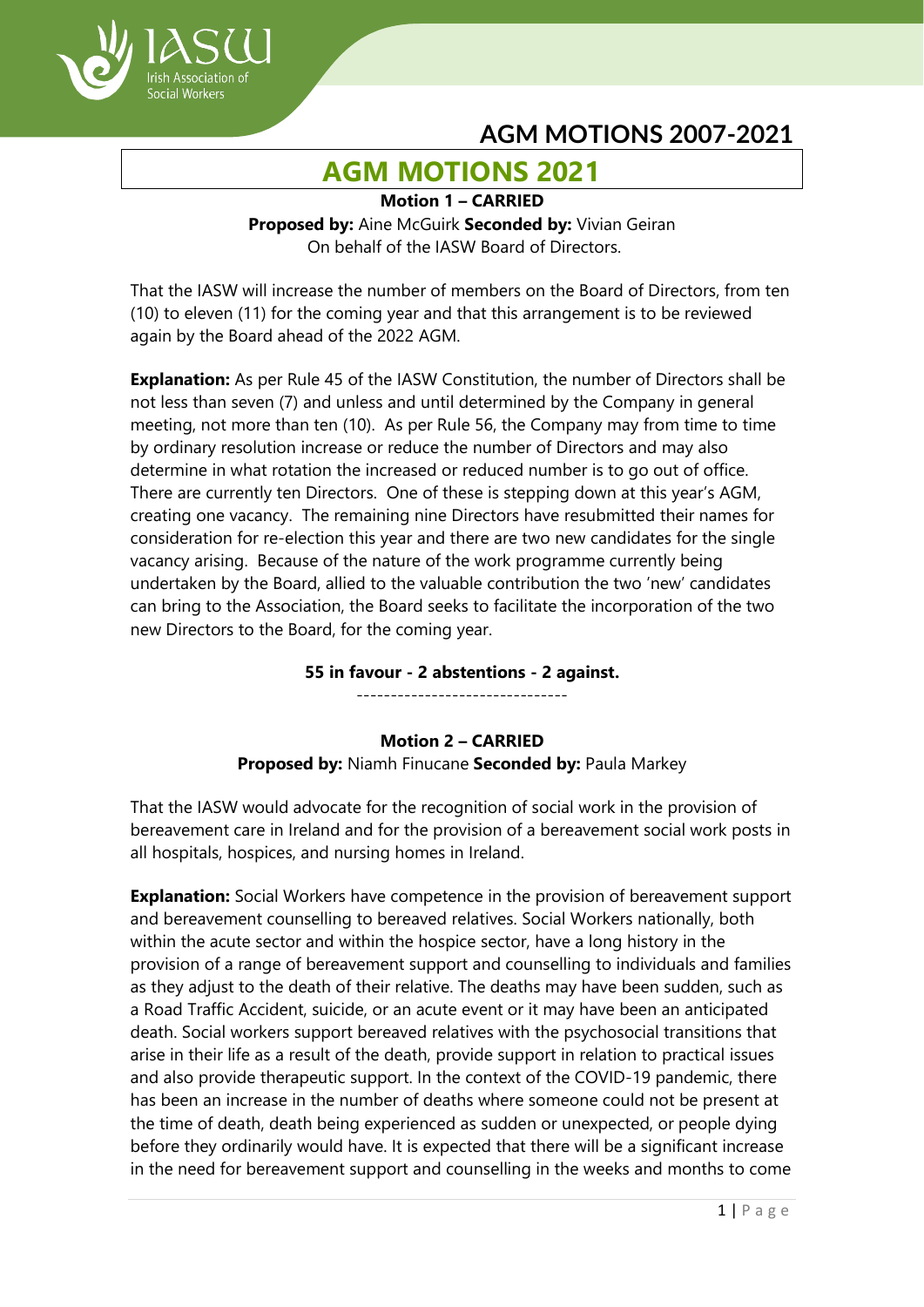

and that some of these bereaved relatives may present with complicated or disenfranchised grief. Many people may have questions about their relative's care, or around the time of death. Social Workers are skilled communicators with the appropriate competence in grief and loss to support this work and provide a range of bereavement care for individuals and families. However, there will be a need for additional resources to meet the anticipated need and social workers should be appointed as part of the range of supports.

## **59 in favour – 2 abstentions – 2 against**

-------------------------------

## **Motion 3 – CARRIED**

**Proposed by:** Anne O'Loughlin, SIGA **Seconded by:** Aidan Cooney, ASaP On behalf of SIGA & Adult Safeguarding Associate Group.

That IASW will write to the Minister for Justice requesting that before any legislation is commenced regarding the Dying with Dignity Bill No 24 of 2020 that a legislative and regulatory framework is in place to protection a person's right to life, basic legal rights to independent living, social care services, health services and palliative care. That the proposed legislation is compliant with supported decision-making as outlined in the Assisted Decision-Making Capacity Act 2015 (which must be fully implemented) regarding the person's free informed and unambiguous decision at the time of signing the declaration (S.9) and at the time the assistance in dying is rendered (S.11).

**Explanation:** The Dying with Dignity Bill No 4 of 2020 is before the Dail at 3rd Stage/ Committee Stage. The Bill is concerned with fundamental issues of human rights and solidarity. Debate must have utmost regard for the complexity and sensitivity being considered. The IASW motion is based on the need for a legal and regulatory framework to be in place before any legislation is passed that protects a person's right to life, health, palliative care, and participation in decision making and procedural safeguards around decision making.

## **43 in favour - 9 abstentions - 8 against**

-------------------------------

## **Motion 4**

**Proposed by:** Kerry Cuskelly **Seconded by: Sinead McGarry** 

That the IASW Board commit to conducting a scoping exercise to determine the best approach to undertaking a governance review of the Association, to include consultation & feedback to members.

**Explanation:** The IASW recently invested in developing a comprehensive and impressive advocacy strategy for the association in conjunction with Kelleher O'Meara consultancy. The strategy recommends, amongst other things that, "The focus of IASW's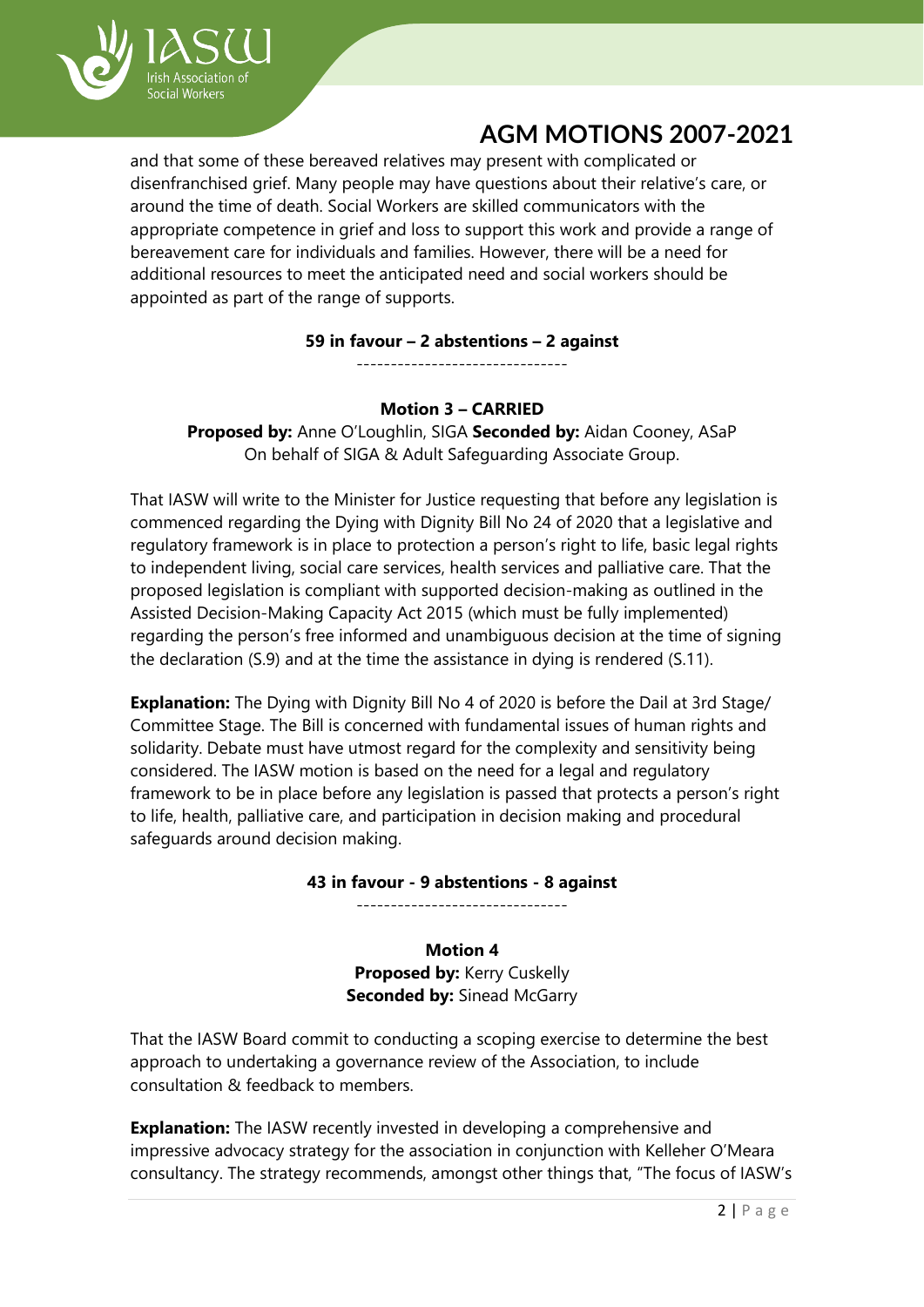

Special Interest Groups would shift from being interest-based to being issue-based and that their structure within IASW's overall governance is reviewed". In light of this it would be prudent to conduct a full governance review of the association including, but not limited to, constitution, SIGS, associate groups, working groups, council, board, to ensure the association is fit for purpose moving forward and can fully implement the excellent advocacy strategy and statement the association now hosts.

## **54 in favour 5abstentions 3against Motion was carried.**

**Motion 5 Proposed by: Paul McCarthy Seconded by: Kerry Cuskelly** 

-------------------------------

That the IASW, in recognition of its centrality to Social Work Values, Ethics and Practice, initiate a campaign for the reinstatement of the term 'Human Rights' in the Social Workers Registration Board (CORU) Code of Professional Conduct and Ethics.

**Explanation:** The forward to CORU's original Code of Professional Conduct and Ethics for Social Workers (Byelaw 2011 - S.I. 143 of 2011) states "Social Work is a profession based on principles of human rights and social justice". In referencing "The social work values informing the code", item number 1 on the list of "particular duties" of Social Workers is to "Uphold human rights in your practice". Furthermore, in the original CORU Code, again at the top of the list, in the "Standards of Ethics, Conduct and Performance Expected of Registered Social Workers", under the heading "Respect for the inherent dignity and worth of persons", item number 1 is: "Upholding human rights in your practice"; elaborating to describe how Social Workers "should uphold human rights" in their practice. Additionally, item number 9, in this same list, states that Social Workers' "are responsible for acting in the best interests of service users" and, as such, that Social Workers, "must…. work in line with the principles of human rights and social justice". Indeed, in total there are 6 separate references to 'Human Rights' in CORU's original 2011 Code. The International Federation of Social Workers' definition of Social Work states: "Principles of social justice, human rights, collective responsibility and respect for diversities are central to Social Work". The IFSW's definition of Social Work is a beacon to Social Work practitioners across the world, many of whom tenaciously hold onto the values embodied in this definition, none more so than those working in extremely difficult, precarious, and oppressive social and political conditions. Irish Social Workers, too, also have a deep-rooted fidelity to the IFSW's definition, exemplified by the inclusion, verbatim, of the above quoted sentence in the IASW's newly revised Code of Ethics', launched just last month. Indeed, in its Social Work Values Statement, the IASW's new Code further notes, that "Society has an obligation to pursue justice, in all its forms, on behalf of every person including the assertion and protection of their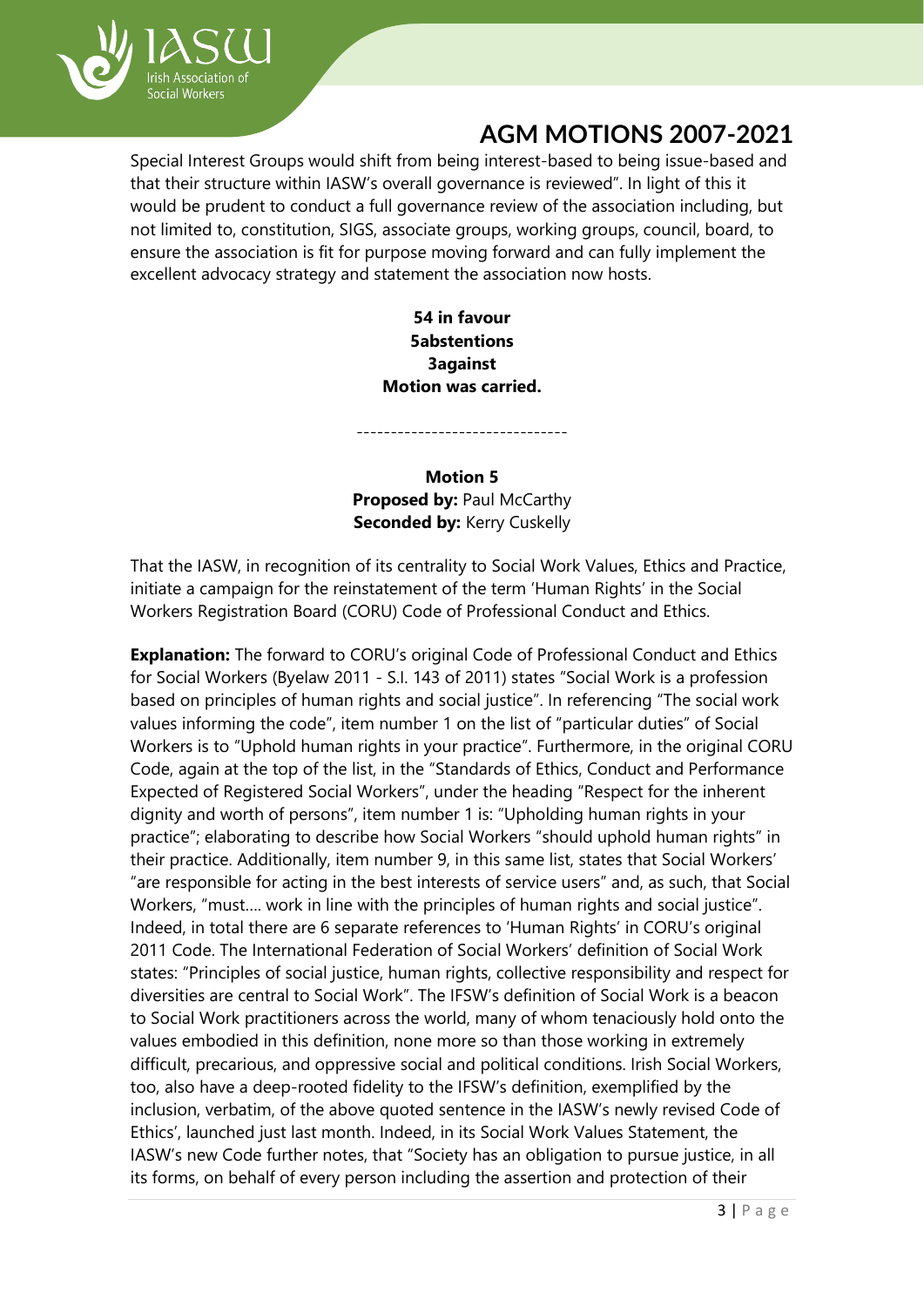

human rights"; and again 'Human Rights' is referenced in item number 1 of the Code's Principles of Social Work Practice. Additionally, the IASW's newly revised Code of Practice, also references 'Human Rights' noting that members must "Protect and promote the human rights of those who use social work services". As a further illustration of the significance of 'Human Rights' to Social Work, the phrase 'Human Rights' is referred to on 16 occasions in the 16-page British Association of Social Workers' 'Code of Ethics for Social Work: Statement of Principles'. However, as we now know, albeit for reasons which remain speculative, there is no mention or reference to 'Human Rights' in CORU's revised Code of Professional Conduct and Ethics (2019). Aside from the inherent and inextricable relationship of 'Human Rights' to Social Work Values, Ethics and Practice, and indeed that the very concept of 'Human Rights' is interwoven into the very fabric, narrative and history of Social Work, the removal of any reference to 'Human Rights' in CORU's Code of Conduct and Ethics for Social Workers is extraordinary; not only in terms of the act of removing the phrase 'Human Rights' from the Code itself, but also, and more significantly, its effective altering of the narrative and meaning of Social Work in Ireland. This by the body which governs Social Work in Ireland, and to which Social Workers in Ireland must be registered with to practice. As such opposition of Irish Social Workers to its removal, as represented by this motion, is an important and critical stance for the IASW, on behalf of Social Workers in Ireland, to take. The removal of 'Human Rights' from CORU's Code has implications for how we, as Social Workers, both individually and collectively, understand, frame and practice our profession, a profession which, we understand, at its heart, encompasses a fundamental commitment to 'Human Rights'. As Social Workers we pride ourselves in working democratically, in partnership and co-operatively, facilitating, advocating, and challenging. We now have a duty to challenge the removal of 'Human Rights' from the Code governing our profession, and we have a responsibility to campaign to ensure it is reinstated. Given the global landscape dominated by increasing inequality, a worsening climate crisis and the Covid19 pandemic, the Irish Human Rights and Equality Commission maintain that "it is more important than ever that we adhere to clear human rights and equality values in our deliberations and decision-making". "Social Work bereft of the commitment to human rights is like a footballer who is no longer able to run and kick the ball" (Garrett, 2021).

> **56 in favour 3 abstentions 3 against Motion was carried.**

**Motion 6 Proposed by:** Kate McCaffery **Seconded by: Susan Doherty** 

-------------------------------

The Working group looking at the role of social work with Transgender and Gender Non-conforming Services proposes that the members support the proposed Statement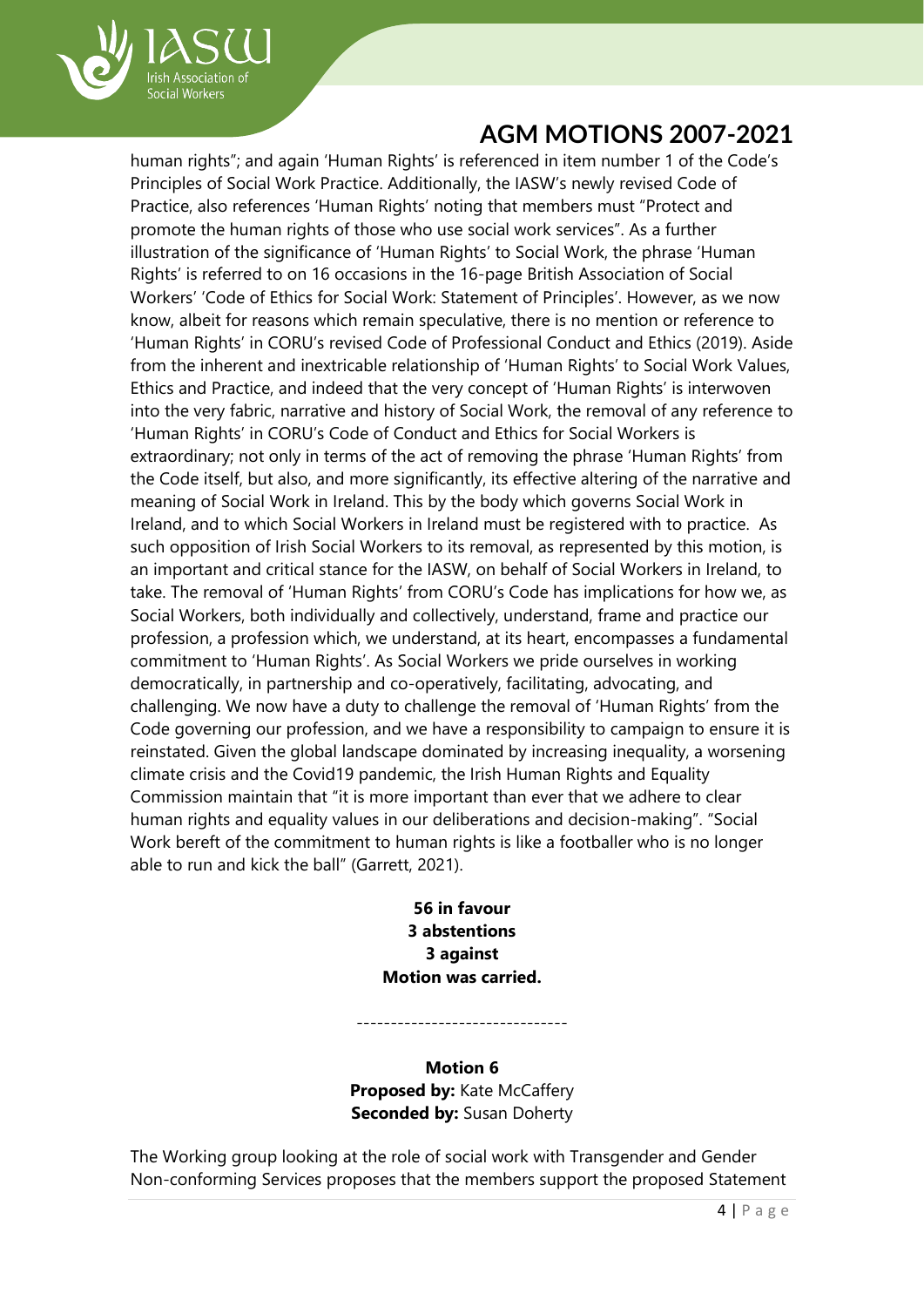

of Position.

Social Workers

**Explanation:** This statement of position and supporting documents are in draft form currently, however, we are aiming to have this work completed by the end of May/beginning of June and the working group are keen that statement be ratified and published by the board as soon as is possible. This statement is a first step in encouraging Irish social workers to consider the needs of TGNC service users and to identify, seek and become involved in these referrals. The draft statement of position is as follows: It is the position of IASW that Social Worker have essential roles, both to the individual and across wider society, in: taking an affirming clinical position which acknowledges the diversity of gender and provides unconditional positive regard for all gender identities and expressions – a position which honours and supports the integrity, diversity, and worth of each service user, as well as the right of all individuals to live authentically. Providing care and support to TGNC individuals across all health and social care services, so that they may fully participate in social, educational, occupational, and economic life. Developing Transgender/ Gender Non-Conforming (TGNC)-specific competency in areas of particular relevance to TGNC service user's wellbeing, such as engagement, clinical assessment, support, and intervention delivering services and interventions to TGNC service users that are culturally competent, developmentally appropriate, and trans-affirmative which enrich individual, family, and collective wellbeing. Engaging in advocacy activities to address barriers and inequalities that exist in organisations and society. Upholding human rights and social justice, including support for TGNC service users based on that community's identified needs. Developing, promoting, and implementing social policies aimed at promoting social justice and improving social conditions and equality for TGNC individuals, their families, groups, and communities. It is the position of the IASW that social work services should be accessible to TGNC service users, regardless of their stage and type of transition, both as part of a specialised multi-disciplinary team and/or as part of a social work caseload in other TGNC non-specialist teams in in-patient and community-based services.

> **58 in favour 4 abstentions 2 against Motion was carried.**

> > -------------------------------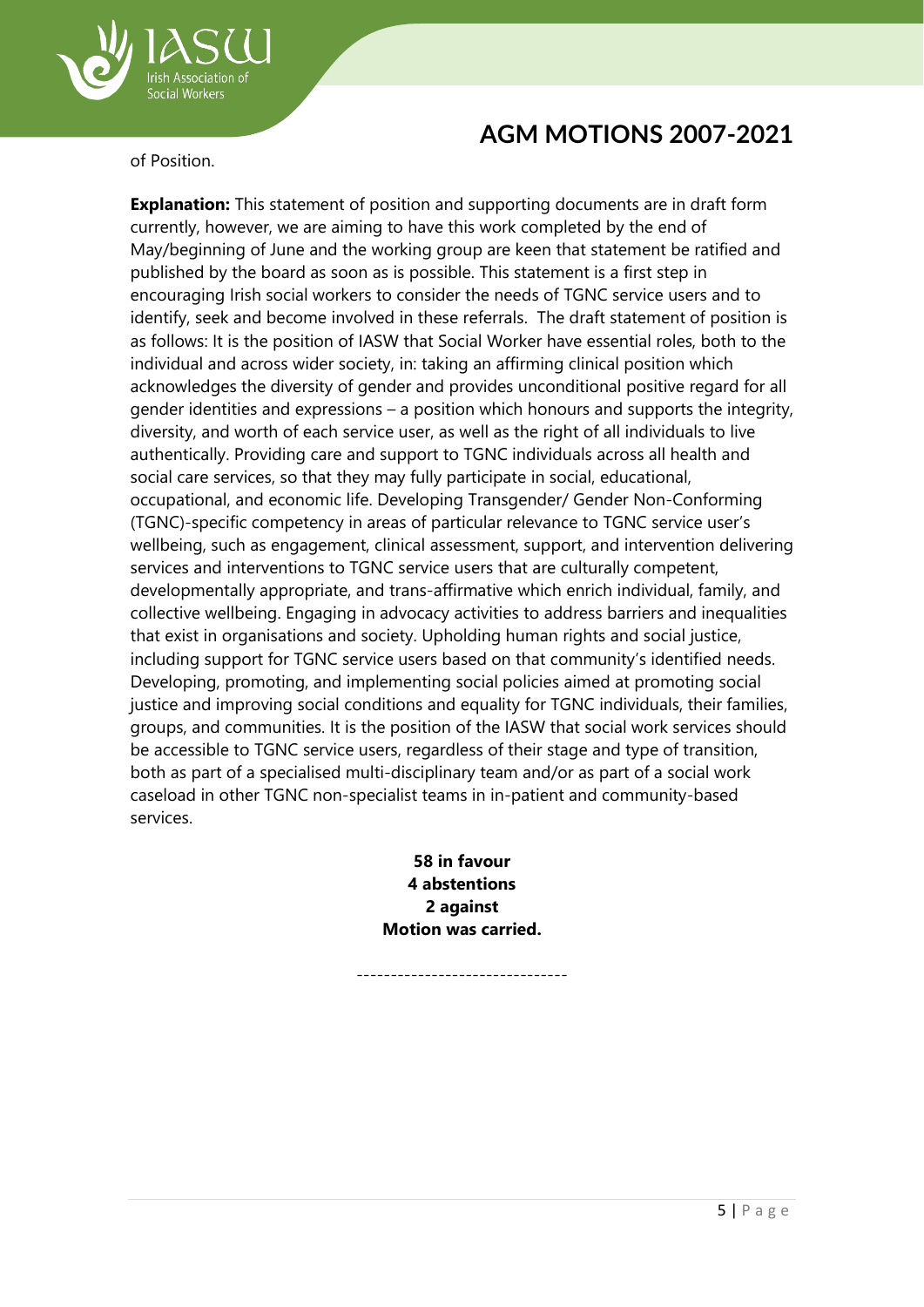

# **AGM MOTIONS 2020**

#### **Motion 1**

**Proposed by:** Aine McGuirk**,** Chair of the IASW **Seconded by:** John Brennan, Vice-Chair of the IASW On behalf of the IASW Board of Directors

That the members of IASW formally adopt the revised and updated versions of the IASW Code of Ethics and Code of Practice.

**Explanation:** At the AGM of the IASW on the 10<sup>th</sup> May 2019, grave concerns were expressed about the new revision of the Code of Professional Conduct and Ethics for Social Workers. Following a motion at that AGM, the IASW contacted CORU regarding this matter. CORU replied to this letter on July  $24<sup>th</sup>$ , 2019 stating that they would not change their code. The IASW decided to go ahead with revising and updating its own codes which would reference CORU's Code and align it to the core principles of social work as laid down by the International Federation of Social Workers' Statement of Ethical Principles. The draft documents before you are the result of that redrafting.

> **47 in favour No abstentions 1 against Motion was carried**

-------------------------------

#### **Motion 2**

**Proposed by:** Dr. Colletta Dalikeni, Board Member of the IASW **Seconded by:** Oluromade Olusa & Evelyn Oboh, Members of the IASW

That the IASW incorporates learning about Racism, Equality, Diversity, and Inclusion into its CPD activities and advocate for updating current social work education curriculum and practice to include other world views, diverse knowledge systems, and intervention methods that reflect the multicultural makeup of Ireland today.

In particular we believe it is crucial that the IASW provides a platform for ongoing discussion of 'Racism' in social work which is a reality for those who experience it both social workers and service users and encourage learning that helps Social Workers challenge systems and professional practice that perpetuate racism in Ireland.

**Explanation:** This motion comes on foot of two global pandemics: The 'Racism Pandemic' (Death of George Floyd) and Corvid 19 (Disproportionate number of Black and Ethnic minorities dying from the corona virus due to lack of access to quality health care and other supports). The brutal homicide of George Floyd in Minneapolis in the hands of White US police officers has resulted in a global response and outcry to an issue that is the elephant in the room but nevertheless least spoken about in the public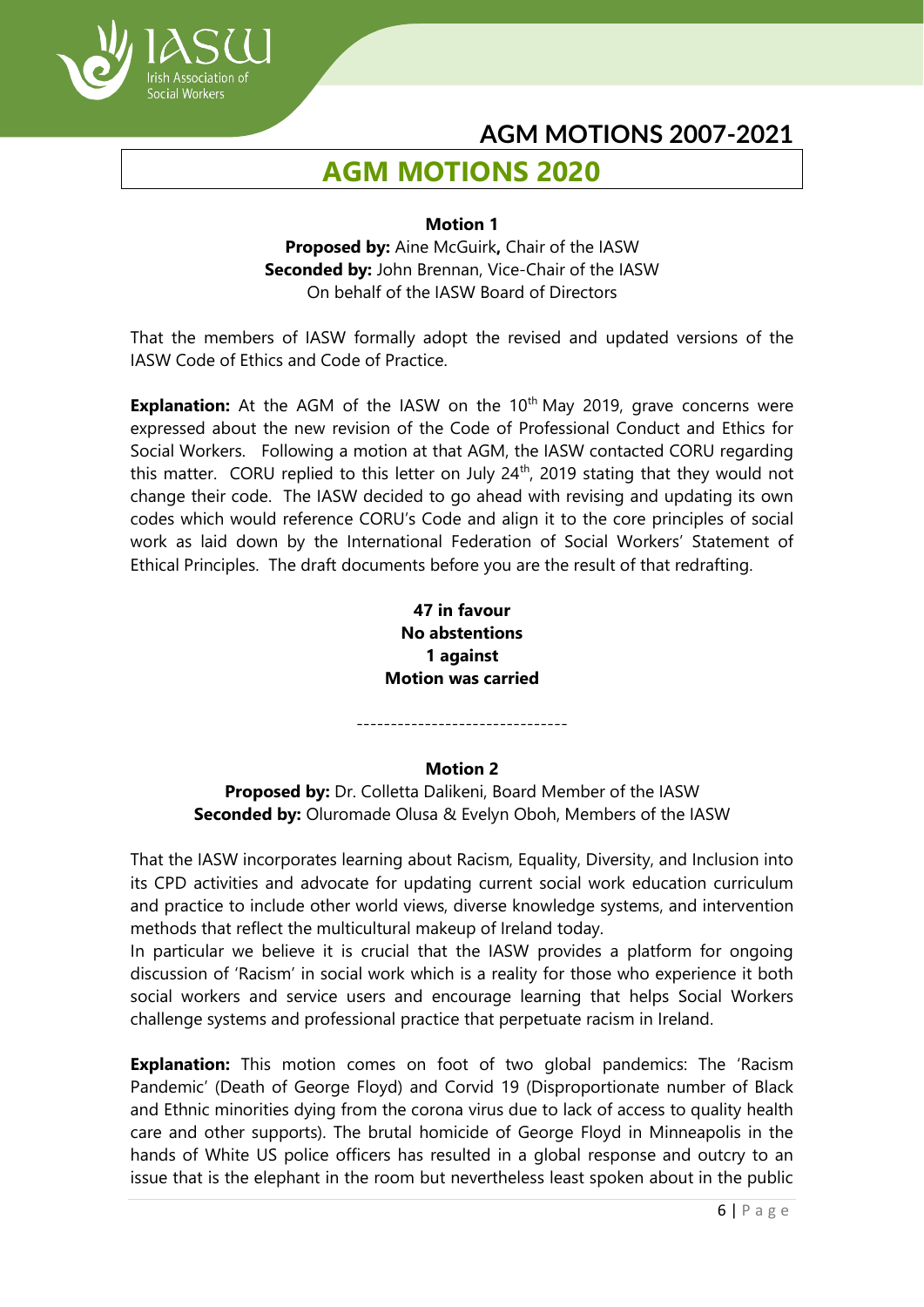

arena in our society. Taoiseach Leo Varadkar in his speech in the Dáil Eireann on the 4th of June 2020 and again on the 11th of June 2020 on 2FM acknowledged the existence of Racism in Irish society and has committed to the enactment of hate crime legislation and anti-racism public awareness campaign in the future.

As part of a racist society social work in Ireland is not immune to racism. Various Irish scholars have lamented the existence of racism in social work practice guidelines (Christie 2010)

The disproportionate high number of Black African families in childcare proceedings was highlighted in the Child Care Law Reporting Project by Carol Coulter in (2013). That 'African families are 20 times more likely to find themselves in the childcare courts than other members of Irish Society' is a cause for concern. The report highlighted that no easy explanations for these statistics could be provided and that the issues involved where more practice based than a matter for the courts. Misunderstanding in Cultural differences and in conceptualisations of child abuse were however not ruled out as possible contributory factors. Coulter 2013 recommended the need for social work training to include a focus on working with difference.

We believe Social work as defined by IFSW through the leadership of IASW has a crucial role in promoting and supporting development and initiating transformation of traditional social work education and practice to include other world views as represented in the current Irish multicultural demographic profile and the Social Work ethnically diverse population it serves.

We call upon the IASW to join The Irish Network Against Racism in support against Racism and formally request the Government to support the enactment of hate crime legislation without delay.

'Furthermore, given the historical discrimination experienced by Minceir/Travellers in Ireland, the IASW acknowledges the need for social workers to regularly reflect on their practice using an anti- racist lens. MInceir have recognition from the Irish state as separate ethnic group and as such Social Work practice should provide space and acknowledgement for diversity in all its forms.

> **46 in favour 4 abstentions No-one against Motion was carried**

-----------------------------

## **Motion 3**

**Proposed by:** Kerry Cuskelly, Member of the IASW **Seconded by:** John Brennan, Vice-Chair of the IASW

That the IASW develop a policy that supports special interest groups when engaging in advocating on issues of relevance to the profession and the communities we work with.

**Explanation:** This motion is asking the IASW to develop an operational guideline / policy to scaffold the work of special interest groups when engaging in advocacy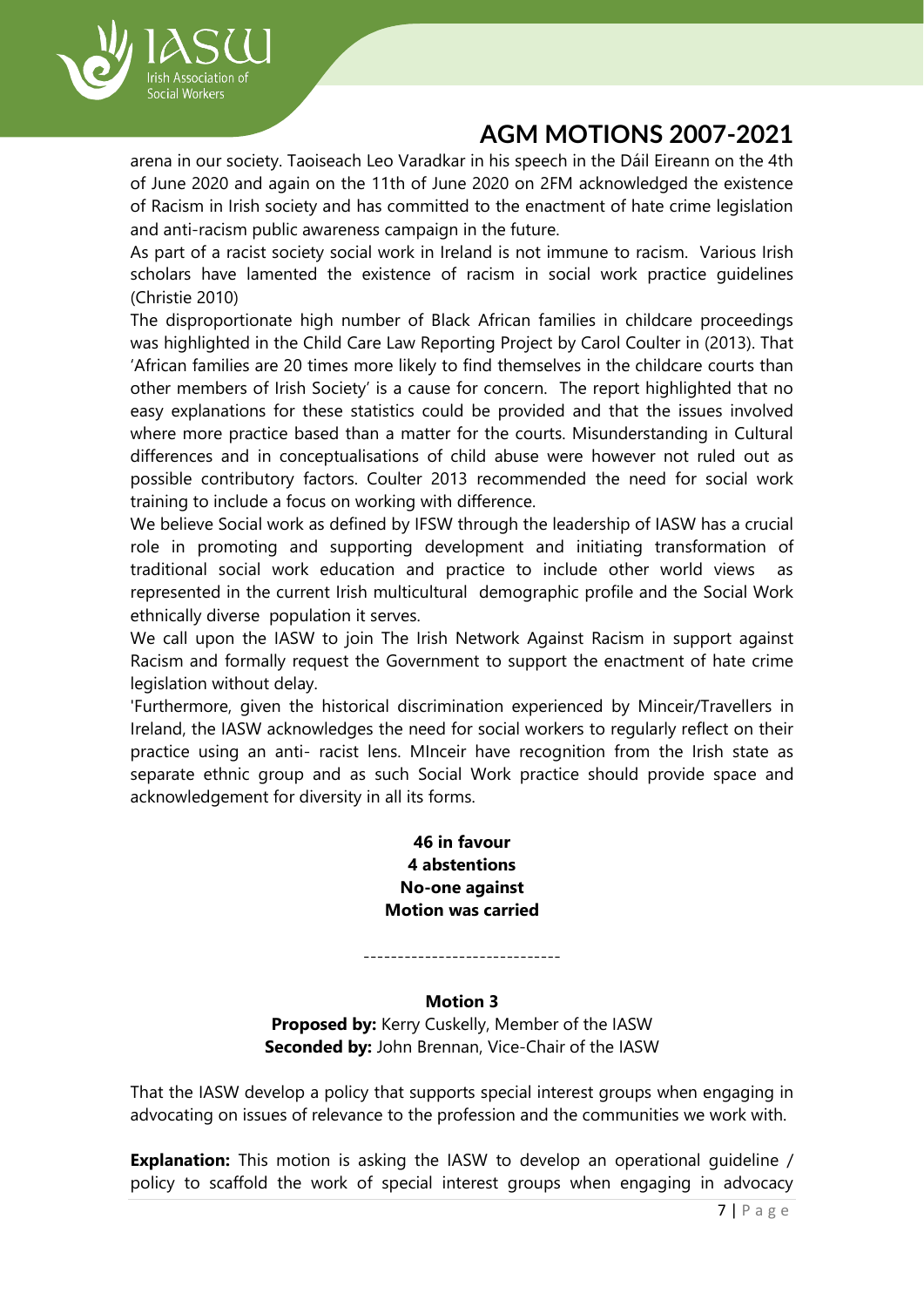

related work e.g. developing position papers, issuing press releases, statements etc on issues of relevance to the profession and the communities we work with. This guideline/policy would seek to ensure coordination of advocacy efforts across SIGS, Council and Board to ensure maximum communication, best use of limited resources and less duplication of effort.

> **54 in favour 4 abstentions No-one against Motion was carried** -----------------------------

#### **Motion 4**

**Proposed by:** Kerry Cuskelly, Member of the IASW **Seconded by:** John Brennan, Vice-Chair of the IASW

That the IASW develops an advocacy strategy that defines advocacy for social work and advances the social work role in advocacy work.

**Explanation:** The development of independent advocacy services has led to a questioning by others of the role of social workers as advocates for service users/clients who are vulnerable. Developing a strategy would therefore be timely and would aim to highlight and clarify advocacy as a core function of social work in upholding human rights and promoting social justice.

This motion is being sought following the successful International Committee conference "Advocates and Allies" in 2019. Evaluations from the conference advised that social workers were interested in the association pursuing actions around broader social justice, human rights, and advocacy-based social work values.

## **58 in favour 3 abstentions No-one against Motion was carried**

# -----------------------------

### **Motion 5**

**Proposed by:** Kaylene Jackson, Member of the IASW **Seconded by:** Donal Gill, Member of the IASW

That the IASW call for a systemic review of all areas of Social Work practice with a view to developing a National Social Work Strategy for the next decade.

**Explanation:** Investment in primary and social care services has been fragmented and disproportionate across Ireland. There is a significant lack of Social Work in areas such as Primary Care Setting, Local Authorities, Acute Hospital Services, Mental Health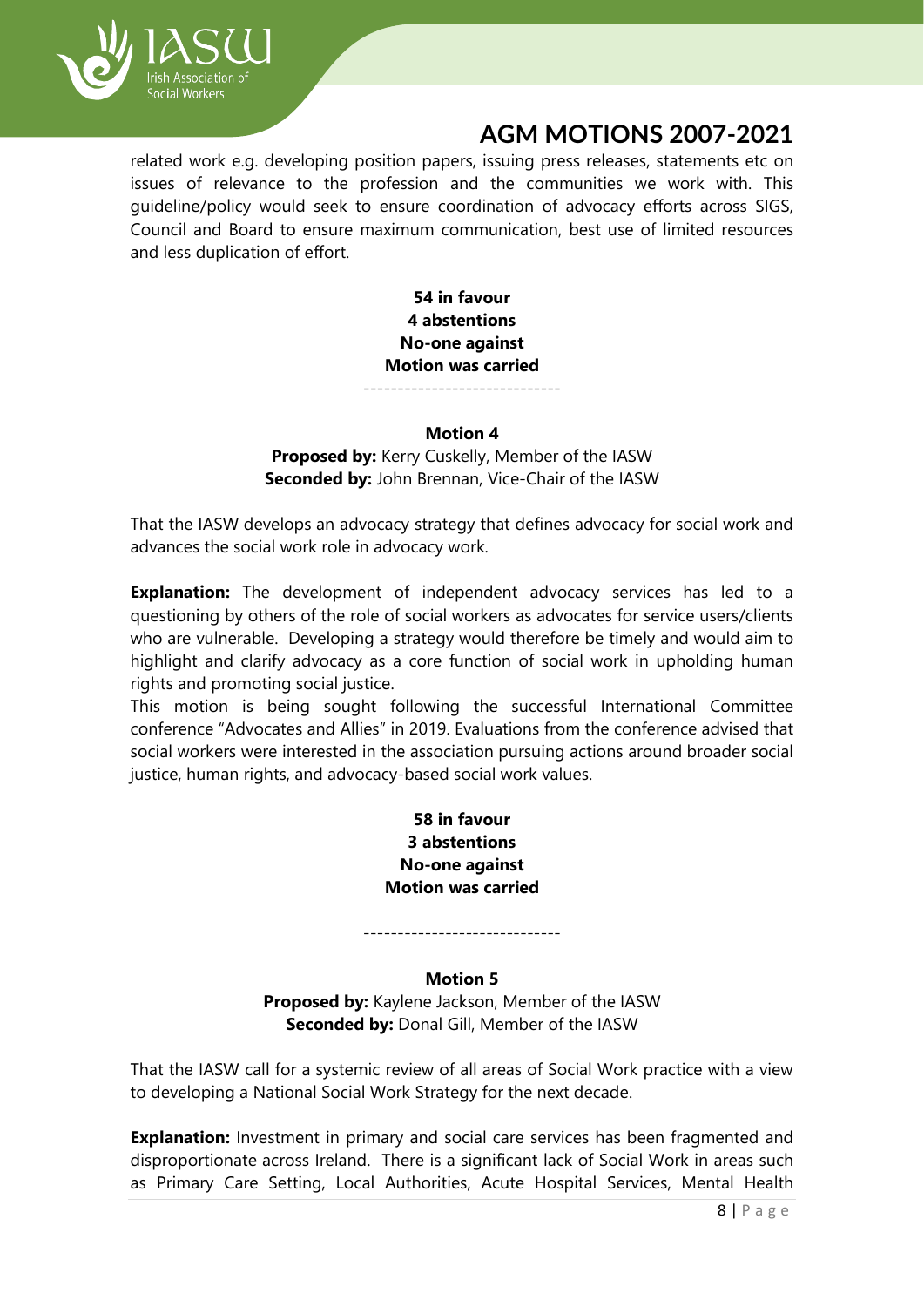

Services, Disability, Criminal Justice and Safeguarding. The recent pandemic has demonstrated the implications for social determinants of health and well-being in addition to acknowledging the need for all service provision to adhere to principles of Social Justice and Human Rights. Social Work as a profession is vital to the implementation of such policy and processes based on those principles. Social Work as a profession has become undervalued by the State and undermined in relation to the lack of investment and resource. A National Social Work Strategy is now essential to protect those within the profession and promote recruitment and retention. A Strategy is also fundamental to protecting and promoting the rights of persons who require and necessitate engagement with professional Social Work practice across the multitude of areas of Social Work Practice.

> **55 in favour 4 abstentions 1 against Motion was carried**

#### **Motion 6**

-----------------------------

**Proposed by:** Kaylene Jackson, Member of the IASW **Seconded by:** Donal Gill, Member of the IASW

That the IASW support the Decision Support Office in calling for immediate and full commencement of the Assisted Decision Making (Capacity) Act 2015.

**Explanation:** The Assisted Decision Making (Capacity) Act 2015 will support the work of social workers across many domains in ensuring that the rights and preferences of service users are central to all decision-making and care planning. The guiding principles of the Act align closely with Social Work professional ethics and values, and it is envisaged that social workers will have a key role in the implementation of the Act and the work of the Decision Support Office.

> **59 in favour 2 abstentions No-one against Motion was carried**

> > **Motion 7**

-----------------------------

**Proposed by:** Kaylene Jackson, Member of the IASW **Seconded by:** Donal Gill, Member of the IASW

That the IASW call for reform of the Safeguarding Legislation to give powers of entry to Safeguarding and Protection teams to Private Nursing Homes.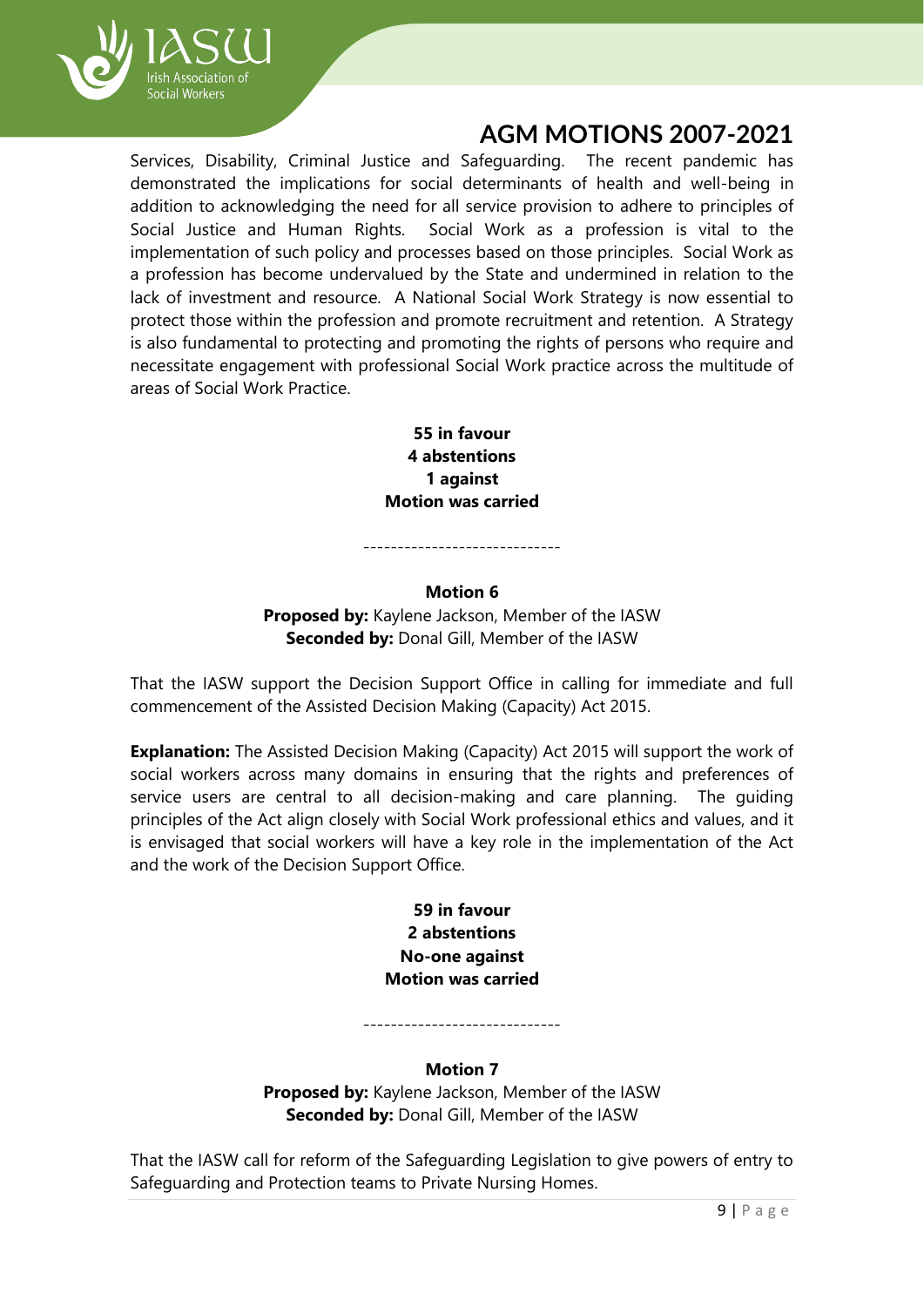

**Explanation:** All residents of nursing homes, both public and private, and residents in other congregated settings have the right to protection from harm or abuse. Medical Social workers who have supported persons entering residential settings note the lack of statutory support for Safeguarding and Protection teams to enter privately run nursing homes to investigate allegations of abuse or neglect. Recent review of the national policy does not address this issue and residents remain at risk without access to supports and safeguards available to those in public units.

**\*\* Withdrawn \*\***

-----------------------------

#### **Motion 8**

**Proposed by:** Patrice Reilly, Member of the IASW **Seconded by:** Aisling Coffey, Member of the IASW

That the IASW calls on the HSE to ensure that social work is included as a core and essential member of multidisciplinary teams working with older people and other adults who may be vulnerable in community, residential and acute settings.

**Explanation:** In light of Covid-19, and in terms of equality of access and human rights, all adults in Ireland should have a right to access to the support and services of a social worker regardless of their residence or the geographical area in which they reside. Aside from the general risk to a persons' physical, emotional, and mental health and wellbeing, changes and issues arising from Covid-19's may increase the potential for an older person to be exposed to abuse. This in itself further increases the need for equal access for all to social work services.

**\*\* Withdrawn \*\***

-----------------------------

## **Motion 9**

**Proposed by:** Linda Curran, Member of the IASW **Seconded by**: Elaine Donnelly, Member of the IASW

That the IASW endorse the campaign to revise and amend the CFRA Act 2020 to include all pathways to parentage and ensure all children have a legal relationship with their intended parents.

**Explanation:** The Children and Families Relationship Act was commenced in May 2020. This gives legal recognition for both parents of some children. The current legislation is gender neutral and applies to use of donor sperm and/or donor eggs in an Irish fertility clinic. Outside of that many families are not covered, for example, if a heterosexual couple use a surrogate abroad. There is automatic right to parentage for females and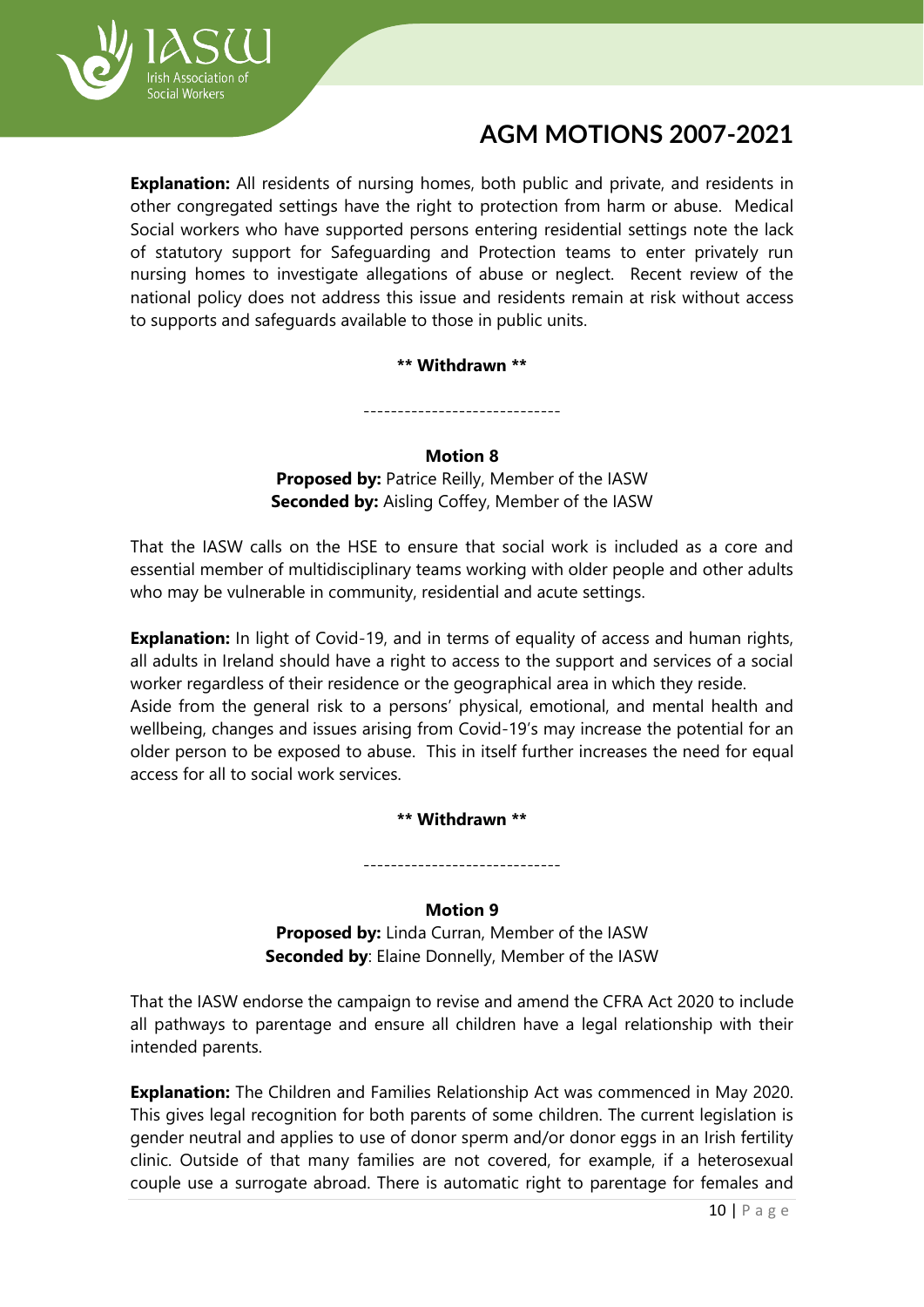

gay male couples that use a surrogate. The CFRA Act does not include same sex fathers, reciprocal IVF, surrogacy, at home inseminations, those who have used a known donor, those who had their fertility treatment abroad and children born abroad.

This has created a vacuum whereby the children within some families do not have a legal relationship with both of their intended parents.

The implication of this is that the parents have zero legal relationship to their children. Further implications for the children involved include issues with their non-birth parent taking them to the doctors and making medical decisions, applying for a passport for the child, if the couple split up, they would have zero recourse regarding access and guardianship rights. Children are left vulnerable in terms of maintaining their relationship with the non-biological parent as cohabitation is an essential tenet for guardianship rights. Critically, if one of the parent's pass-away, the other may have no legal relationship with the child. Currently, in such cases the parent would have to apply for testamentary guardianship, and this can be challenged by the deceased birth parent's family etc. It would leave the child in a vulnerable position.

The CFRA Act has started to make some provisions for some families. However, it does not go far enough, and this results in some children being left in a precarious legal position for the reasons previously outlined. All pathways to parentage were not fully explored prior to the enactment of this Act and hence exclusions have arisen.

LGBT Ireland are looking to form an overall alliance to capture all groups advocating on this issue e.g. the equality for children campaign (LGBT), the 221+ group (cervical cancer group), some of these women want to use surrogates and the state won't pay for treatment as they don't currently regulate surrogacy, etc.

The IASW can endorse this campaign by making a statement of support, using social media platforms to raise awareness of the shortfall in legislation which precludes some children from having a legal relationship with both of their intended parents, and writing to relevant TDs and ministers regarding this matter. The alliance is calling for Dr Conor O'Mahoney to be appointed as special rapporteur with a mandate to look at all pathways to parenthood, the statement of support should include this directive also.

> **33 in favour 17 abstentions 5 against Motion was carried**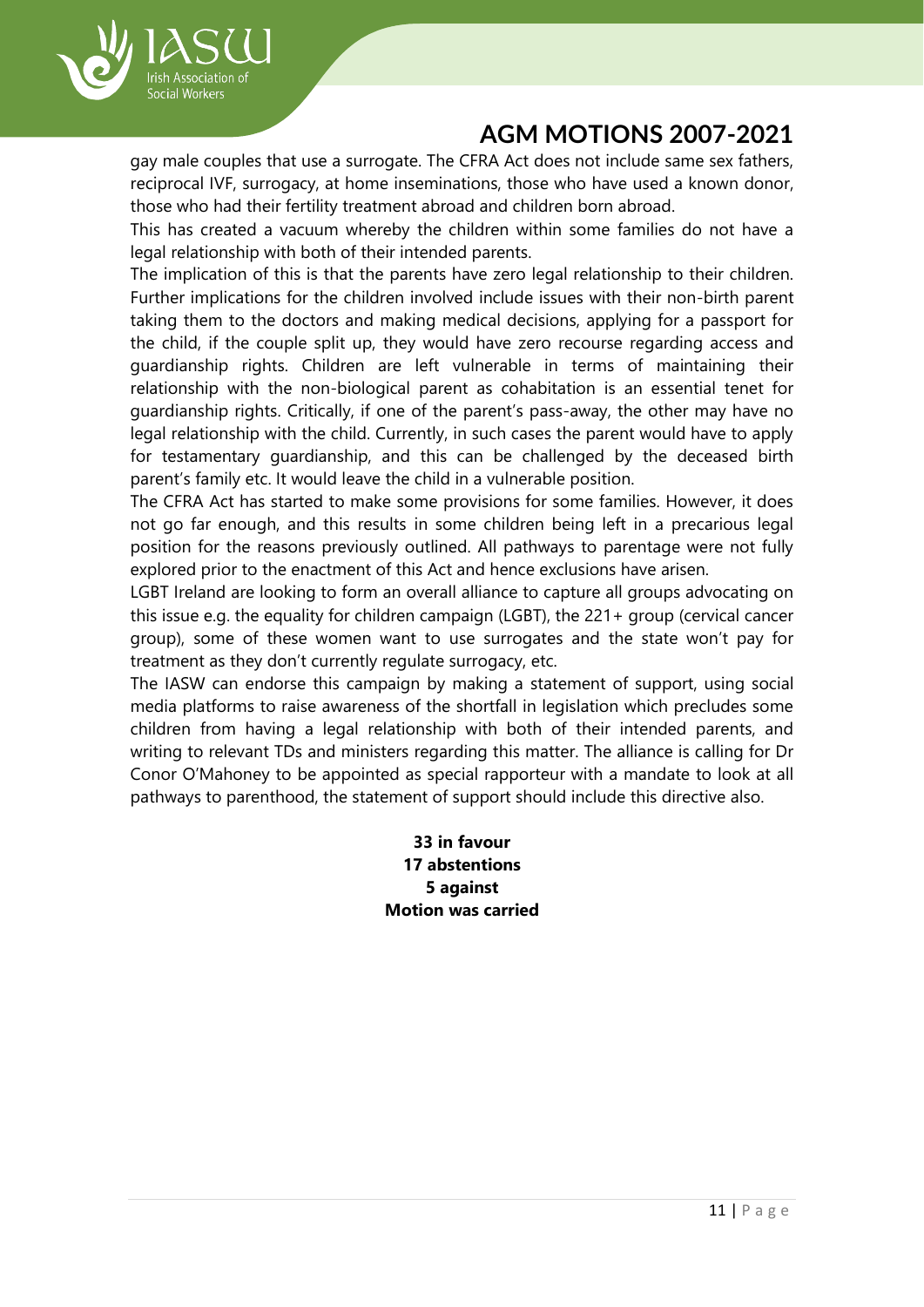# **AGM MOTIONS 2019**

ish Association of Social Workers

> **Motion 1 Proposed by:** Regina Mullan **Seconded by:** Claire Barnwell On behalf of the Council of Irish Adoption Agencies (CIAA)

That IASW, along with CIAA, call for a direct meaningful dialogue with the Minister for Children and Youth Affairs, Dr. Katherine Zappone, to ensure that the voice of social work practitioners is clearly heard, along with other stakeholders, about issues that are currently having a detrimental effect on adoption social work practice. That the IASW & CIAA call upon the Minister for the establishment of an ongoing consultation process about any new proposed amendments to the Adoption & Information and Tracing Bill 2016 to ensure that the competing rights of all parties are given the correct balance.

**Explanation** There was an announcement by the Minister on 26<sup>th</sup> February 2019, without prior consultation with social work practitioners or other stakeholders, that she had secured government approval to draft further amendments to the privacy provisions in the Adoption I&T Bill 2016. The purpose of the proposed legislation is to give a statutory basis to the provision of adoption information. There is a presumption in favour of disclosing identifying information to adopted adults as far as legally and constitutionally possible which includes giving them a legal right to their original birth certificate and birth information from agency files. These amendments have sought to resolve a constitutional dilemma regarding the right to identity versus the right to privacy that is reflected in Article 8 of the European Convention of Human Rights which stresses the right to information about birth parents is not an absolute right but that this must be balanced against the rights of other parties to have identifying information about them disclosed. The amendments do not however take into consideration the social work practice issues of trying to provide an Information and Tracing Service, the increase in already lengthy waiting times there would be for would be service users, or the additional unnecessary resource implications should these amendments be implemented.

Minister Zappone's announcement has been made against the backdrop of an ongoing controversary around part of the current draft legislation which requires that before birth information or an original birth certificate can be released, an adopted person will be required to swear an affidavit, later amended to a sworn statement, to ensure they will respect the birth mother's need for privacy and will not contact her against her wishes. The new amendments will now replace the need for a signed undertaking by contacting the birth parent(s) for their consent before any birth information or their original birth certificate will be released. This would imply that the birth parent's right to privacy has now assumed greater weight that the adopted person's right to identity. This is a retrograde step as traditionally social workers have been releasing limited nonidentifying information to adopted persons from agency files before contact is made with the birth parent in line with the Standardised Framework on Information and Tracing published by the Adoption Board in 2005. There are many ramifications for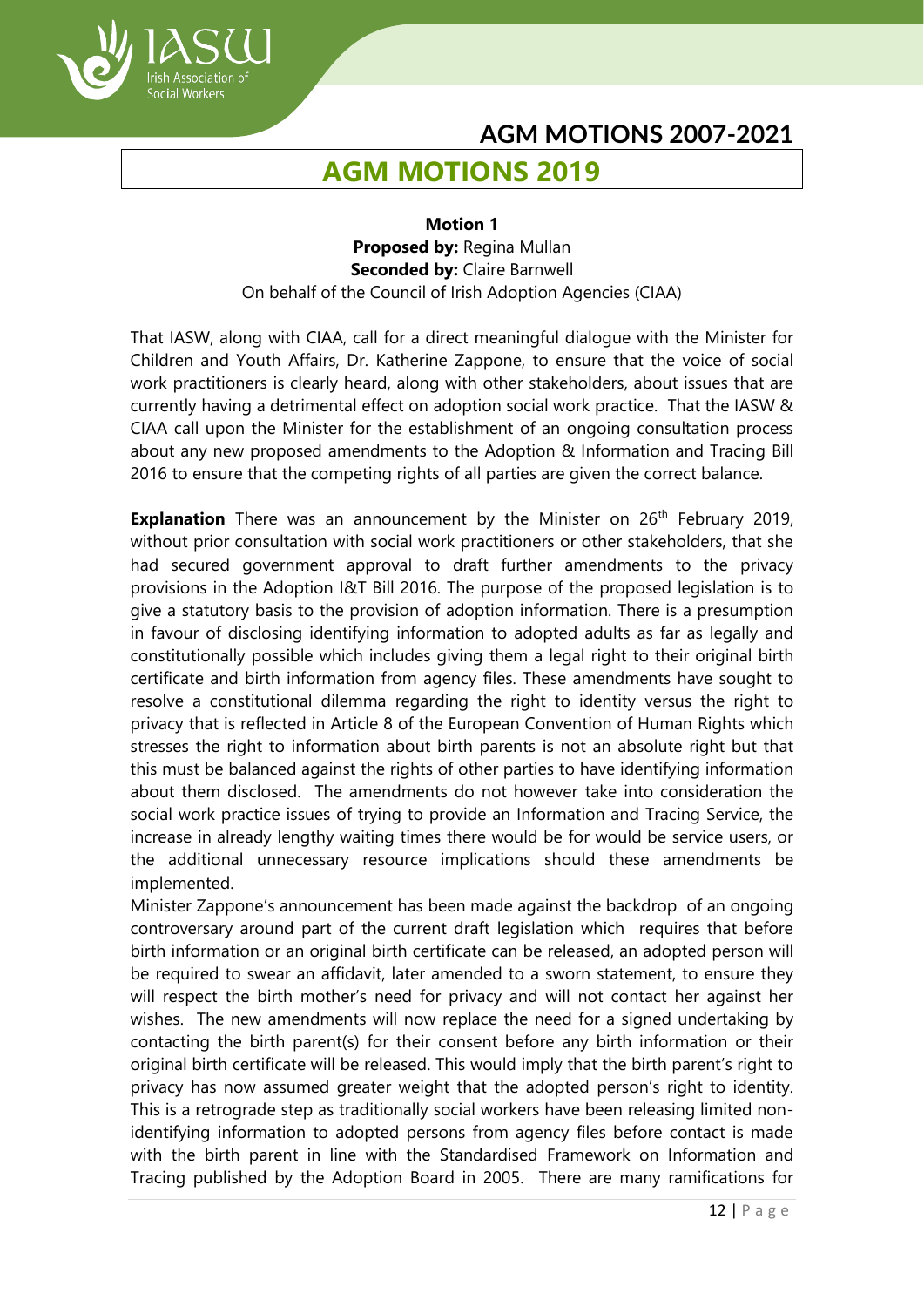

practice as there are adopted adults who request background information but may not wish to proceed to an active search; it would preclude releasing medical information in life threatening situations; it would create unnecessary psychological pressure on all concerned; cause serious long term delays and a misuse of resources when there are still long waiting lists for this service around the country; deprive adopted people of even very basic information for even lengthier periods of time and create additional dilemmas where birth parents can't be traced. Providing background information, as has been the practice, allows those searching to make an informed choice and to receive counselling and support. By not doing so this may create a greater risk of birth parents being traced through other avenues and then contacted directly without their right to privacy being respected.

> **29 in favour No abstentions 1 against Motion was carried**

#### **Motion 2**

-----------------------------

**Proposed by:** Regina Mullan **Seconded by: Claire Barnwell** On behalf of the Council of Irish Adoption Agencies (CIAA)

That IASW call for the exemption of adoption under the new GDPR legislation as this was intended to protect people's rights to confidentiality and not deprive them of a right to information about their birth parents and is in contravention with the United Nations Convention of Human Rights.

**Explanation:** The new GDPR regulations have had unforeseen implications for current social work practice in relation to providing an Information and Tracing Service and directly impacted on the ability of social workers to provide a professional service to adopted adults and birth parents and their relatives. The current practice of providing non- identifying information has been overshadowed by concerns that this would be regarded as a potential breach of these regulations and that lack of adherence would result in the imposition of extremely hefty agency fines. There is no longer any continuity in service provision as these regulations are being interpreted differently from one social work area to another. Information previously provided is no longer being made available causing confusion for service users and lack of confidence in social workers. Considerable social work time is being taken trying to resolve the dilemmas being posed by these regulations and is impinging on the ability to provide a personalised service to service users, many who are very vulnerable. It is contended that it was never the intention to apply GDPR regulations to the provision of background information in relation to adoption where there is not a need to protect the disclosure of non- identifying information. Exemption is the only way to now stop social workers continuing down a tortuous road of trying to provide a caring client focused service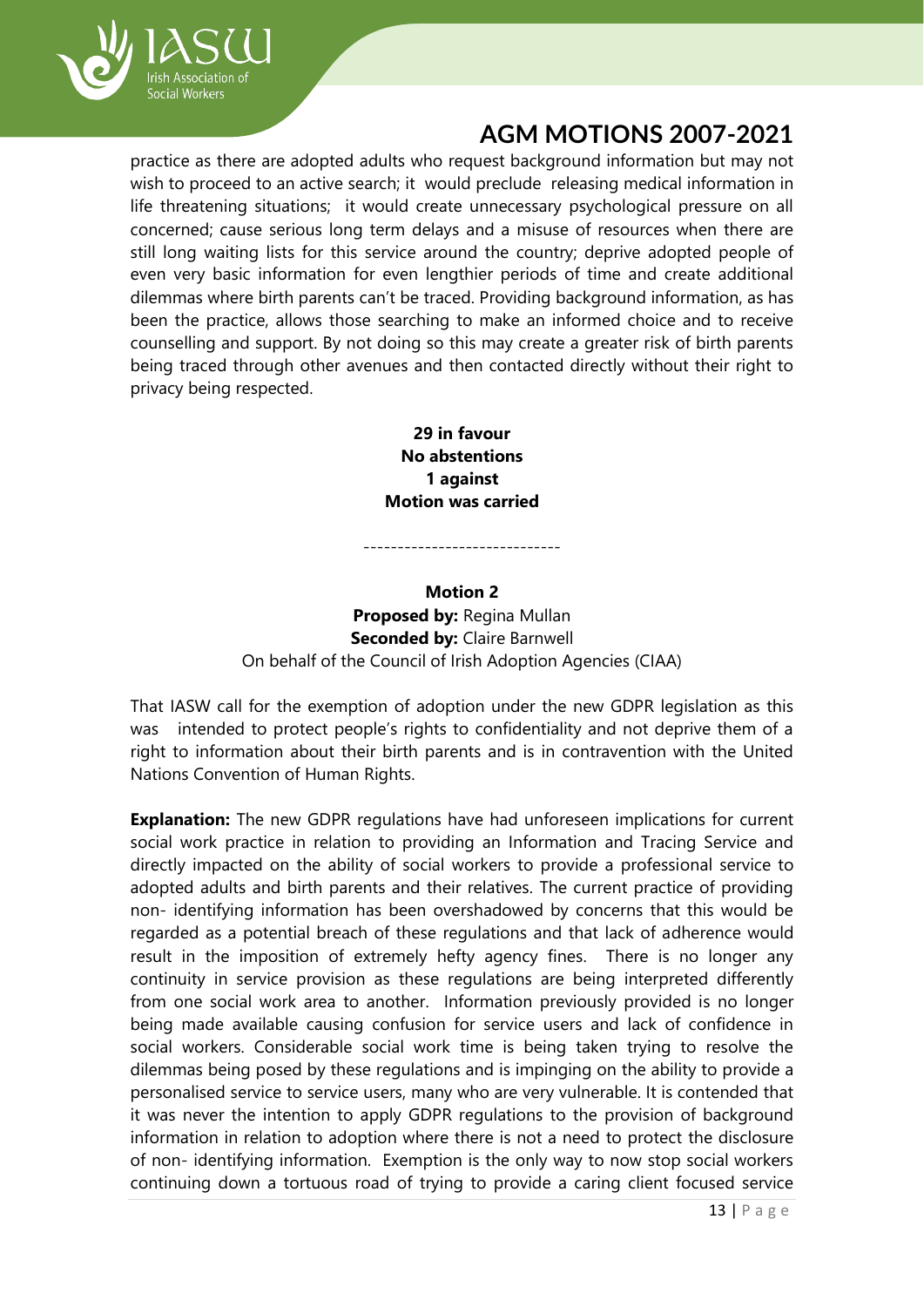

where the limitations of the current interpretations of GPDR regulations have almost brought the service to a standstill

> **29 in favour No abstentions 1 against Motion was carried**

#### **Motion 3**

-----------------------------

**Proposed by:** Kerry Cuskelly **Seconded by: Elaine Donnelly** On behalf of Social Workers in Adult Mental Health (SWAMH)

The AGM requests that the IASW board collaborate with the FORSA National Social Work Professional Committee to develop a clear rationale from a professional perspective on the need for Social Work Clinical Tutors in the workplace throughout the country to support social work student training.

**Explanation:** The profession does not have workplace Clinical Tutors to support student training – however Clinical Tutors have been allocated for other professions e.g. Nursing, medical. Social work student training courses are at the cusp of crises on a yearly basis due to a shortage of workplace clinical placements and lack of supports to facilitate these essential workplace placements. Completion of at least 1000hours (6 months) of Practice Placement Education in the workplace is mandatory to successfully complete the course and secure CORU registration and must be supported by the health service.

**Amendment:** develop a clear rationale from a professional perspective on the need for Social Work Tutors in the workplace throughout the country to support social work student training.

> **29 in favour No abstentions No-one against Amended Motion was carried**

-----------------------------

**Motion 4 Proposed by:** Kerry Cuskelly **Seconded by: Elaine Donnelly** On behalf of Social Workers in Adult Mental Health (SWAMH)

The AGM requests that the IASW board collaborate with the FORSA National Social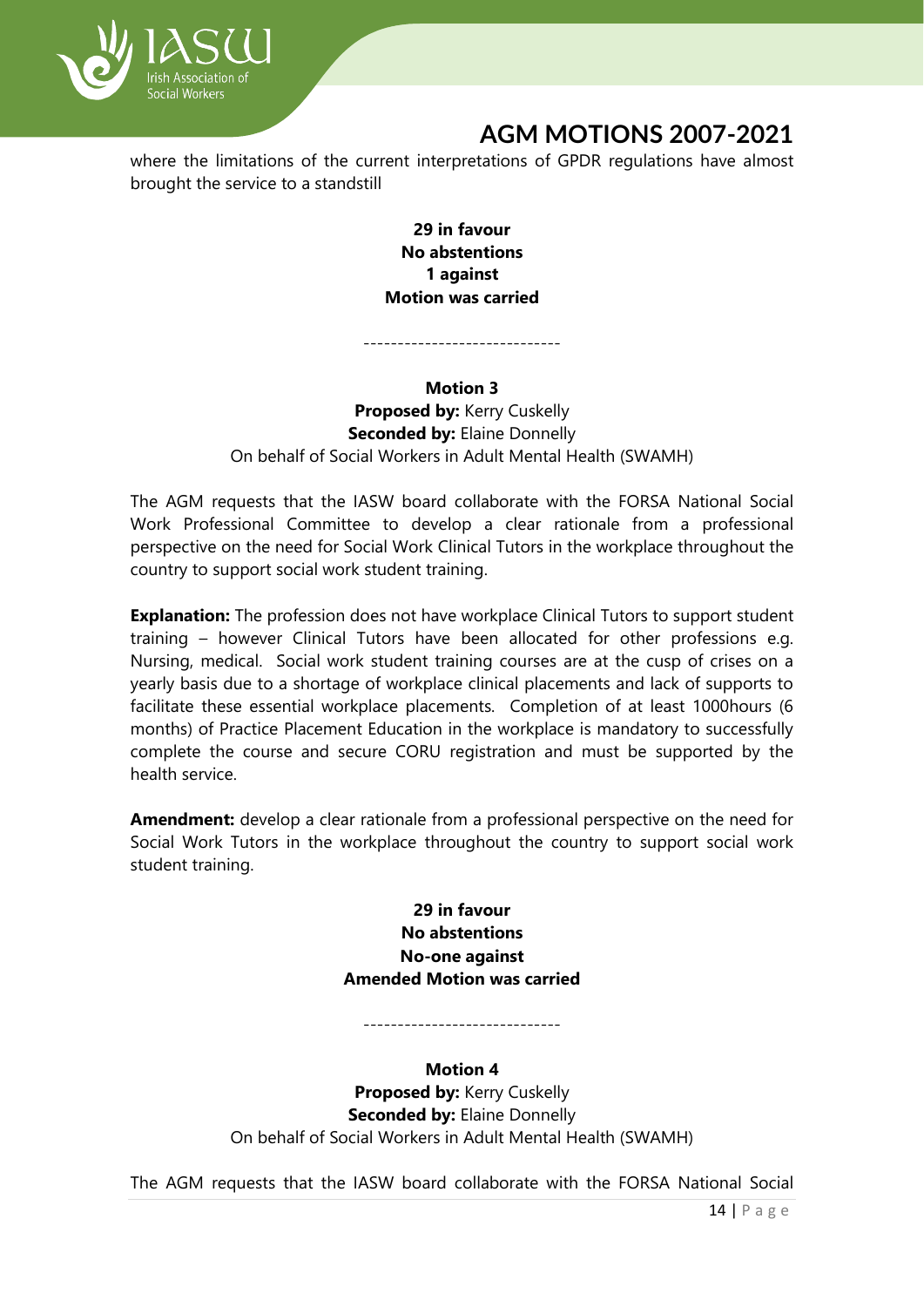

Work Professional Committee to develop a clear rationale from a professional perspective on the need for Social Work research Coordinators in the workplace throughout the country.

**Explanation:** The profession does not have workplace Research

Coordinators to support enhancing and developing clinical expertise in social work– however posts similar to this have been allocated for other professions e.g. Nursing, medical.

> **29 in favour No abstentions No-one against Motion was carried**

-----------------------------

## **Motion 5 Proposed by:** Kerry Cuskelly **Seconded by: Elaine Donnelly** On behalf of Social Workers in Adult Mental Health (SWAMH)

The AGM requests that the IASW board collaborate with the FORSA National Social Work Professional Committee to develop a clear rationale from a professional perspective on the need for Social Work Advanced Practitioner posts throughout the country.

**Explanation:** Agreement through CHO negotiations (Forsa) to review HSCP career pathways.

Advanced Practitioner posts exist in other HSCP professions.

The National HSCP Office Strategy identifies the development of Advanced Practitioner posts as one of their key objectives.

The National Social Work Professional Committee have a "Social Work Structures" document which has already been advocating for the development of Advanced Practitioner posts to enhance to support social workers in remaining in clinical practice if they so choose, as a way to enhance and support expertise within the social work workforce etc.

> **28 in favour 1 abstention No-one against Motion was carried**

-----------------------------

**Motion 6 Proposed by:** Kerry Cuskelly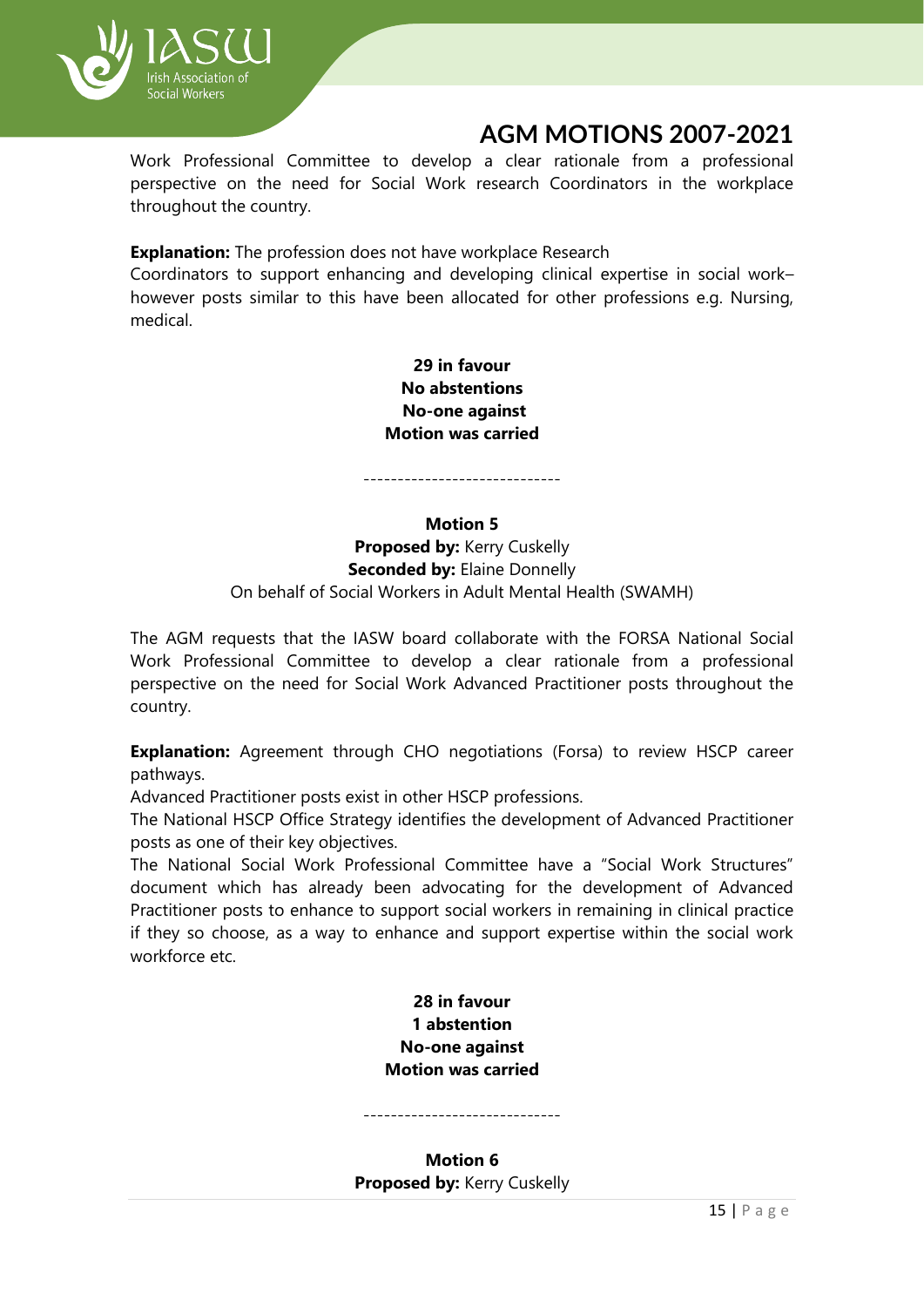

**Seconded by: Elaine Donnelly** 

On behalf of Social Workers in Adult Mental Health (SWAMH)

The AGM requests that the IASW board collaborate with the FORSA National Social Work Professional Committee to develop a clear rationale from a professional perspective on the need for a national workforce planning review for Social Work together with a review of social work student training including assessment of capacity to train students in the workplace, overcoming barriers, supports required, creating capacity and determination of student numbers.

**Amendment:** National workforce planning review for Social Work together with a review of social work student practice in placement training

> **29 in favour 1 abstention No-one against Amended Motion was carried**

#### **Motion 7**

-----------------------------

**Proposed by: Kerry Cuskelly Seconded by: Elaine Donnelly** On behalf of Social Workers in Adult Mental Health (SWAMH)

The AGM requests that the IASW board collaborate with the FORSA National Social Work Professional Committee to develop a clear rationale from a professional perspective on the need to review the career pathway for social workers, which has not been the subject of review since the McHugh/Doran report 2004.

**Explanation:** In light of the changing structures within the health and social care services overall (CHO negotiations, Slainte Care Implementation), a review of social work career structures is timely. A letter on the CHO Operating Model from Head of Division, Eamonn Donnelly, FORSA, October 17th, 2018, states the following:

- "Confined competition in each CHO area for Grades IV to VII, for filling of support structure posts.
- Significant progress on advancing successful claims for Therapy Managers ln Charge lll claims.
- Agreement to review career pathway for Health and social care Professionals, which has not been the subject of review since the McHugh/Doran report 2004. An assurance that the introduction of network manager posts will not result in a reduction of therapy manager posts".

**29 in favour No abstentions No-one against**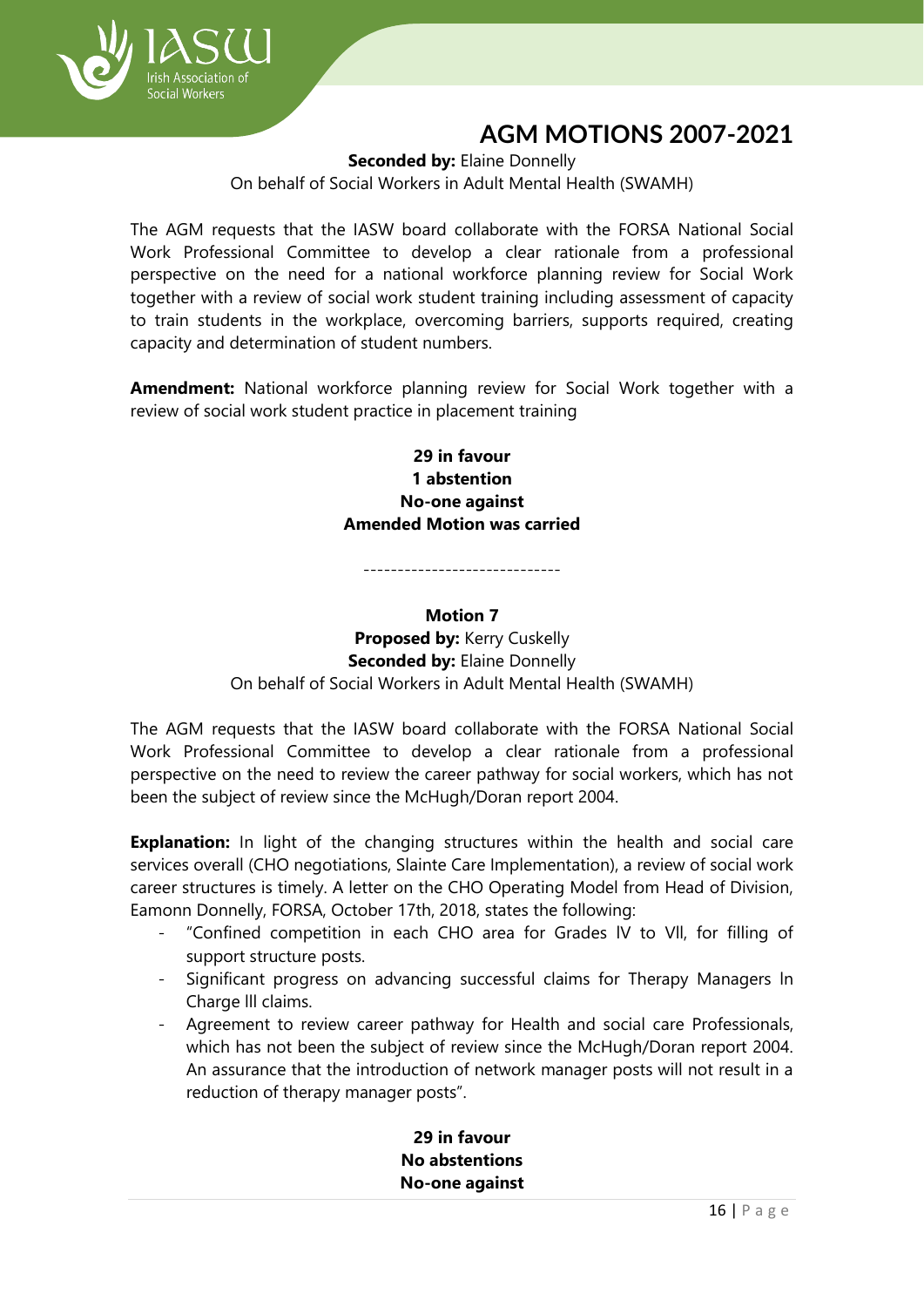

### **Motion was carried**

-----------------------------

## **Motion 8 Proposed by:** Ann Byrne **Seconded by:** Anne O'Loughlin

In the 2019 Code of Professional Conduct and Ethics for Social Workers: [http://coru.ie/uploads/documents/2019\\_03\\_06\\_SWRB\\_Code\\_for\\_Website.pdf](http://coru.ie/uploads/documents/2019_03_06_SWRB_Code_for_Website.pdf) the term Family is not included. Family Work is a central to the work Social Workers do every day.

Currently Page 5 of the Social Work Registration Board Code of Professional Conduct & Ethics reads:

In this document:

- 'You must' is used as an overriding principle or duty.
- 'You must not' is used as an absolute prohibition.
- 'You should' is used to describe the course of action that is generally best practice, but acknowledges that another approach may be appropriate in particular circumstances, or that there may be factors outside your control that affect your ability to comply.
- The term "service users" includes service users, patients, clients, and anyone else who uses your service. In addition to complying with this Code, you also have a duty to keep up-to date with legislation or legal developments that affect your professional practice.

**Explanation:** This omission must be corrected to ensure that this essential and important work is acknowledged in the Professional Code of Practice. Social Workers work with Children and their Families and Individual Adults, so our clients are families. This is an importance component of our role. We are calling on IASW to address this with CORU as a matter of urgency.

**Amendment:** The term "service users" includes service users, families, patients, clients, and anyone else who uses your service.

> **29 in favour No abstentions No-one against Motion was carried**

-----------------------------

**Emergency Motion 1 Proposed by:** Sarah Donnelly **Seconded by:** Kerry Cuskelly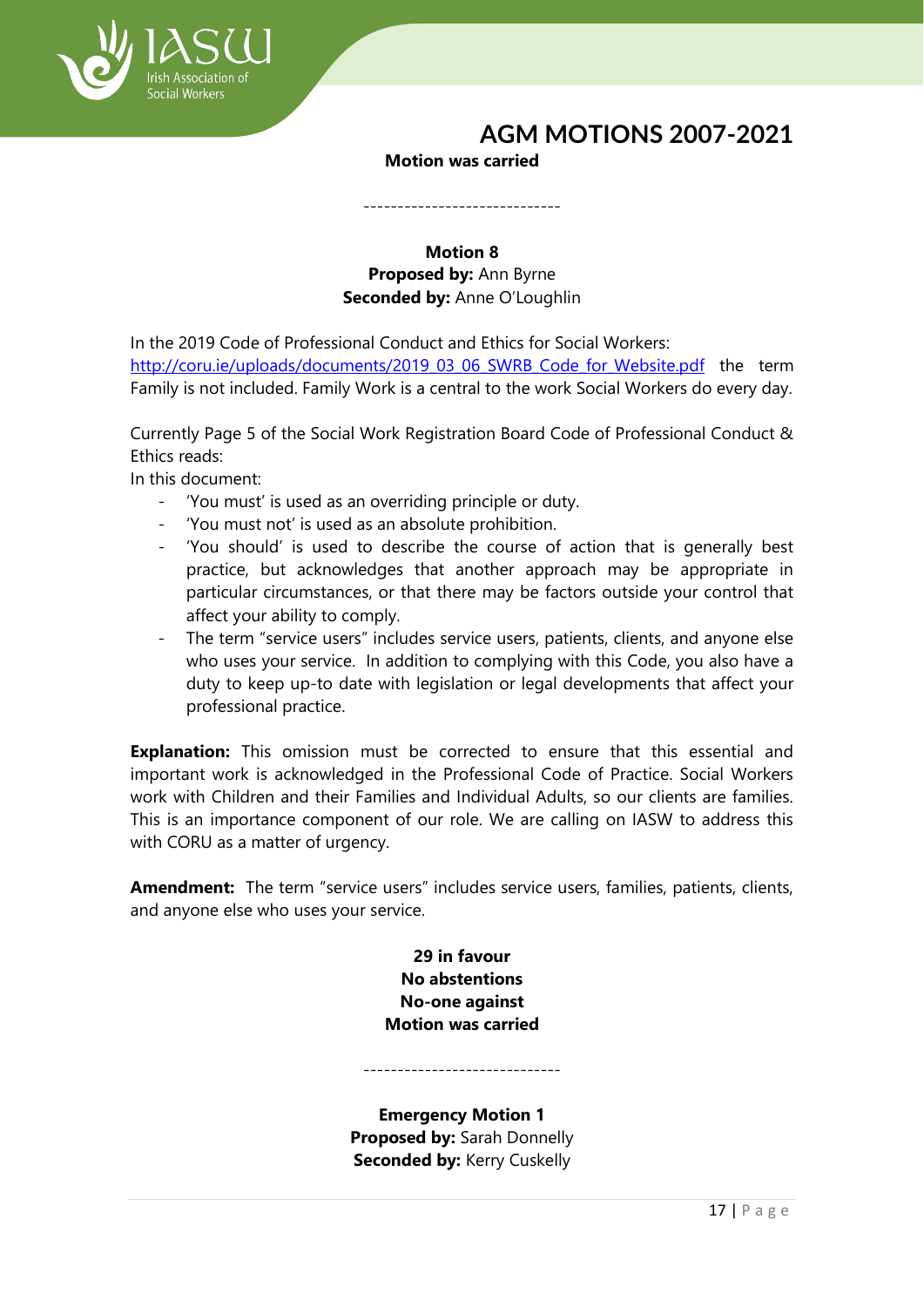

This AGM has serious concerns about the direction of the revised CORU Code of Professional Conduct and Ethics in which CORU appears to have moved away from the core principles of social work, particularly in relation to the social work profession's foundations of social justice and human rights. The AGM therefore calls on the Board of the Association to request CORU to withdraw the current edition of the Code and to align a new version of it with the core principles of social work as laid down by the International Federation of Social Workers' Statement of Ethical Principles.

**Explanatory:** The current version of the Code has moved significantly away from some important elements that were contained in the previous iteration. Most notably, reference to the pursuit of social justice as a core value of social work have been taken from its rightful position at the opening of the document and placed at the end.

Reference to upholding human rights as a core principle of social work has been deleted.

The demand to 'respect the inherent dignity and worth of persons' has also been deleted and replaced by the demand for social workers to act in the 'best interest' of those who use their service (CORU Code p6). The 'best interest' principle goes against contemporary beliefs and is contrary to the Assisted Decision-Making (Capacity) Act 2015. Current thinking views the 'best interest' principle as being paternalistic and against a rights-based approach to work. The 2015 Act does not allow 'best interest' to be used as the basis for decision-making by professionals, so there is an immediate conflict.

The Code for social work should be much more discipline-specific than it is now in order to ensure that the profession's aims and values are immediately apparent to any reader.

> **29 in favour No abstentions No-one against Motion was carried**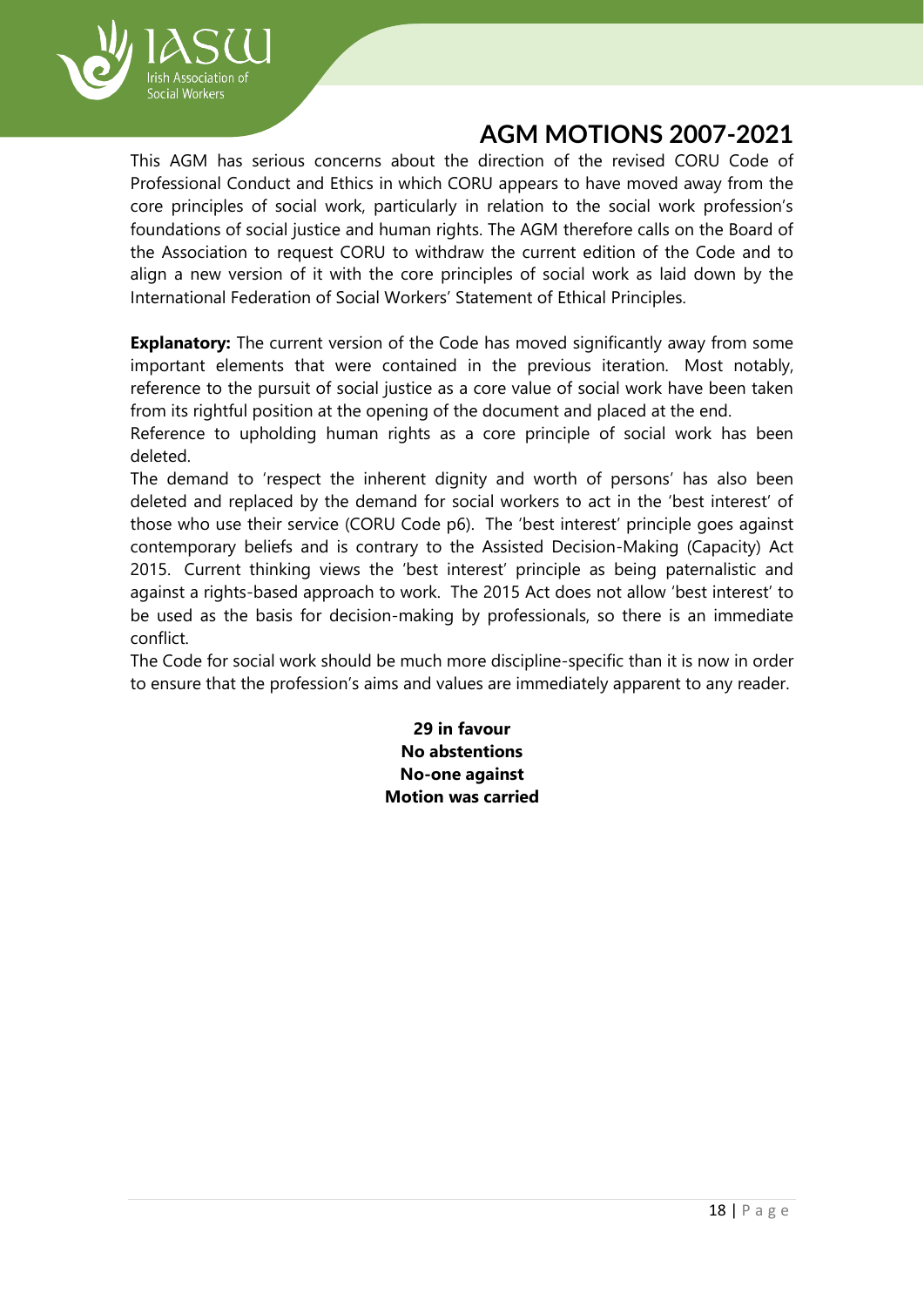# **AGM MOTIONS 2018**

ocial Workers

#### **Motion 1 Proposed by:** The IASW Board of Directors **Seconded by:** Anette O'Callaghan

**Existing Article 53.** The Directors shall be elected each year at the Annual General Meeting of the Company and shall hold office until the next AGM. All members will be eligible for election but before submitting their nomination for election to the Board, they must be nominated by at least two other members (but excluding a nomination by herself or himself) whose membership is valid at the time of the nomination. Nominations should be sent in writing to the registered office of the Company at least 5 days before the AGM. Nominations may be sought at the AGM in the event that not enough nominations for all positions have been received.

**Explanation:** The Directors of the Board believe that Directors should seek support outside of the Board when looking to be re-elected. This is to prevent the Board operating as or being perceived as operating in a vacuum. This is also in line with good governance.

**Amendment: Article 53.** The Directors shall be elected each year at the Annual General Meeting of the Company and shall hold office until the next AGM. All members will be eligible for election but before submitting their nomination for election to the Board, they must be nominated by at least two other members (but excluding a nomination by herself or himself or a current Director of the IASW) whose membership is valid at the time of the nomination. Nominations should be sent in writing to the registered office of the Company at least 5 days before the AGM. Nominations may be sought at the AGM in the event that not enough nominations for all positions have been received.

## **49 in favour No abstentions No-one against Amended Motion was carried**

-----------------------------

**Motion 2 Proposed by:** The IASW Board of Directors **Seconded by:** Aine McGuirk

**Existing Rule:** Section 3: Council & Special Interest Groups 3:2:10: Special Interest Groups, Associate Groups and Committee shall adhere to the Association's Guidelines for Financial Management & Event Planning.

**Explanation:** Where relevant, to ensure that new quidelines, policies, protocols etc.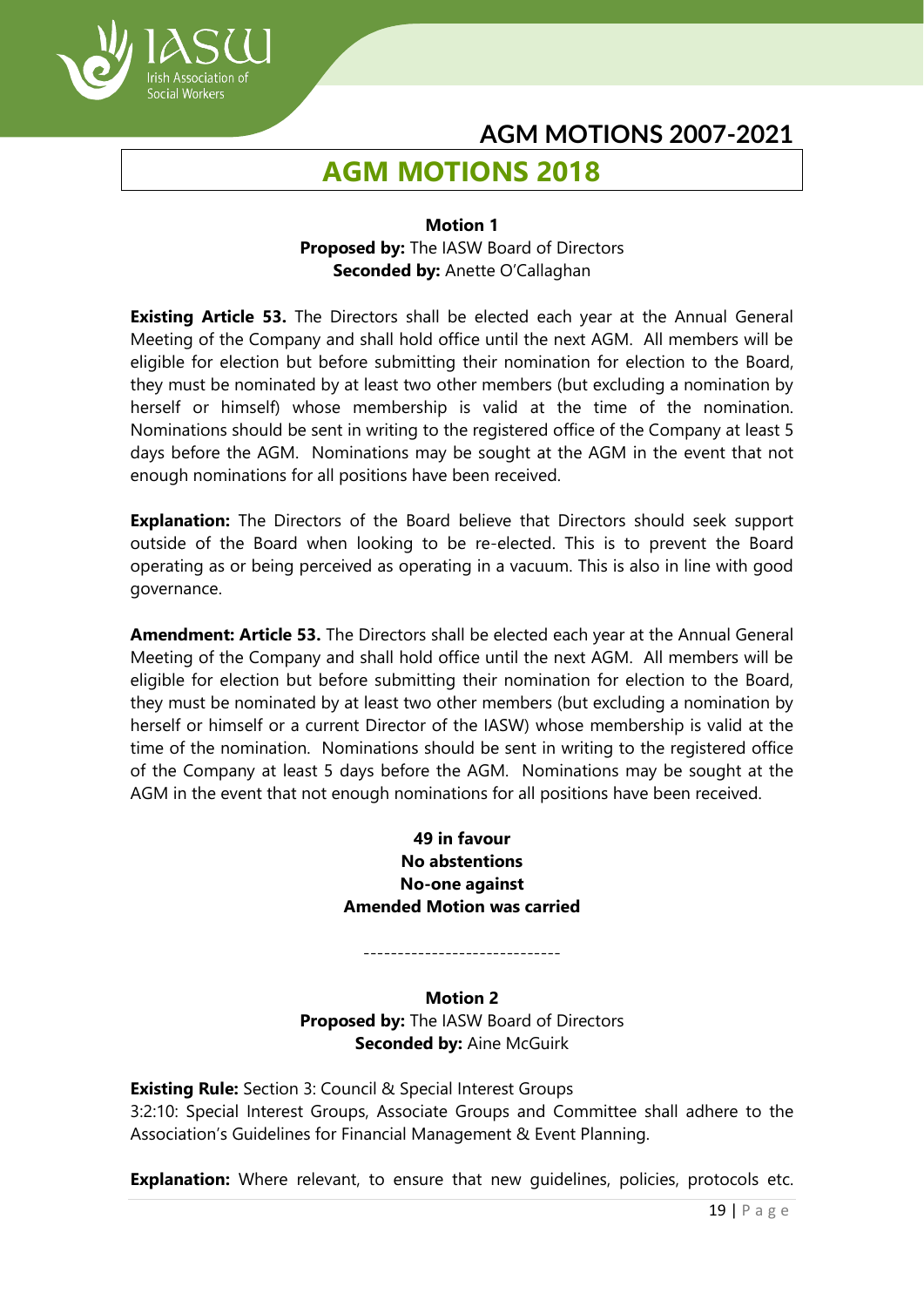

encompass all members of Council; Special Interest Groups, Associate Groups and Committees. The Group Protocol was discussed at Council(s) meetings during the year and was widely supported, this motion followed a previous motion of 2017, which would have required all members of SIGs to be IASW members. This had been removed from the protocol. The IASW Board believes that the SIGs are a vital element within the IASW and it is crucial that the committee members are IASW members and have an understanding of the IASW as a whole.

**Amendment to the Rule:** 3:2:10: Special Interest Groups and Committee shall adhere to the Association's Guidelines for Financial Management, Guidelines & Application Form for CPD Funding & Group Protocol.

## **48 in favour 1 abstention No-one against Amended Motion was carried**

## **Motion 3 Proposed by:** The IASW Board of Directors **Seconded by: Aine McGuirk**

-----------------------------

**Existing Rule:** Section 3: Council & Special Interest Groups

3:2:3: Application to form a Special Interest Group shall be approved by the Board of Directors, Special Interest Groups shall operate to the agreed policy and procedures of the Association.

**Explanation:** To ensure newly formed Special Interest Groups operate in accordance with the Guidelines for Setting up a Special Interest Group, in the best of interest of good governance & financial practices, understanding roles & responsibilities of committee members, and have effective meetings. The newly formed special interest groups will follow the SIG protocols.

**Amendment to the Rule:** 3:2:3: Application to form a Special Interest Group shall be approved by the Board of Directors, Special Interest Groups shall operate to the agreed policy and procedures of the Association, including but not limited to; the Guidelines for Setting up a Special Interest Group.

> **49 in favour No abstentions No-one against Amended Motion was carried**

-----------------------------

20 | P a g e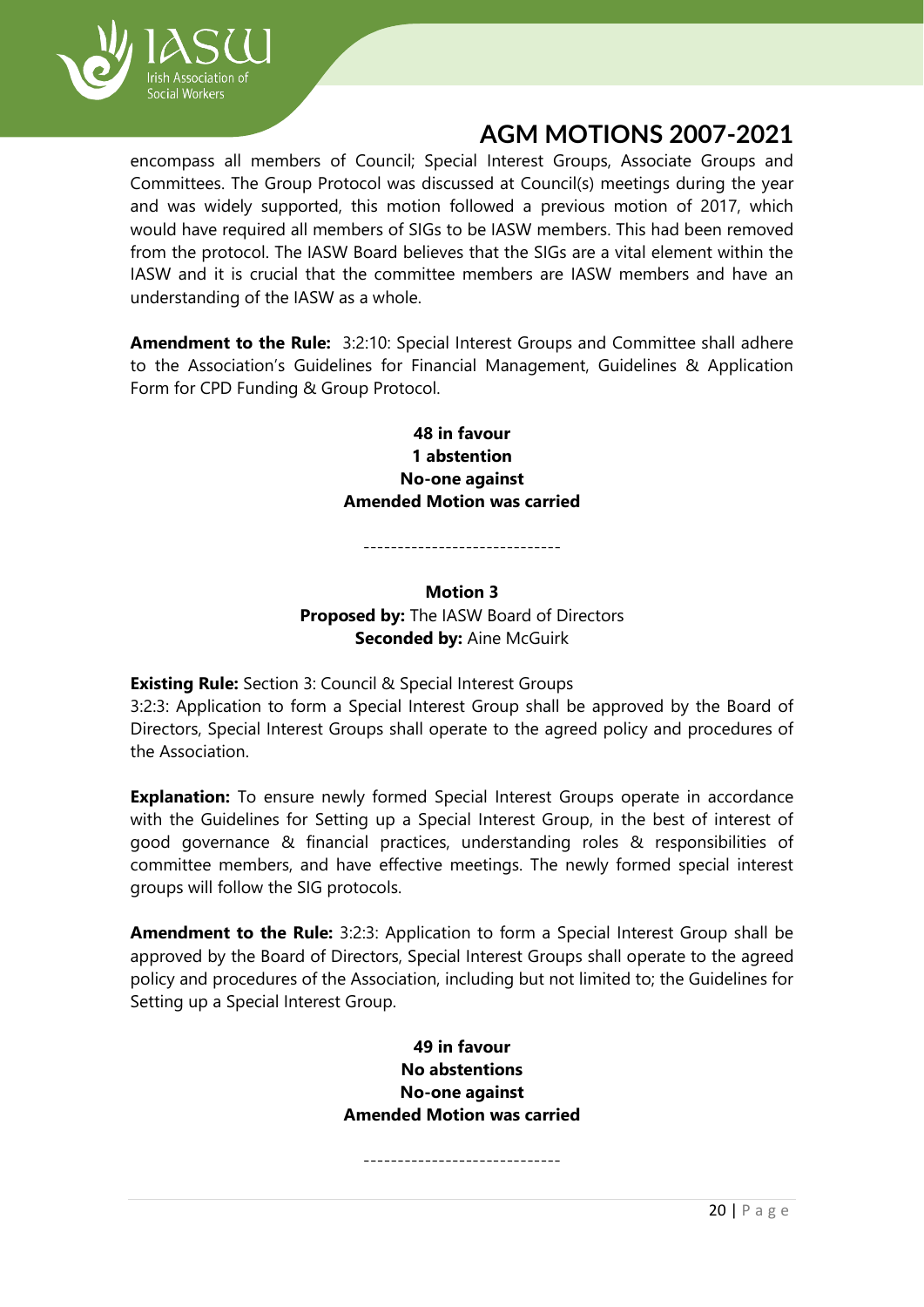

## **Motion 4 Proposed by:** The IASW Board of Directors **Seconded by:** Aine McGuirk

#### **Existing Rule:** Section 1: Membership – Criteria 1:1:

**a. Social workers** who hold a social work qualification recognised by the former CQSW recognised by the CCETSW, the National Social Work Qualification Board or who are registered as social workers with the Social Work Registration Board of CORU.

**c. Social workers** who have retired, currently non-working (i.e. on sabbatical, working in a non-social work post), or are unemployed but who hold a social work qualification recognised by the former CQSW recognised by the CCETSW, the National Social Work Qualification Board or who are registered as social workers with the Social Work Registration Board of CORU.

**Explanation:** In order to use the protected title of Social Worker, Social Workers MUST register with the Social Work Registration Board CORU. Therefore, members of the association who are not registered with CORU, cannot use this protected title.

#### **Amendment to the Rules:**

**a. Individuals** who hold a social work qualification including the NQSW awarded by the National Social Work Qualification Board, the CQSW formerly awarded by CCETSW or who are registered as social workers with the Social Work Registration Board of CORU.

**c. Individuals** who have retired, currently non-working (i.e. on sabbatical, working in a non-social work post), or are unemployed but who hold a social work qualification including the NQSW awarded by the National Social Work Qualification Board, the CQSW formerly awarded by CCETSW or who are registered as social workers with the Social Work Registration Board of CORU.

#### **Proposed change to the amendment to the Rules:**

**a. Individuals** who hold a social work qualification including the NQSW awarded by the National Social Work Qualification Board, the CQSW formerly awarded by CCETSW or who are recognised as social workers by the Social Work Registration Board of CORU. **c. Individuals** who have retired, currently non-working (i.e. on sabbatical, students on recognised social work qualifications, working in a non-social work post), or are

unemployed but who hold a social work qualification including the NQSW awarded by the National Social Work Qualification Board, the CQSW formerly awarded by CCETSW or who are registered as social workers with the Social Work Registration Board of CORU.

#### **Votes for the Amendment of rules (a) and (c) 47 in favour No abstentions 2 against Amended Motion was carried**

#### **Votes for the Amendment of rules (a) and (c)**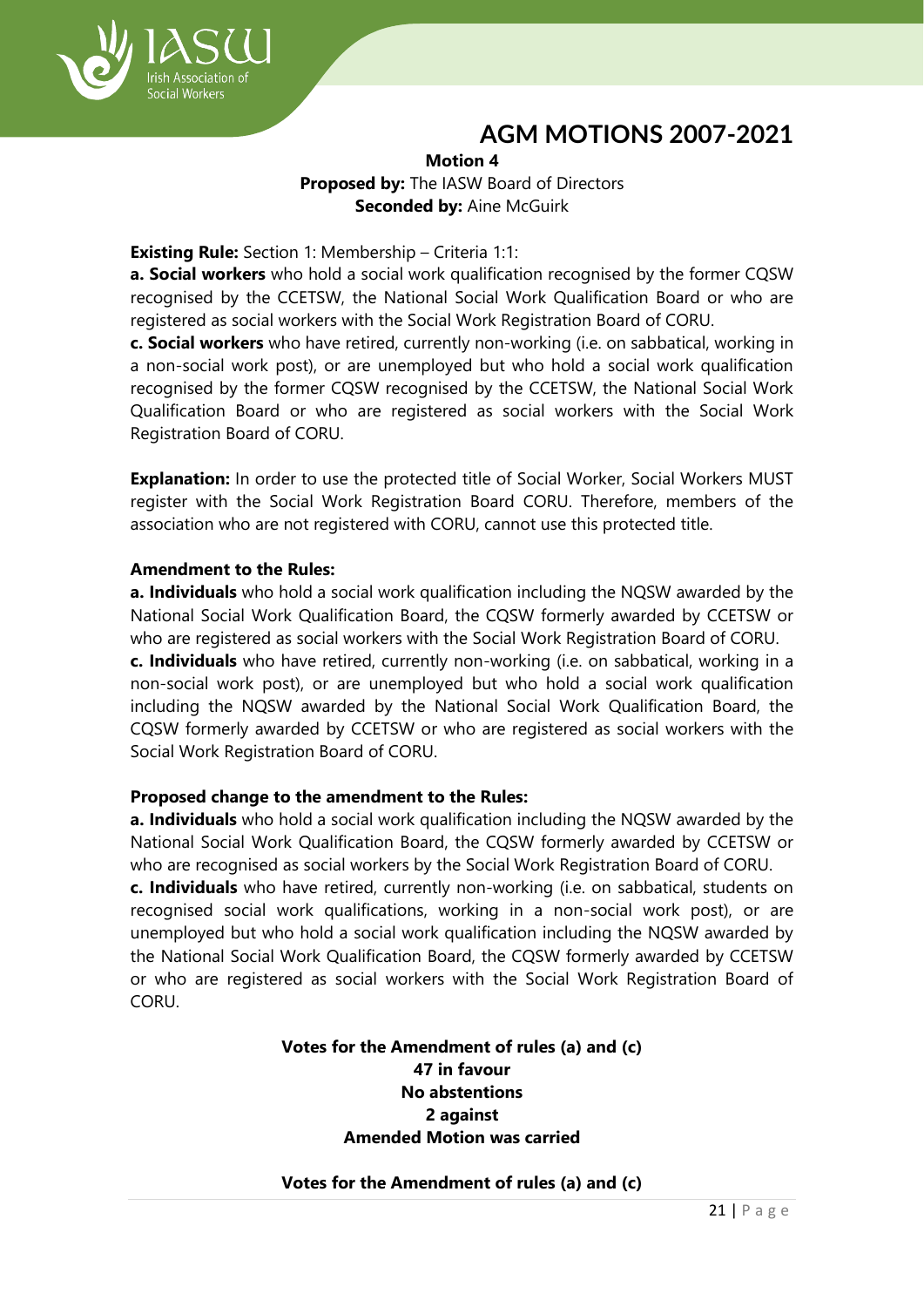

## **49 in favour No abstentions No-one against Amended Motion was carried**

-----------------------------

#### **Motion 4 Proposed by:** The IASW Board of Directors **Seconded by:** John Brennan

The IASW calls upon the Department of Health to review the Nursing Home Support Scheme with all relevant parties, to ensure that provision is made for the cost of social activities within each nursing home, so that every resident living in a nursing home has disposable income as intended by the Scheme.

**Explanation:** Members have advised that in the Greater Dublin area, many nursing homes, to fund additional day time activities are charging residents additional charges and leaving them with little or no income at all, (even necessitating them to use their savings). IASW believes that it is a matter for the National Treatment Purchase Fund and Department of Health via changes to Nursing Home Support Scheme (policy and legislation) to address this situation and IASW will work proactively with advocacy groups to advocate on behalf of those affected.

> **49 in favour No abstentions No-one against Motion was carried**

**Motion 6 Proposed by:** Éadaoin Ní Bhroin **Seconded by:** Louise Timmins

-----------------------------

I- That the IASW call upon the Department of Health and the HSE to support the recruitment of Primary Care Social Workers to the required level as stated in the 2001 Primary Care Strategy ie: .5 / 1 Primary Care Social Workers per primary care team II- That the IASW call upon the Department of Health and the HSE to develop a proper and effective career structure and governance for Primary Care Social Worker's and to create career development opportunities for Professionally Qualified (Primary Care) Social Workers to Senior Practitioner, Team Leader and Principal grades.

## **Explanation:**

There are currently only 3 Permanent Primary Care Principal's, 7 Permanent Team Leaders and 5 Senior Practitioners in Primary Care Social Work Services in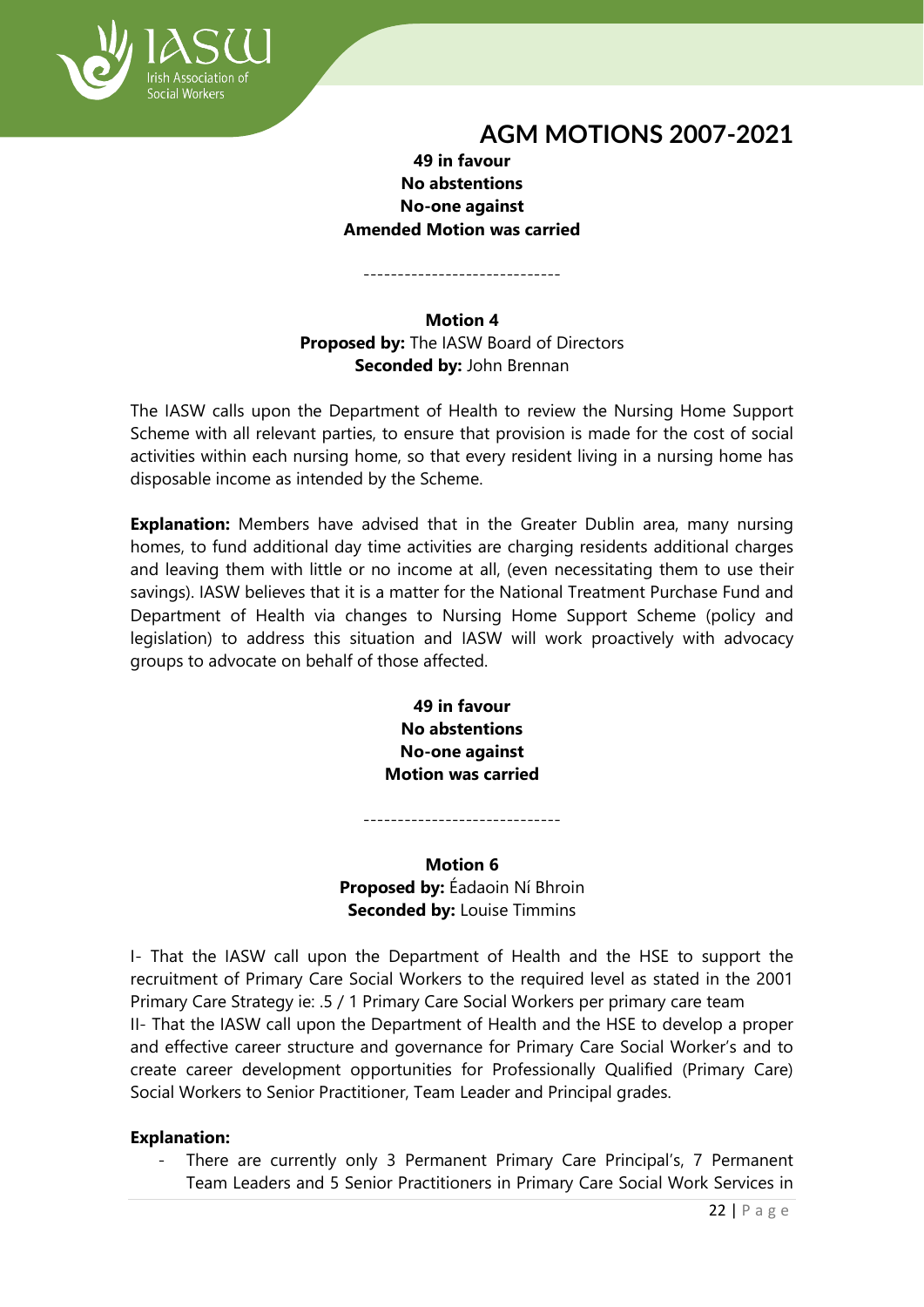

Ireland. There are 6 counties in Ireland without any Primary Care Social Work cover: Mayo, Carlow, Kilkenny, Waterford, Louth and Leitrim and a number of counties with only partial cover i.e. Cork, Kerry, Tipperary and Galway and other counties with 1 social worker for the whole county i.e. Sligo.

- There are 366 Primary Care Teams in Ireland (details taken from the HSE's Health Atlas), and only approximately 80 Primary Care Social Workers. This figure of 80 social workers is 103 less than the minimum if there was to be .5 Social Worker per Primary Care team. The 2001 Primary Care Strategy states that there should be .5/1 Social Worker per primary care team throughout Ireland. We are advocating for each Community Health Organisation to have a Primary Care Social Worker in each primary care team. A proper career structure ensures proper governance which as a result has a positive outcome for our service users. Current staffing levels mean that people living in some counties in Ireland have no access to a primary care social worker service and in other counties there is limited access to a social work services in primary care.
- Furthermore, there is a lack of recruitment opportunities available for Primary Care Social Workers which has also resulted in geographical areas with no social work cover, i.e: when Primary Care Social Worker's leave these posts to progress their career in other social work areas. There are also some Primary Care Social Workers that are currently completing duties that fall into the job description of a Principal, Team Leader and Senior Practitioner. Where this is the case, we are asking the IASW to consider the upgrading of their positions to the appropriate level by the HSE**.**

**49 in favour No abstentions No-one against Motion was carried**

**Motion 7 Proposed by:** Barbara McDonough **Seconded by:** Michelle Losty

-----------------------------

The IASW calls upon the government to immediately increase the funding allocated for home care packages and to have access to home care available on a statutory basis.

## **Explanation:**

- This is a serious and long-standing national issue.
- Restrictions in place to different degrees nationally re accessing HCPs for both under and over 65 age groups.
- In some CHOs no new HCPs or increases to existing HCPs are being approved by the HSE.
- This is reportedly due to a lack of HSE funding being available to meet the need.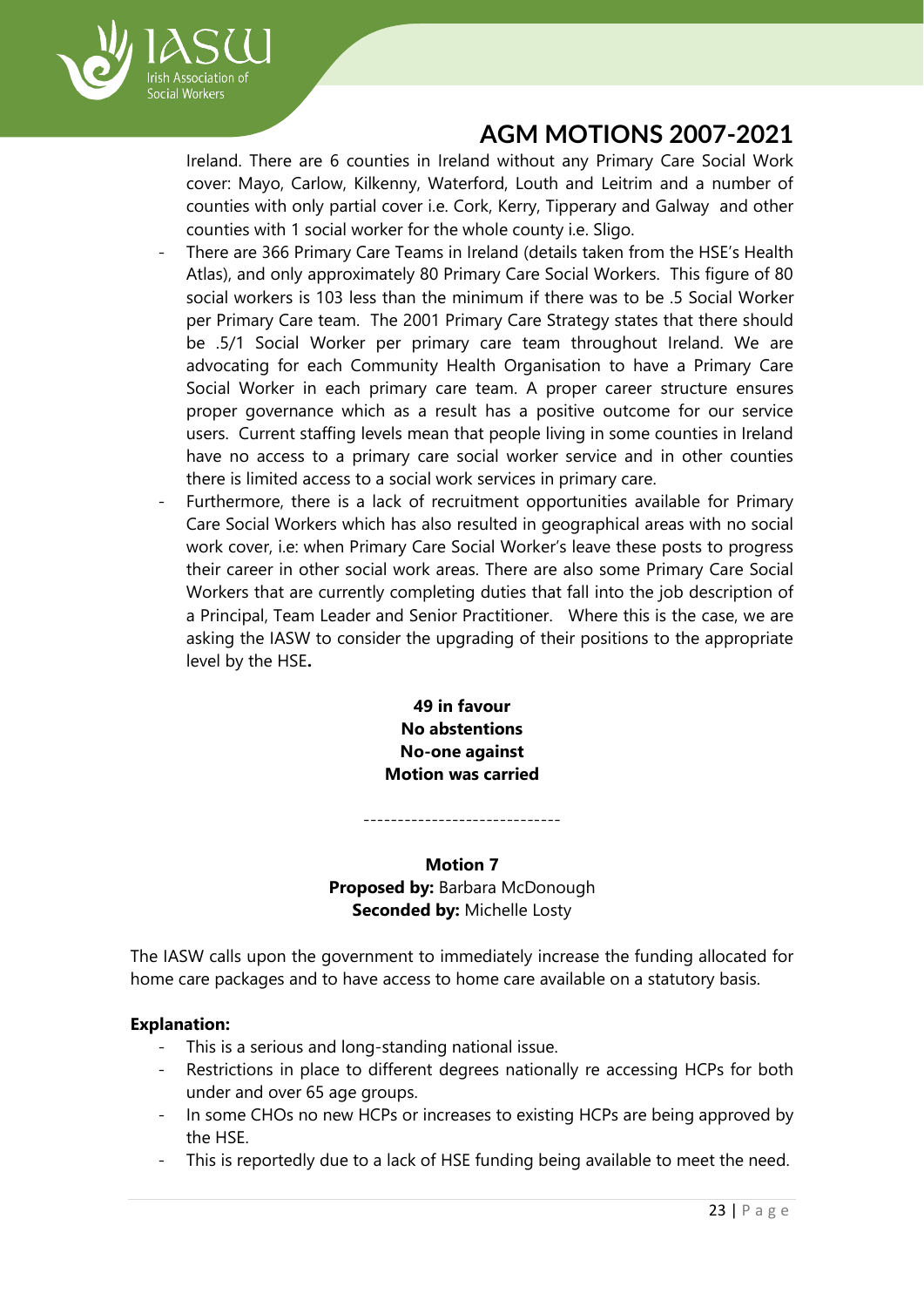

- This is leaving Service Users with unmet needs, unsafe and at risk in the community.
- It is adding to carer stress which is leading to breakdowns in care arrangements and relationships.
- Service Users & their carers have reported feeling pressured into going in to LTC as there is no safe alternative when no HCP available.
- Service Users are not having their wishes / right to self-determination respected or followed.
- The only way to access a HCP is through acute hospital under the winter initiative thus putting increased pressure on acute services unnecessarily.

**49 in favour No abstentions No-one against Motion was carried**

-----------------------------

#### **Motion 8**

That this association call on Government to address the deepening crises in our fostering services through developing initiatives to alleviate the severe staffing shortage by establishing additional social work training opportunities, promoting more flexible recruitment policies and exploring strategies to retain social work professionals within child care services. Such initiatives could form an interim measure while awaiting the more comprehensive response which this association has already called for via the establishment of a Working Party on Foster Care.

**Explanation:** Social workers in many parts of the country are struggling to identify and support sufficient numbers of suitable foster placements capable of responding to the demands made on the service. Fluctuating staff levels and protracted vacancies within Fostering Teams compound this. While the numbers of children in care have peeked in the past three years, the legacy of inadequate resourcing continues to have a detrimental impact on Tusla's ability to deliver adequate levels of service in many areas. A root and branch analysis of how the relevant state agencies and Government departments respond to the needs of children within foster care is urgently needed so that effective solutions can be pursued.

**Amendment:** That this association call on Government to address the deepening crises in our fostering services through developing initiatives to alleviate the severe staffing shortage by establishing additional social work training opportunities, promoting effective recruitment policies and exploring strategies to retain social work professionals within child care services. Such initiatives could form an interim measure while awaiting the more comprehensive response which this association has already called for via the establishment of a Working Party on Foster Care.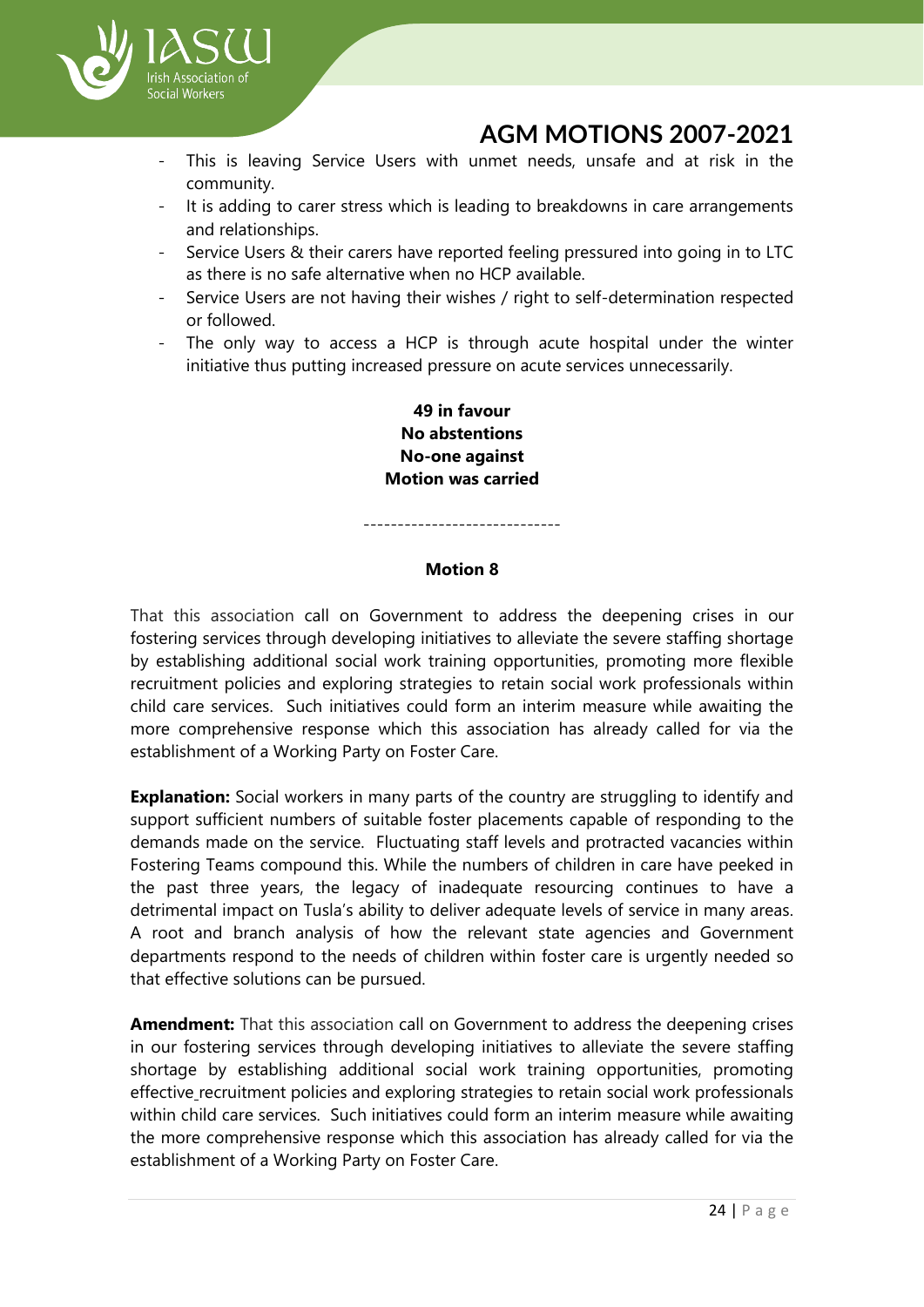

## **49 in favour No abstentions No-one against Amended Motion was carried**

-----------------------------

## **Motion 9 Proposed by:** Cahal McHale **Seconded by:** Harold Barber

That this association calls on HIQA to reject any request from Tusla to temporarily suspend its inclusion of certain requirements under Standard 15 of the National Standards in Foster Care which require that Link Work duties be carried out by qualified social workers.

**Explanation:** HIQA regularly refer to the fact that their role is to inspect the performance of agencies under the criteria laid down within the National Standards drawn up by government. However, while they do not set the standards, they do have discretion under which standards they will select to carry out specific inspections. As the body that represents Professional Social Workers, the IASW is committed to maintaining high standards in Social Work practice and where appropriate draw attention to any attempts to erode established Social Work roles.

**Amendment:** That this association calls on HIQA and DCYA to reject any request from Tusla to temporarily suspend its inclusion of certain requirements under Standard 15 of the National Standards in Foster Care which require that Link Work duties be carried out by qualified social workers.

## **Motion 10 Proposed by:** Cahal McHale **Seconded by:** Harold Barber

That this association calls on Tusla to withdraw its proposal to request HIQA to temporarily suspend its consideration of the requirements under Standard 15 of the National Standards in Foster Care which require that Link Work duties be carried out only by a qualified social worker.

**Explanation:** It was strongly advocated when the National Standards in Foster Care were being drawn up, that social workers should specifically be named as the profession tasked with carrying out the important work of supervision and support of foster carers as part of the range of duties of recruitment, assessment and support of foster placements. It would be a serious retrograde step if these responsibilities were to be open to assignment to other disciplines at the discretion of an agency.

**Amendment:** That this association calls on Tusla and DCYA to withdraw its proposal to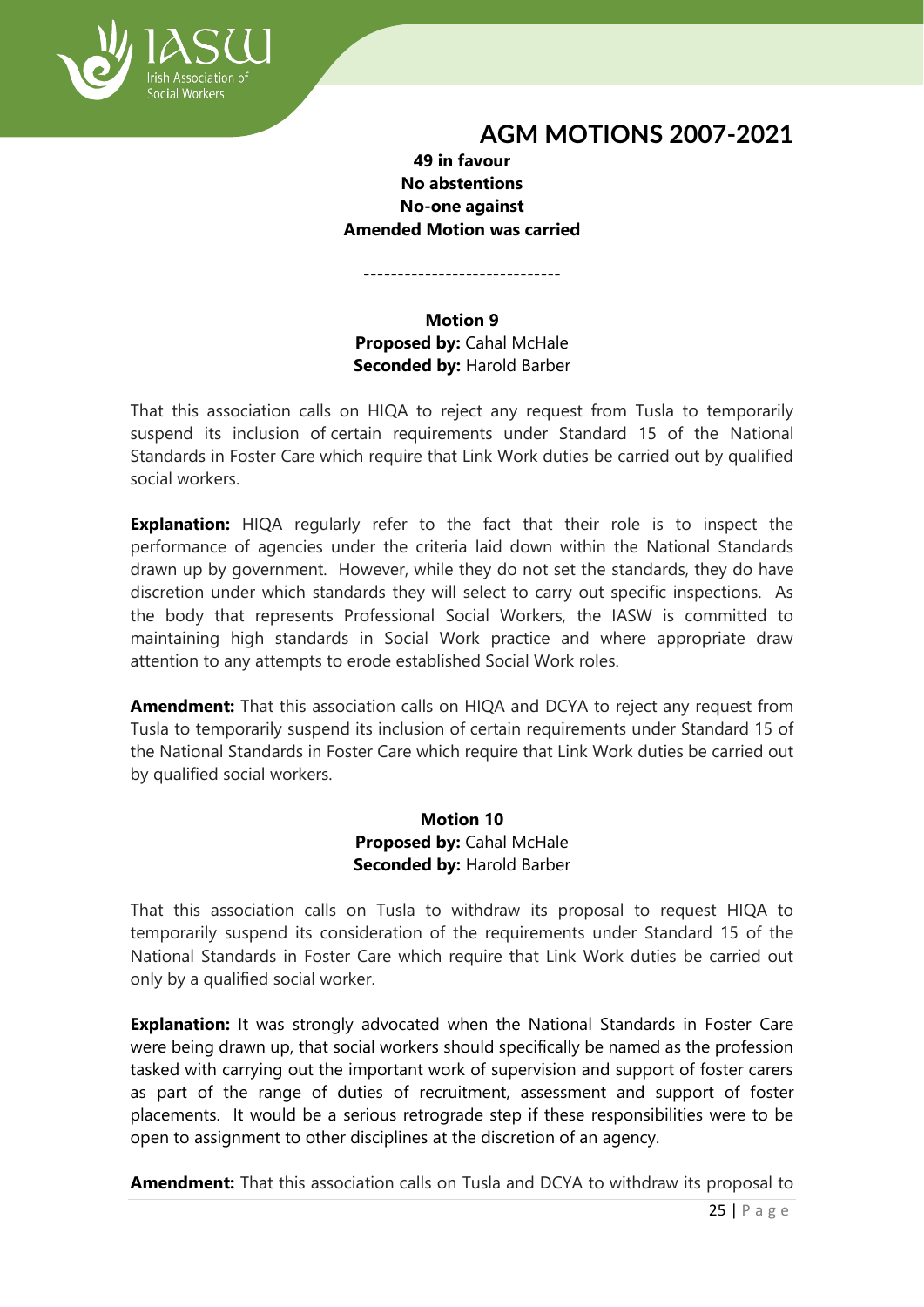

request HIQA to temporarily suspend its consideration of the requirements under Standard 15 of the National Standards in Foster Care which require that Link Work duties be carried out only by a qualified social worker.

## **Amendment to Motions 9 & 10 49 in favour No abstentions No-one against Amended Motion was carried**

## **Amended Motion 9 & 10 42 in favour 7 abstentions No-one against Amended Motion was carried**

Frank advised the attendees that the Board has prepared a Memo in relation to this motion, a copy which was included in the participant pack.

Frank asked the attendees, if their preference was to vote by; show of hands or by secret ballot:

## **Votes for show of hands 48 in favour Motion was carried**

-----------------------------

**Motion 11 Proposed by:** Maria McGloughlin **Seconded by:** Maeve Foreman

That this Association supports the repeal of the  $8<sup>th</sup>$  Amendment of the Constitution of Ireland as proposed by the Oireachtas because it has been found to adversely affect the health and well-being of communities of women that our members support and work with and purpose that the Association issue a statement to this effect.

**Explanation:** On the 25<sup>th</sup> of May, the Irish electorate will be asked to vote on a proposal to amend the  $8<sup>th</sup>$  Amendment to allow provision for regulation of termination of pregnancy. The 13<sup>th</sup> Amendment of the Constitution provides that the 8<sup>th</sup> Amendment would not limit freedom to travel between Ireland and other states, allowing women to travel freely to other countries for a termination of pregnancy.

Social Work is a profession that acknowledges structural inequality in our society and strives to promote egalitarian values. The most vulnerable women do not have the resources to travel and as such are denied access to termination of pregnancy purely on foot of their financial standing; as demonstrated by the Citizen's Assembly this is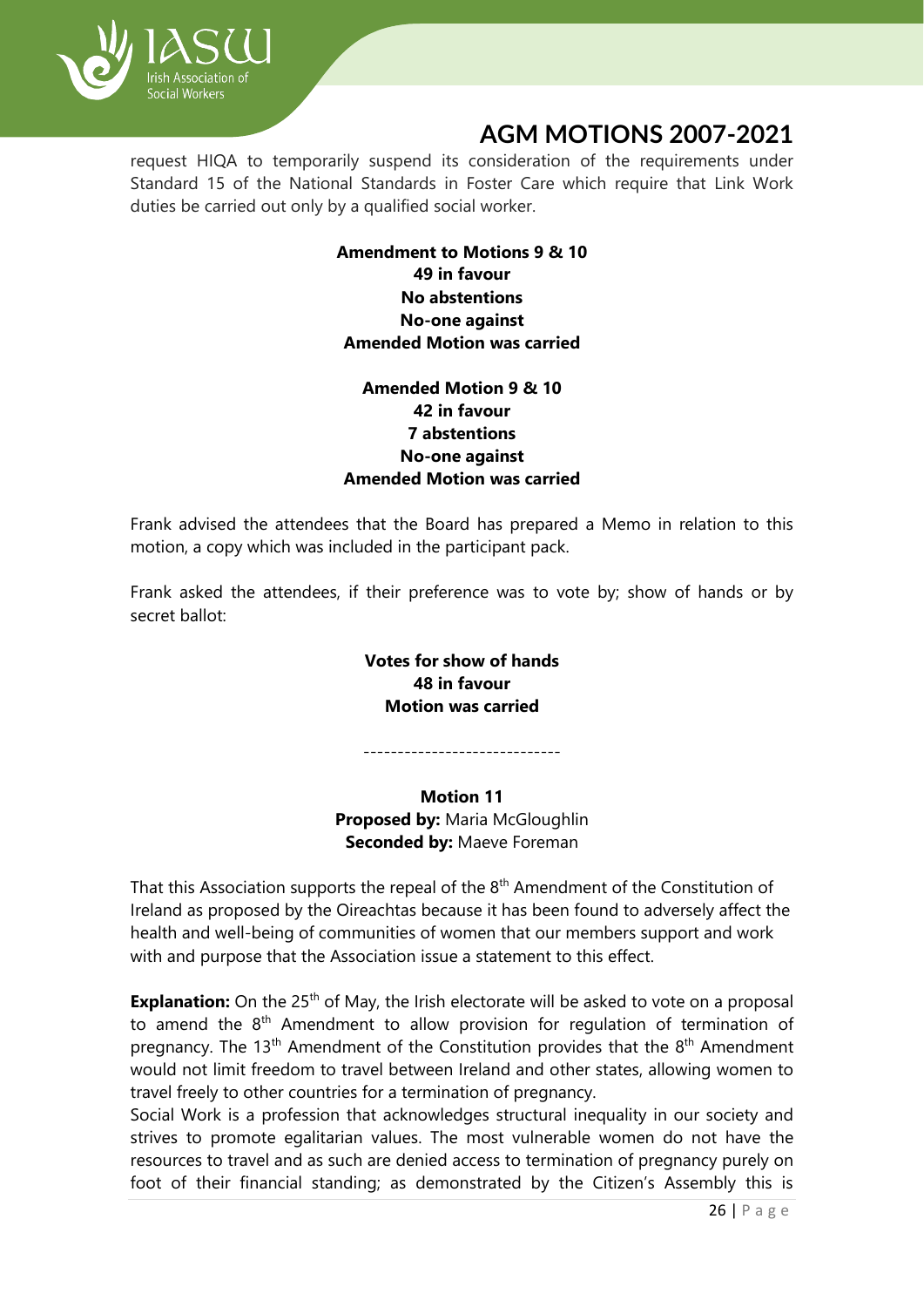

something that is currently available to women who have access to a passport, citizenship, financial resources and family support. Vulnerable women, women experiencing homelessness, seeking international protection whether in direct provision or not, experiencing domestic abuse, and women in poverty are discriminated against in a system that is permissive of terminations abroad once you have access to resources. Additionally, women and girls who have applied for asylum in Ireland are prohibited by Section 16 (3)(a) of the International Protection Act 2015 from leaving the state without the consent of the Minister for Justice. To do so constitutes an offence. Furthermore, asylum seekers are disenfranchised in the forthcoming referendum.

As social workers, self-determination, and the right to have a choice to make decisions in respect of an individual's own belief system and personal values is at the core of an empowering practice. By supporting the repeal of the  $8<sup>th</sup>$  amendment social workers support service users to make decisions in respect of their own health care, and family needs.

> **39 in favour No abstentions 9 against Motion was carried**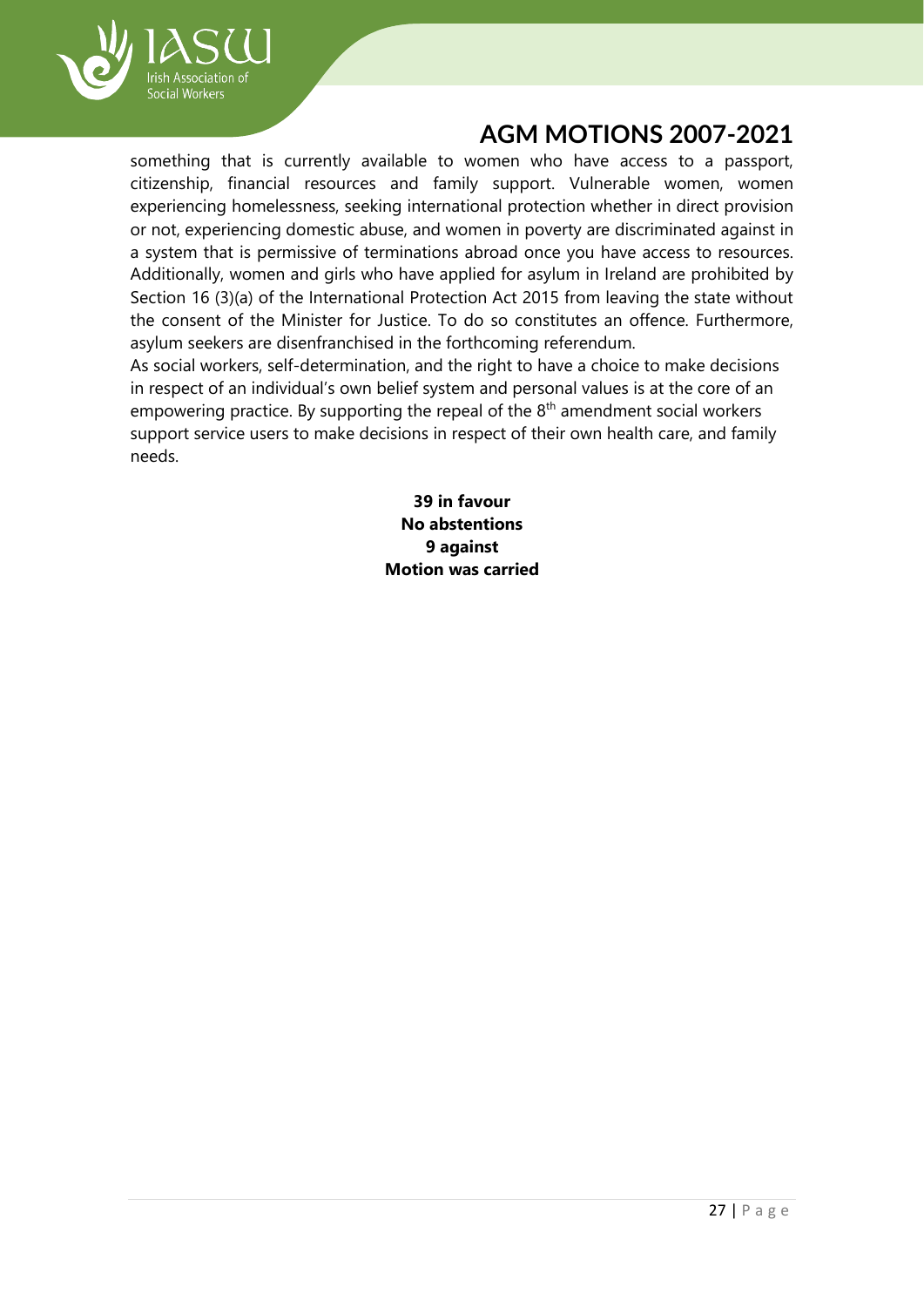# **AGM MOTIONS 2017**

ocial Workers

#### **Motion 1 Proposed by:** The IASW Board of Directors **Seconded by:** Frank Browne

**Existing Rule:** Section 3: Council & Special Interest Groups 3:2:10 Special Interest Groups, Associate Groups and Committee shall adhere to the Association's Guidelines for Financial Management & Event Planning.

**Explanation:** Where relevant, to ensure that new quidelines, policies, protocols etc. encompass all members of Council; Special Interest Groups, Associate Groups and Affiliated Groups. The Group Protocol was discussed at Council meetings during the year and was widely supported, this motion followed a previous motion of 2016, which would have required all members of SIGs to be IASW members. The Group Protocol will require all members of the SIG committee who make the day to day decisions for the SIG to be members. Currently only the Chair and Sec are required to be members. There are other requirements within the SIG protocol which mirror the best practices of limited companies and the IASW Board, allowing rotation from the committee after continuous term of 6 years for general committee members. Also, there is a requirement that the re-election to the role of Chair or Sec. should only be for three years. IASW Board believes succession planning is important and key roles of Chair and Sec should have a clear time span for those volunteering for the role. The IASW Board believes that the SIGs are a vital element within the IASW, and it is crucial that the committee members are IASW members and have an understanding of the IASW as a whole.

**Amendment to the Rule:** 3:2:10 Special Interest Groups, Associate Groups and Committee shall adhere to the Association's Guidelines for Financial Management, CPD Funding & Group Protocol.

#### **14 in favour 3 abstentions 19 against Motion NOT carried** -----------------------------

## **Motion 2 Proposed by:** The IASW Board of Directors **Seconded by:** Frank Browne

**Existing Rule:** Section 3: Council & Special Interest Groups 3:2:3 Application to form a Special Interest Group shall be approved by the Board of Directors, Special Interest Groups shall operate to the agreed policy and procedures of the Association.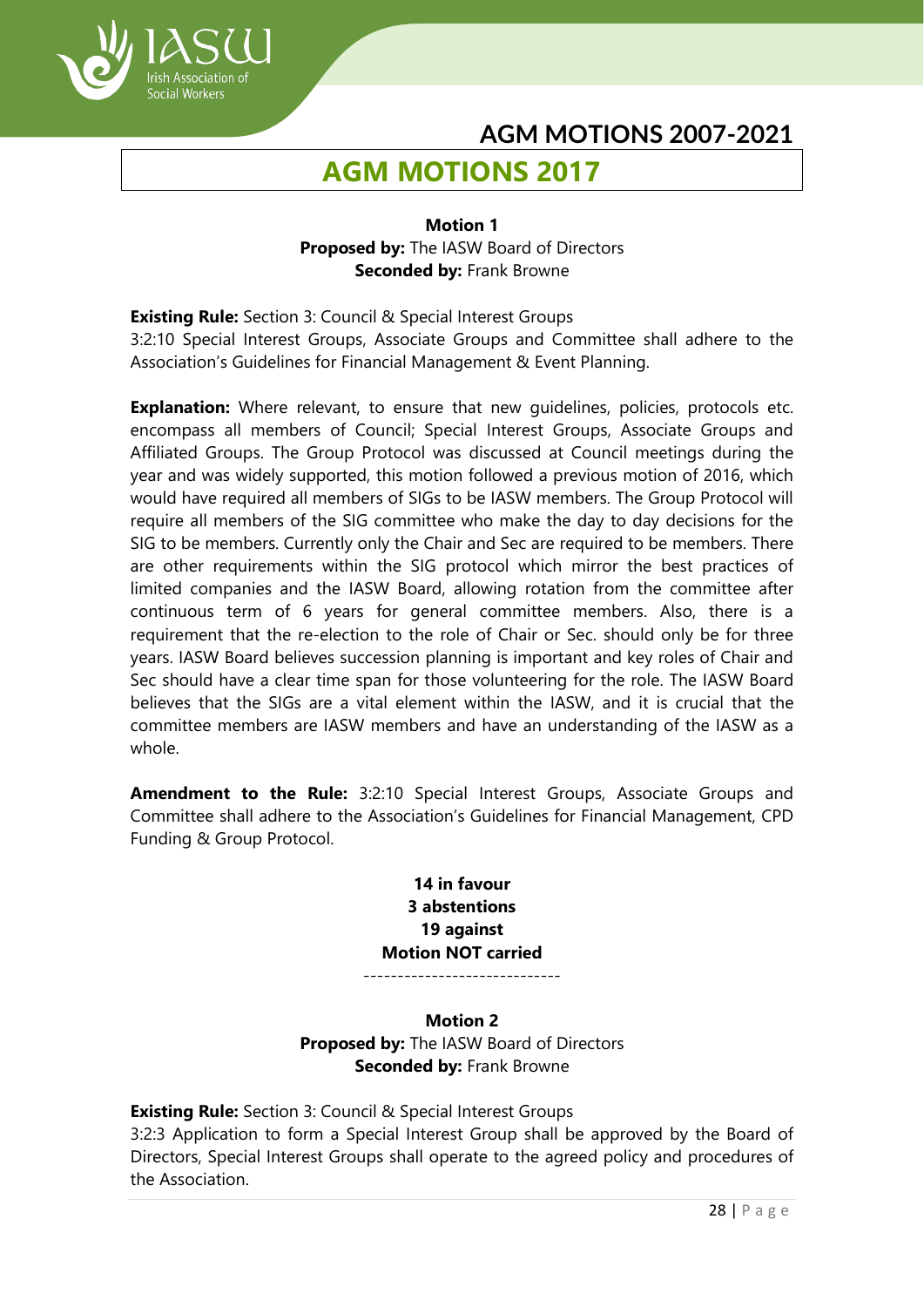

**Explanation:** To ensure newly formed Special Interest Groups operate in accordance with the Guidelines for Setting up a Special Interest Group, in the best of interest of good governance & financial practices, understanding roles & responsibilities of committee members, and have effective meetings. The newly formed special interest groups will follow the SIG protocols.

**Amendment to the Rule:** 3:2:3 Application to form a Special Interest Group shall be approved by the Board of Directors, Special Interest Groups shall operate to the agreed policy and procedures of the Association, including but not limited to; the Guidelines for Setting up a Special Interest Group.

#### **Motion NOT carried Fell with Motion 1**

-----------------------------

#### **Motion 3**

**Proposed by:** The IASW Board of Directors **Seconded by: Aine McGuirk** 

**Existing Rule:** Section 2: Ethics & Values

2:1. Members are required to adhere to the following:

- a) IASW Code of Ethics and Code of Practice
- b) IASW Rules and Byelaws
- c) In addition, members who are registered as social workers will be required to adhere to the CORU/ Social Workers Registration Board's Code of Professional Conduct and Ethics.

**Explanation:** Both these documents (a) and (b) have been reviewed by a working group and were deemed to be outdated in terms of best practices and in the light of the CORU code which addresses all important points within the previous IASW documents. All social workers must abide by CORU Code of conduct and ethics for social workers. This document is to be reviewed and IASW will play an active part in this process. IASW may develop an updated code of conduct and ethics in addition to the CORU code of conduct and ethics following the recommendations of any subsequent working group.

**Amendment to the Rule:** 2:1. Members are required to adhere to the following:

a) Members who are registered as social workers will be required to adhere to the CORU/ Social Workers Registration Board's Code of Professional Conduct and Ethics.

**\*\* Withdrawn by the Board \*\***

-----------------------------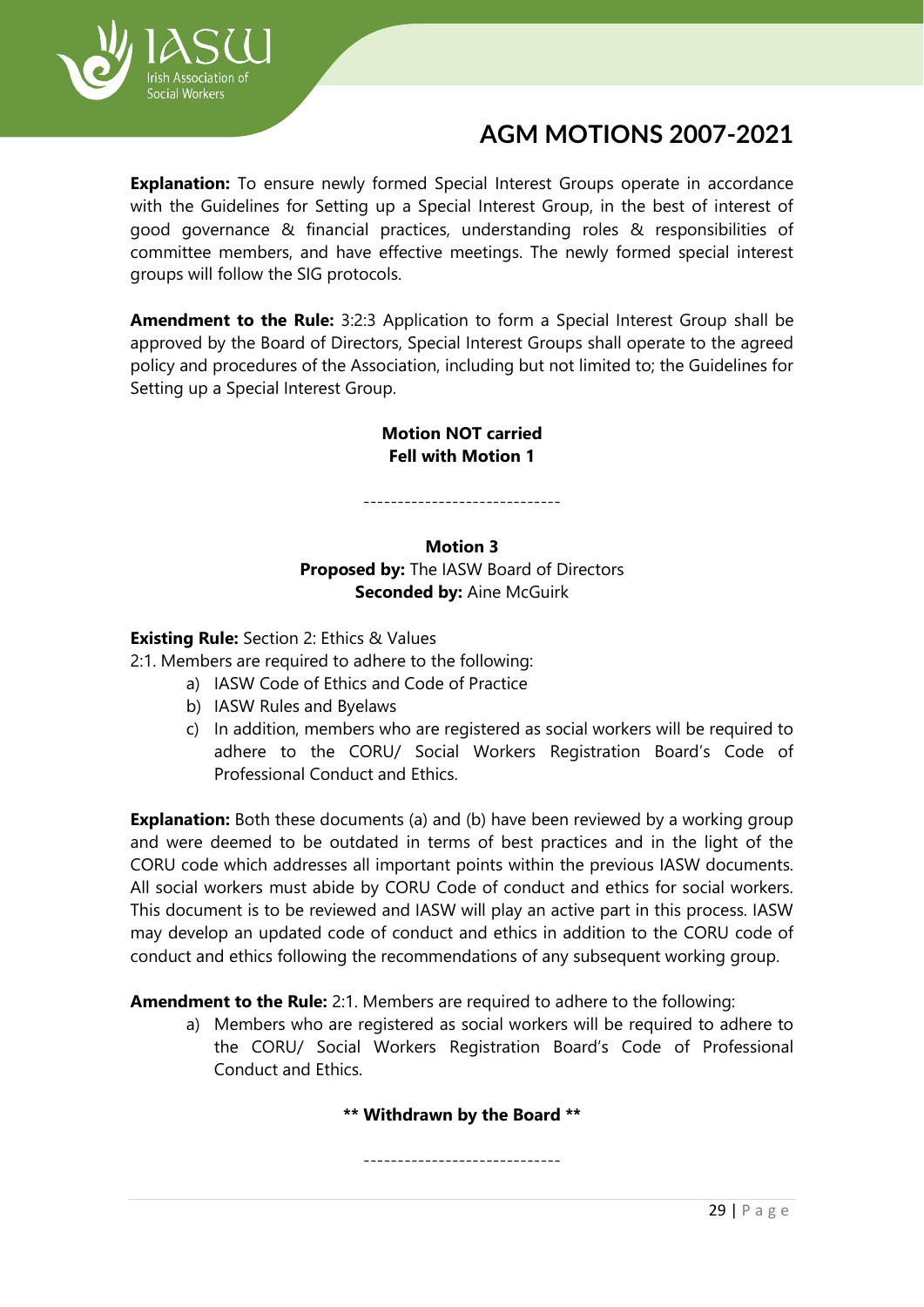

#### **Motion 4 Proposed by:** The IASW Board of Directors **Seconded by:** Aine McGuirk

## **Existing Rule:** Section 1: Membership

1:2: Members of the Association shall be subject to the Association's code of ethics and practice and the Association's Rules and Byelaws and/or CORU Code of Professional Conduct and Ethics of Social Workers, and a breach of these may result in termination of membership under Article 5 of the Articles of Association

**Explanation:** Both these documents (a) and (b) have been reviewed by a working group and were deemed to be outdated in terms of best practices and in the light of the CORU code which addresses all important points within the previous IASW documents**. (**All social workers must abide by CORU Code of conduct and ethics for social workers. This document is to be reviewed and IASW will play an active part in this process. IASW may develop an updated code of conduct and ethics in addition to the CORU code of conduct and ethics following the recommendations of any subsequent working group.

**Amendment to the Rule:** 1:2: Members of the Association shall be subject to the CORU Code of Professional Conduct and Ethics of Social Workers, and a breach of this may result in termination of membership under Article 5 of the Articles of Association.

## **\*\* Withdrawn by the Board \*\***

----------------------------- **Motion 5**

## **Proposed by:** The IASW Board of Directors **Seconded by:** Frank Browne

IASW calls upon the Government to fund and legislate for a statutory social work service for vulnerable adults, including those with a mental health, intellectual or a physical disability, etc. HSE National Safeguarding Office defines a vulnerable person as; "an adult who may be restricted in capacity to guard him or herself against harm or exploitation or to report such harm or exploitation"

**Explanation:** Ireland does not have a statutory social work service for adults as a result many vulnerable persons can fall within the gaps of care. The Assisted Decision Making (Capacity) Act 2015 and Safeguarding (Bill) 2017 will require quality services for vulnerable people. There is evidence within the UK of how social workers can address these requirements. Undertaking capacity assessments and care co-ordinating for vulnerable persons. Clearly primary care teams in particularly will need to be fully staffed in terms of the recommended numbers of social workers and enhanced following a review of the assessed needs.

## **19 in favour**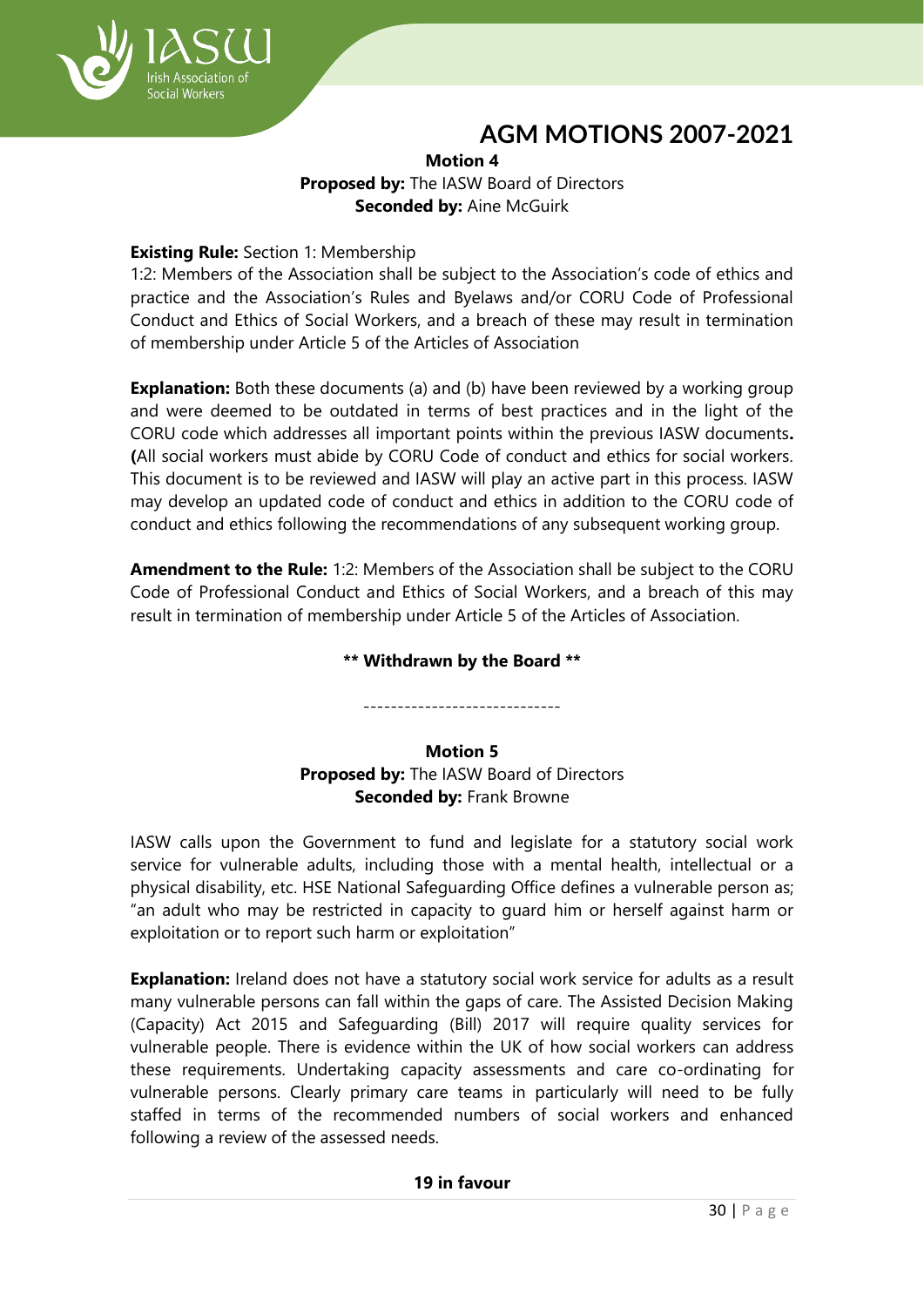## **1 abstention 4 against Motion was carried**

ocial Workers

-----------------------------

## **Motion 6**

**Proposed by:** The IASW Board of Directors **Seconded by:** Aine McGuirk

That the Constitution be approved and adopted as the new Constitution of the Company in substitution and to the exclusion of all existing Memorandum and Articles of Association.

**Explanation:** The company's name was automatically changed on 1<sup>st</sup> December 2016. This did not include updating the company's name on its existing Memorandum and Articles of Association.

Under the 1963 – 2013 Acts, a CLG has a separate memorandum and articles of association. Under the 2014 Act, a CLG has a constitution which is a two-part document containing a memorandum and articles. Although not required, it is recommended that a CLG adopts a new constitution which is based on the new 2014 Act as opposed to their existing memorandum and articles based on the 1963 – 2013 Acts. This allows the CLG access new provisions in the 2014 Act which are not available under the 1963 – 2013 Acts and ensures that the current memorandum and articles of association do not conflict with any mandatory rules under the 2014 Act.

## **Motion was carried unanimously**

-----------------------------

**Motion 7 Proposed by:** Cahal McHale **Seconded by:** Karen Hope On behalf of Social Workers in Foster Care (SWIFC)

That this association calls on the Minister for Children & Youth Affairs to establish a Working Party to review Foster Care provision and progress the further development of the service for children in care, based on the recommendations of the SWIFC/IASW discussion document – "Foster Care: Envisioning the Future" published in March 2017

**Explanation:** The context for the SWIFC motion arose from a range of proposals the committee considered for promoting the recommendations within the discussion document. It was felt that a motion at the AGM would draw attention of the membership to the document and the issues highlighted within it and also reinforce the IASW board's mandate to lobby Government, specifically the Minister, on the recommendations it sets out.

#### **Motion was carried unanimously**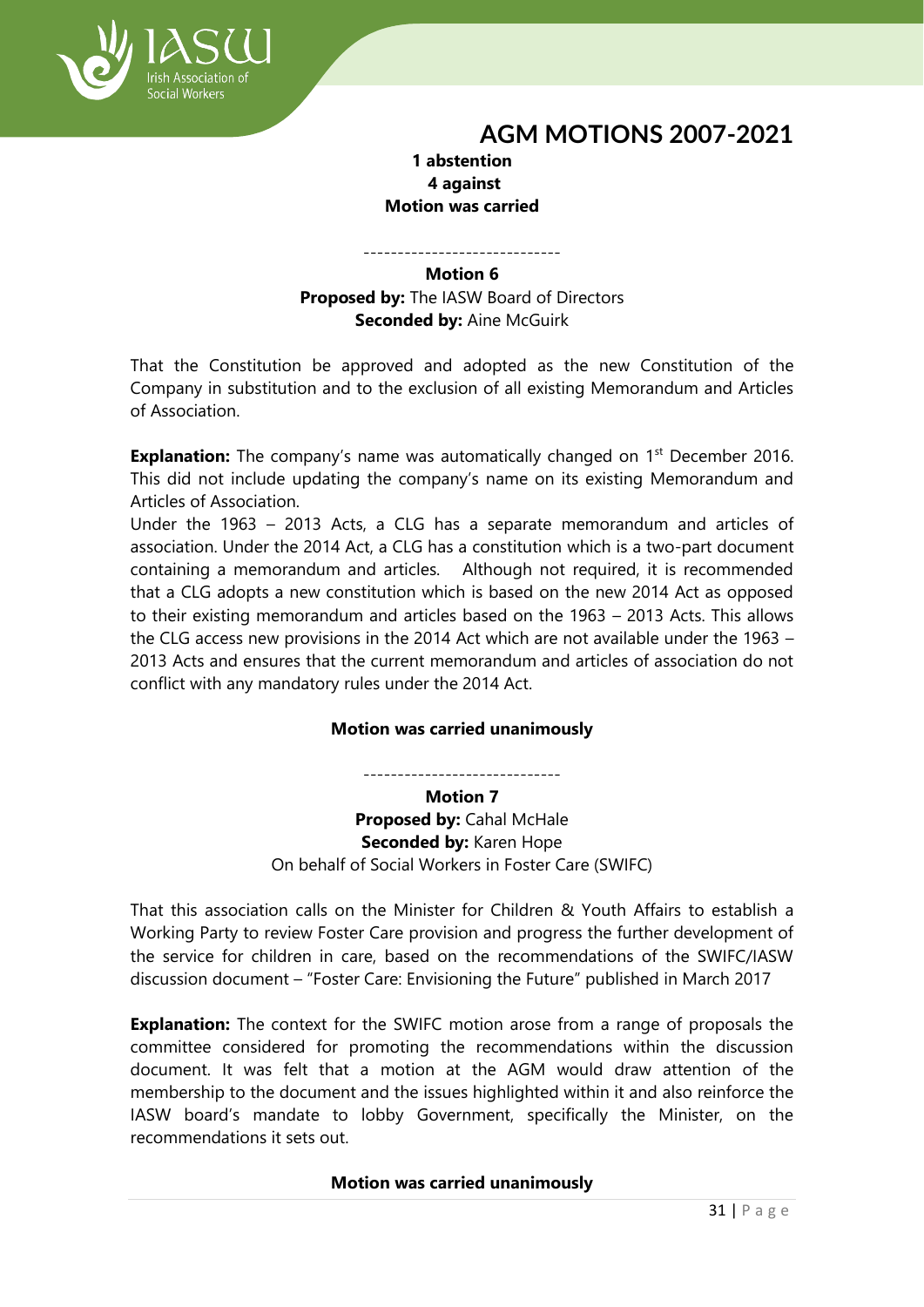

# **AGM MOTIONS 2016**

#### **Motion 1**

**Proposed by:** Donal O'Malley, Chairperson IASW **Seconded by:** The IASW Board of Directors On behalf of the IASW Board of Directors

The Board of the IASW set up a task force to review the feasibility of evoking a change to Rule 3:2:3 of the IASW Rules & Byelaws and to explore all avenues to increase membership of the Association as per the IASW strategy

**Existing Rule:** 3:2:3: The Chair, Secretary and Treasurer of the Special Interest Group shall be members of the Association.

**Explanation:** The Board of the IASW are proposing to 'phase-out' non-members joining Special Interest Groups, in order to prohibit non-members from using the professional body, it's funds, resources and staff without paying the appropriate membership fee.

**Amendment:** 3:2:3: All members of the Special Interest Group shall be members of the Association, as of June 2017

## **\*\* Withdrawn by the Board \*\* It was proposed instead that the Board set up two task forces: 1) develop a membership strategy and 2) to look at SIG Structures**

#### -----------------------------

## **Motion 2**

**Proposed by:** Donal O'Malley, Chairperson IASW **Seconded by:** The IASW Board of Directors On behalf of the IASW Board of Directors

Alteration to the IASW Rules & ByeLaws. Rule pertaining to Section 3: Council & Special Interest Groups. Amendment to the Rules & Byelaws.

## **Existing Rules:** Section 1 Membership Criteria

1.1. The membership of the Association shall consist of:

A. Social workers who hold a social work qualification recognised by the former CQSW recognised by the CCETSW, the National Social Work Qualification Board or who are registered as social workers with the Social Work Registration Board of CORU.

B. Overseas members need also be registered by a relevant registration board as outlined above.

C. Social workers who have retired, currently non-working (i.e. on sabbatical, working in a non-social work post), or are unemployed but who hold a social work qualification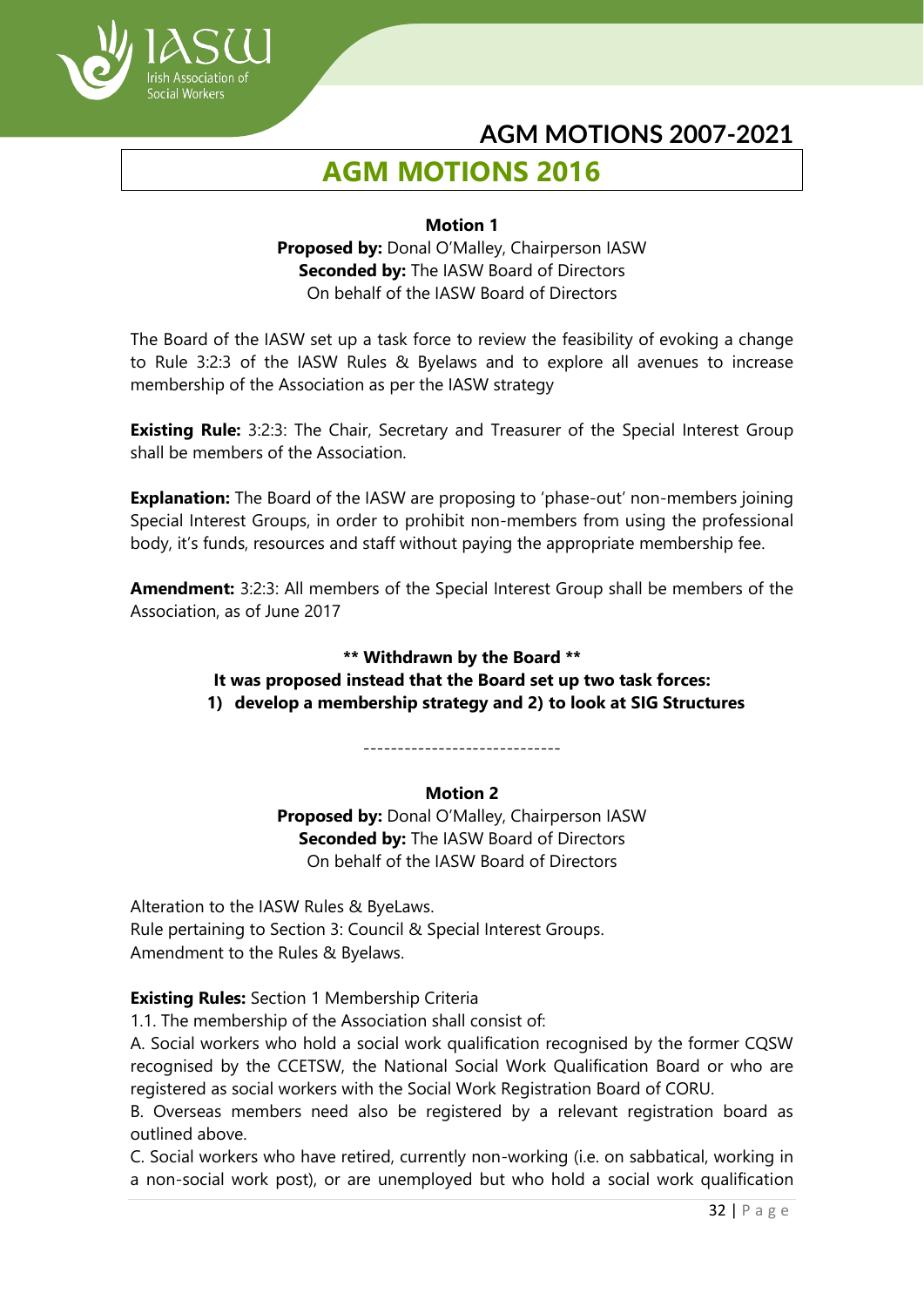

recognised by the former CQSW recognised by the CCETSW, the National Social Work Qualification Board or who are registered as social workers with the Social Work Registration Board of CORU.

D. Student members being persons undergoing a recognised undergraduate course of studies in Social Work or a recognised post graduate course under conditions prescribed by the Board of the Association.

**Explanation:** In order to ensure the Board, have the necessary professional skills and expertise to achieve the associations Strategic Priorities, the Board of Directors are looking to amend the Rules and Byelaws to elect a Commercial Director to the Board. The Board believe that a diverse, well balanced board can make better decisions and will bring more general skills, outside of Social Work i.e. Much needed skills brought onto the boards in areas such as Marketing/PR/Finance/Legal. Board is refreshed and re-energised with injection of new blood and fresh ideas.

Increased board diversity. The association can be exposed to a whole new network of contacts i.e. Media Contacts, Potential Funders, etc.

**Rule Addition:** E. On the invitation of the Chair, a Commercial Person who is not a Member of the Company may be co-opted to the Board either to fill a vacancy or as an additional Director provided that the appointment does not cause the number of Directors to exceed the maximum number of Directors. That person so co-opted shall remain a Member of the Board only until the next Annual General Meeting, when s/he shall retire and may stand for re-election at that AGM.

> **20 in favour 3 abstentions 11 against Motion was carried**

> > **Motion 3**

-----------------------------

**Proposed by:** Donal O'Malley, Chairperson IASW **Seconded by:** The IASW Board of Directors On behalf of the IASW Board of Directors

Alteration to the IASW Rules & ByeLaws. Rule pertaining to Section 3: Council & Special Interest Groups. Amendment to the Rules & Byelaws.

**Existing Rule:** 3:2:1 Special Interest Groups are formed by members who seek to pursue the best interests of service users and promote the professional development of social workers.

**Explanation:** To clarify the difference between an IASW Special Interest Group and an Associate.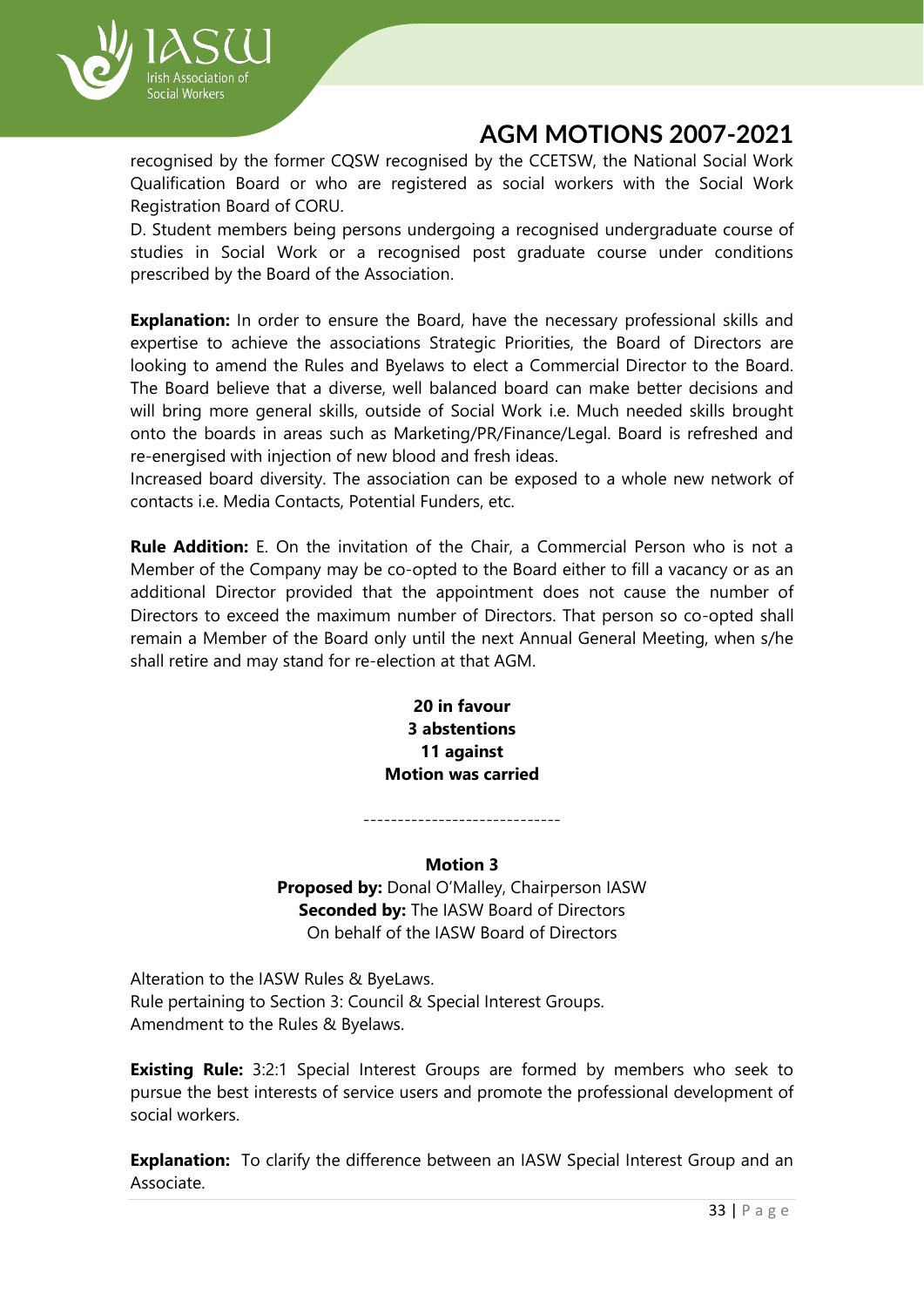

#### **Amendment to the Rule:**

3:2:1 Special Interest Groups are formed by members who seek to pursue the best interests of service users and promote the professional development of social workers. Special Interest Groups are open to social workers of any grade.

3:2:2 Associate group are formed by members who seek to pursue the best interests of service users and promote the professional development of social workers. Associate groups do not need to be open to social workers from any grade.

### **44 in favour 1 abstention No-one against Amended Motion was carried**

-----------------------------

#### **Motion 4**

**Proposed by:** Aine Davin **Seconded by:** Anna Carroll On behalf of Social Workers in Adult Mental Health (SWAMH)

That the SWAMH committee call on the IASW to negotiate with the HSE so that proper resources and structures are put in place so that social workers can safely implement the "safeguarding vulnerable adults at risk of abuse" policy as per the CORU code of ethics and social work principal.

**Explanation:** A new HSE Social Care national policy "Safeguarding Vulnerable Persons at Risk of Abuse" (S.V.P.R.A.) has been introduced and was implemented in 2015 without adequate consultation with all stakeholders, both those inside the Social Care directorate and those in other areas such as mental health and Intellectual Disability.

Under this policy, the H.S.E Safeguarding and Protection Teams (S.P.T.'s) are monitoring and in effect line managing social work departments across the H.S.E and other H.S.E funded agencies with regard to their management of concerns about vulnerable adults. This is concerning from a fitness to practice perspective as there are no clear lines of accountability. It is also concerning that contrary to the statement on page 4 of the S.V.P.R.A. policy, in practice the previous Elder Abuse policy has not been subsumed into the new S.V.P.R.A. policy, persons over the age of 65 years do not have access to the Safeguarding and Protection Teams if they are outside the auspices of the social care division. This is discriminatory and means that a service that used to exist for those persons previously has been withdrawn without any notice or consultation with relevant stakeholders.

This policy also advises that where an adult is assessed as having capacity to make decisions, and decides not to give workers permission to pass on their information to the Safeguarding and Protection Teams (S.A.T's) the policy's instructions is to ignore these wishes, complete the relevant preliminary screening forms and forward to S.A.T.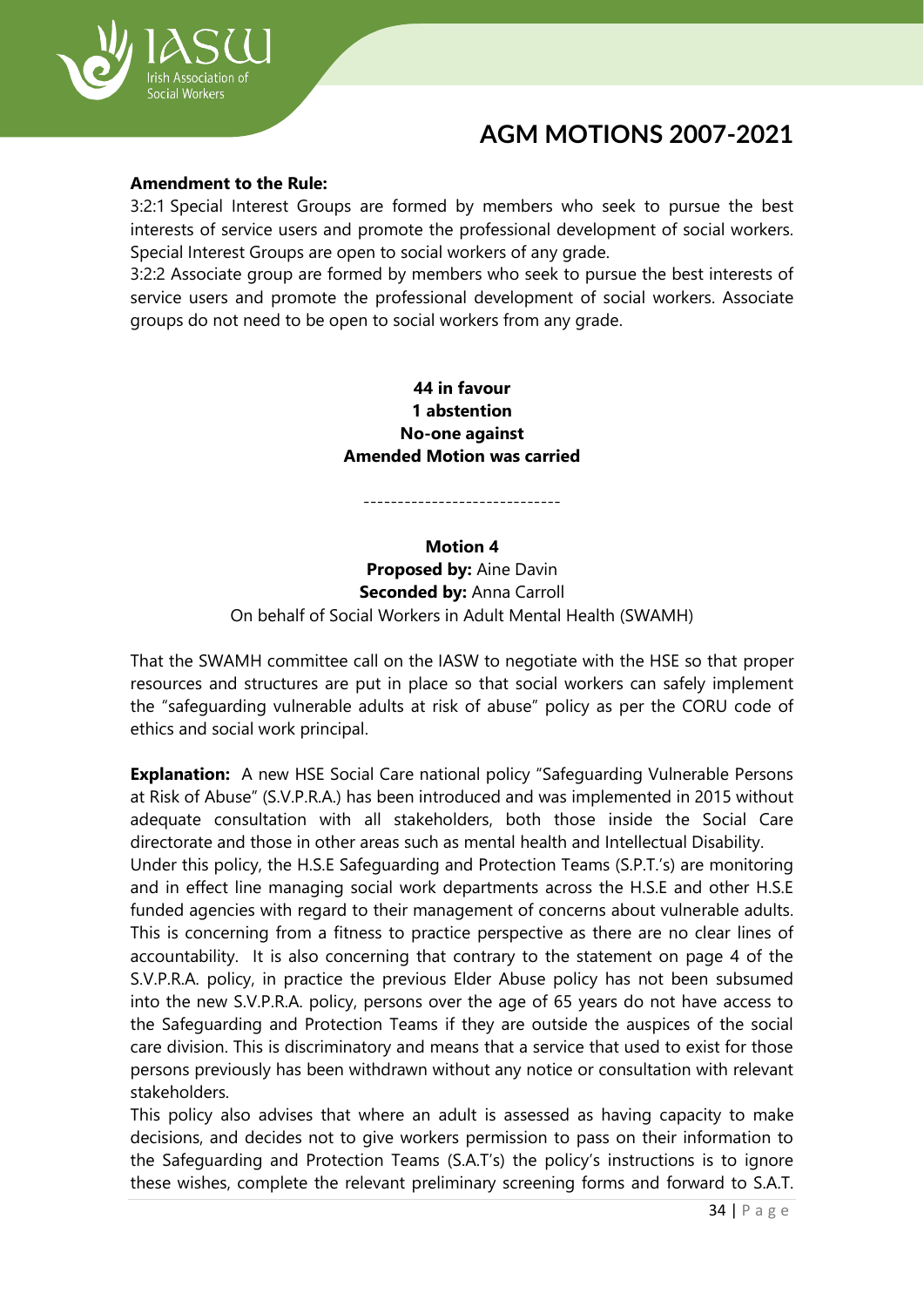

which in effect ignores the Service User's Constitutional right to privacy, legislation, and earlier comments in the policy about the presumption of decision-making capacity. This motion calls for the I.A.S.W to speak out on our behalf, insist that clarity is provided and proper structures and resources are put in place so that we can practice safely and ethically as per our code of ethics and our professional standards and principles.

**Amendment:** That the SWAMH committee call on the IASW to continue to negotiate with the HSE so that proper resources and structures are put in place so that social workers can safely implement the "safeguarding vulnerable adults at risk of abuse" policy as per the CORU code of ethics and social work principals

#### **Amended Motion was carried unanimously**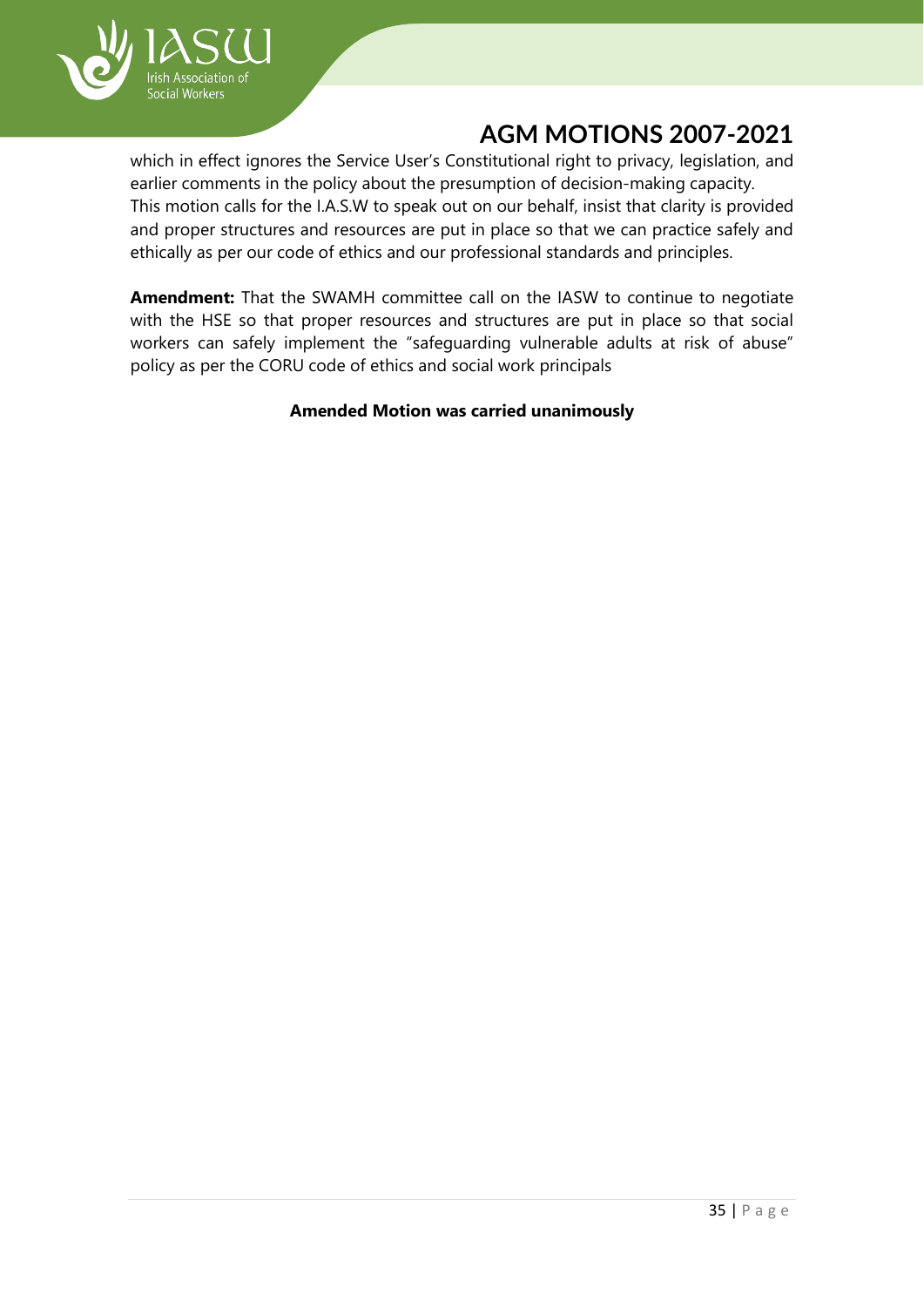

# **AGM MOTIONS 2015**

### **Motion 1 Proposed by: Donal O'Malley, Chairperson Seconded by: Aisling Coffey, Treasurer**

Alteration to the IASW Rules & Byelaws.

**New Rule;** 3:2:12 – Special Interest Groups, Affiliate Groups & Associate Groups shall submit a short-written report on their Groups activities at least three working day prior to each Council Meeting.

**Explanation:** In submitting a short report prior to the Council Meeting, the Group(s) are assisting the Office Manager with the minute taking and keeping the Council section on the website up to date.

#### **Motion was carried unanimously**

**Motion 2** Proposed by: Donal O'Malley, Chairperson **Seconded by: Frank Browne, Vice Chair** 

-----------------------------

Alternation to the IASW Rules & Byelaws.

**Existing Rule:** 3:2:4: The Chair of the Special Interest Group or a nominee who is a member of the Association shall attend Council meetings.

**Amendment:** 3:2:4: The Chair of the Special Interest Group & Affiliate Group or a nominee who is a member of the Association shall attend Council meetings.

**Existing Rule:** 3:2:6: Special Interest Groups shall prepare an annual report on their activities and membership each year in advance of the Association's AGM.

**Amendment:** 3:2:6: Special Interest Groups & Affiliated Groups shall prepare an annual report on their activities and membership each year in advance of the Association's AGM.

**Existing Rule:** 3:2:7: Special Interest Groups shall not operate a separate bank account.

**Amendment:** 3:2:7: Special Interest Groups and Affiliated Groups shall not operate a separate bank account.

**Existing Rule:** 3:2:8: Up to date information regarding the contact details of the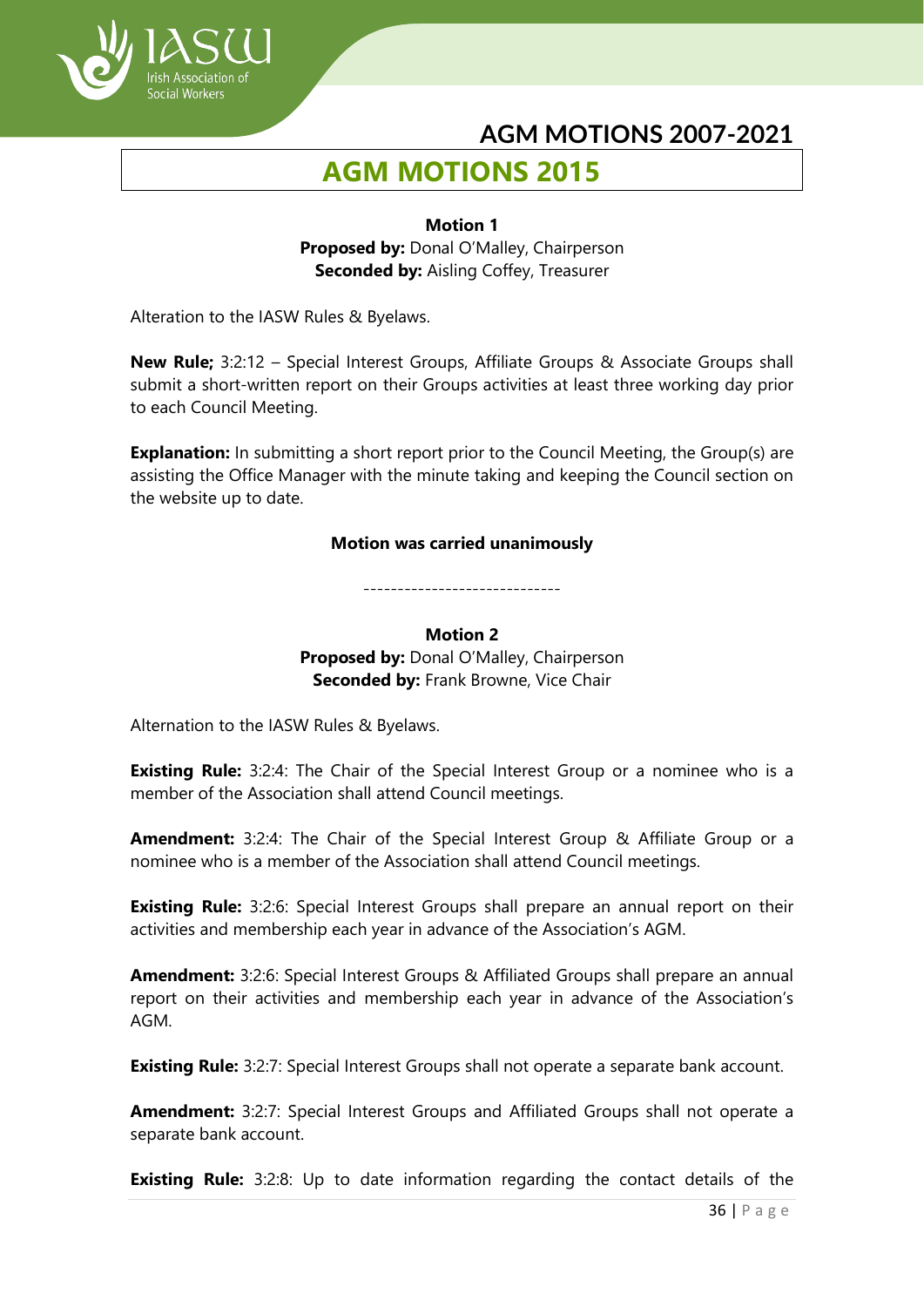

Executive Officers of each Special Interest Group shall be forwarded to the Association.

**Amendment:** 3:2:8: Up to date information regarding the contact details of the Executive Officers of each Special Interest Group & Affiliate Group shall be forwarded to the Association.

**Existing Rule:** 3:2:9: Special Interest Groups shall adhere to the Association's Guidelines for Financial Management and Event Planning.

**Amendment:** 3:2:9: Special Interest Groups & Affiliated Groups shall adhere to the Association's Guidelines for Financial Management and Event Planning.

#### **Amended Motion was carried unanimously**

-----------------------------

#### **Motion 3**

Proposed by: Donal O'Malley, Chairperson **Seconded by: Clodagh Donnelly, Director** 

Amendment to the IASW Rules & Byelaws. Section 1: Membership.

**Existing Rule**: 1:2: Members of the Association shall be subject to the Association's code of ethics and practice and the Association's Rules and Byelaws and a breach of these may result in termination of membership under Article 5 of the Articles of Association.

Article 5 A member of the Company shall cease to be a member:

(a) If by Notice in writing to the Secretary of the Company s/he resigns his membership. (b) If any member shall refuse or wilfully neglect to comply with any of these Articles of Association or shall have been guilty of such conduct as in the opinion of the Directors either shall have rendered her/him unfit to remain a member of the Company or shall be injurious to the Company or if the Directors shall for any other good reason require that a member shall be expelled such members may by a Resolution of the Directors be expelled from membership provided that s/he shall have been given notice of the intended resolution for her/his expulsion and shall have been afforded an opportunity of giving orally or in writing to the Directors any explanation or defence as s/he may think fit. Notice under this Article shall be deemed to have been served if it is sent by post in accordance with the provisions set out in Article 65 of these Articles whether or not it is actually received by the member intended to be served with such notice.

**Amendment:** 1:2: Members of the Association shall be subject to the Association's code of ethics and practice, the Association's Rules and Byelaws and/or CORU Code of Professional Conduct & Ethics for Social Workers and a breach of these may result in termination of membership under Article 5 of the Articles of Association.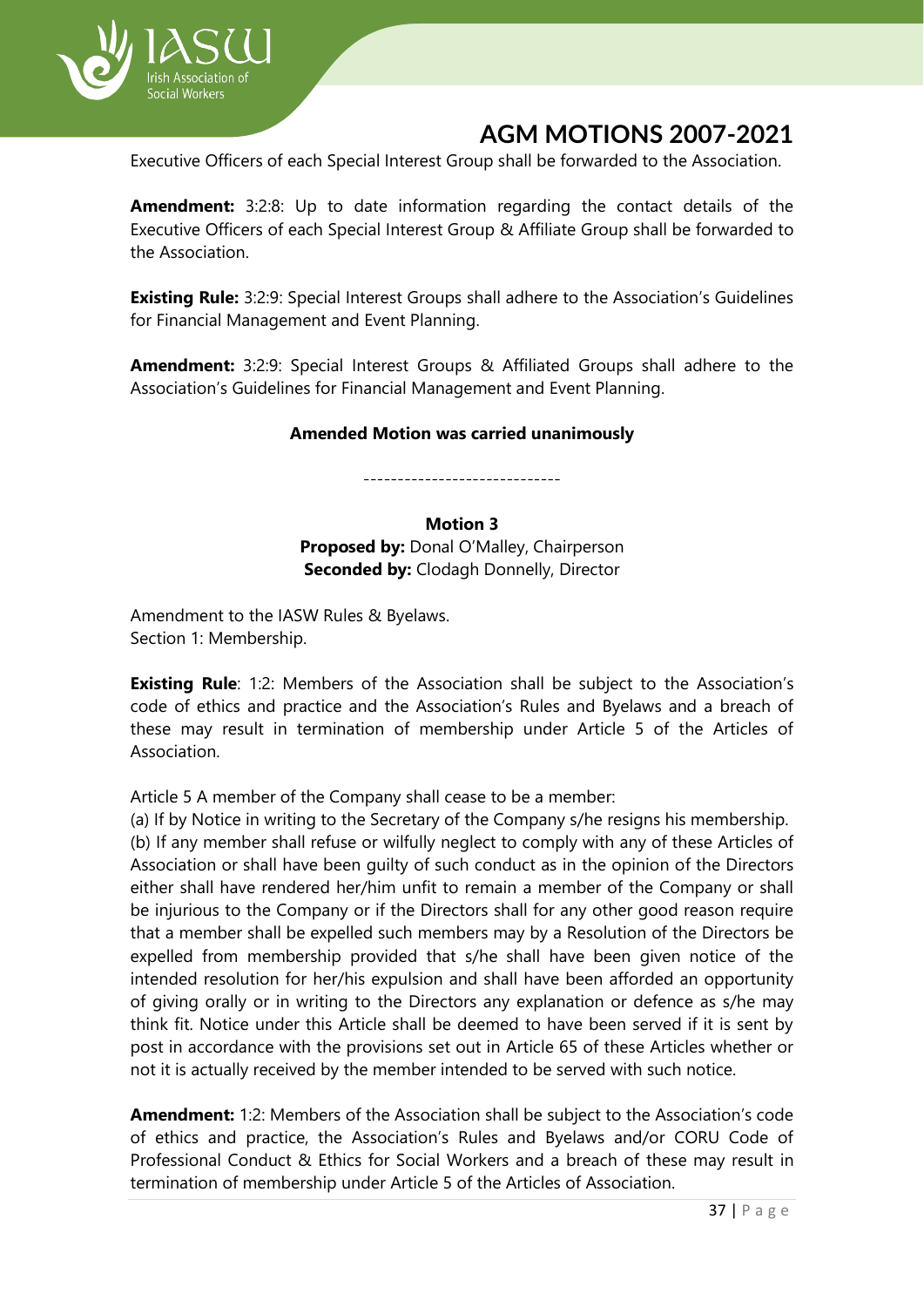

**25 in favour 5 abstentions 11 against Amended Motion was carried**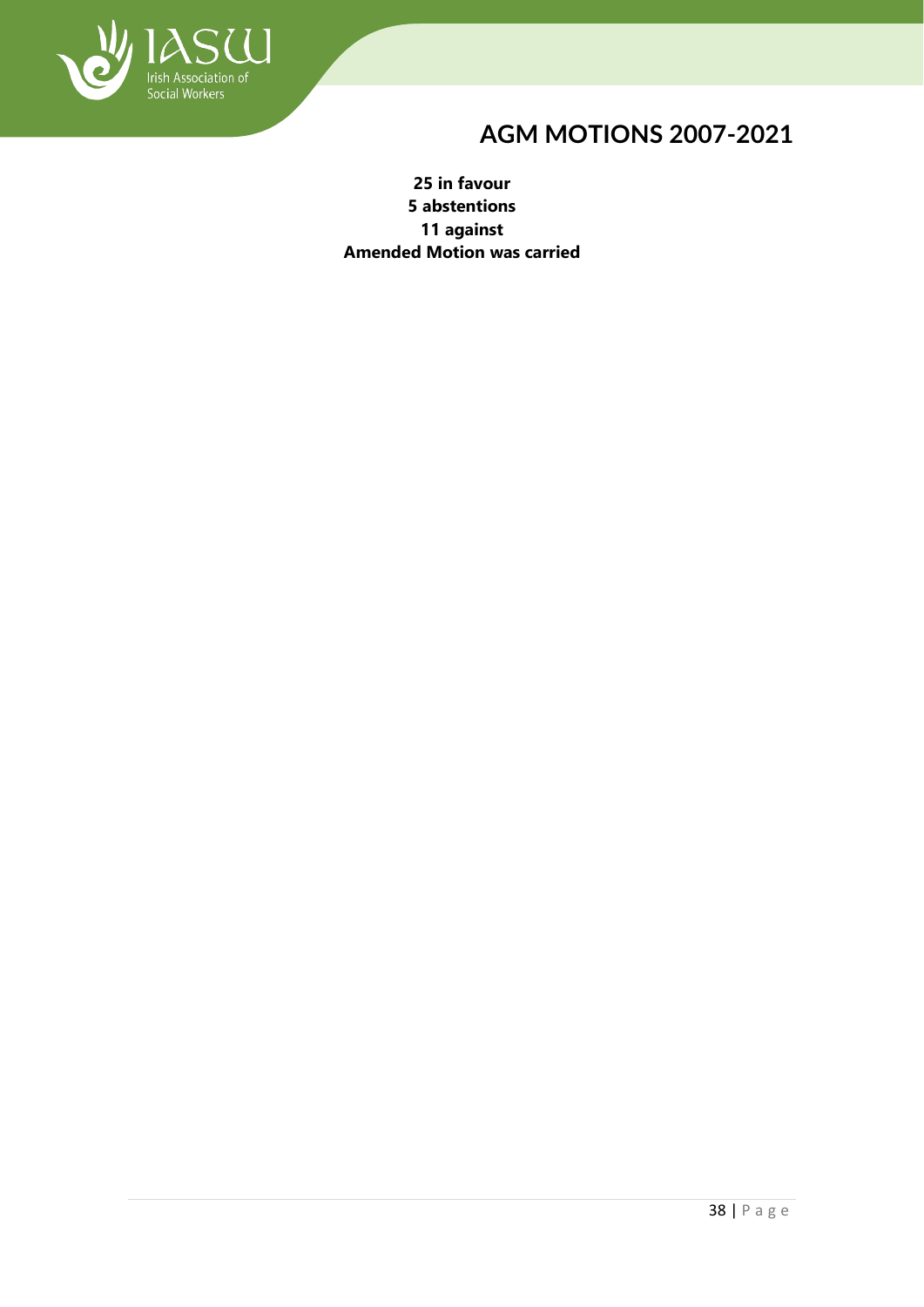

# **AGM MOTIONS 2014**

#### **Motion 1**

**Proposed by:** Donal O'Malley, Treasurer of IASW **Seconded by:** Frank Browne, Vice Chair of IASW

Alteration to the IASW Rules & Byelaw's. Rule pertaining to Membership Criteria.

**Existing Rule**: 1.1: Social workers who have retired but who had previously held a social work qualification recognised by the former National Social Work Qualification Board, or who are registered as social workers with the Social work registration Board of CORU.

**Amendment:** 1.1 (C) Membership Criteria: Social workers who have retired, currently non-working (i.e. on sabbatical, working in a non-social work post), or are unemployed but who hold a social work qualification recognised by the former CQSW recognised by the CCETSW, the National Social Work Qualification Board or who were registered as social workers with the Social Work Registration Board of CORU.

## **Amended Motion was carried unanimously**

-----------------------------

## **Motion 2**

**Proposed by:** Donal O'Malley, Treasurer of IASW **Seconded by:** Joe McCarthy, Director of IASW

Alteration to the IASW Rules & Byelaw's. Rule pertaining to Section 3: Council & Special Interest Groups.

**Existing Rule**: Section 3:2 Rule 3:2:7: Special Interest Groups shall prepare a financial report regarding all financial accounts managed by that Special Interest Group and forward the financial report to the Association as part of the Association's obligation to complete a financial audit of accounts.

**Amendment:** Section 3:2 Rule 3:2:7: Special Interest Groups shall not operate a separate bank account.

## **Amended Motion was carried unanimously**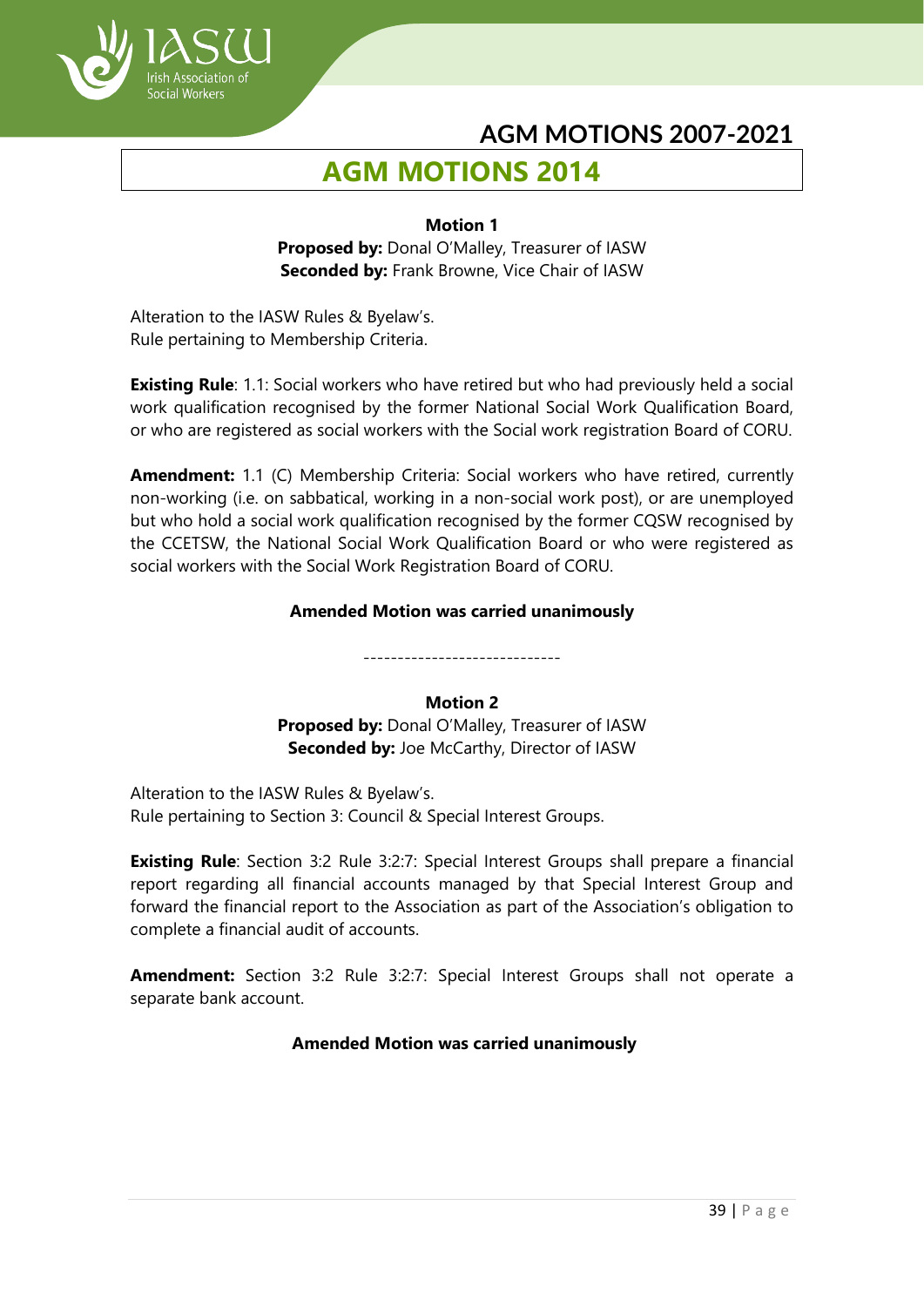

# **AGM MOTIONS 2013**

ocial Workers

#### **Motion 1**

**Proposed by:** Frank Browne, IASW Director **Seconded by:** Billie Anne Johnston, IASW Director and Secretary

IASW calls upon the HSE to ensure that all the newly appointed social workers in mental health services have access to line management social work supervision.

**Explanation:** Approximately 70 social workers were recruited for child and adult community mental health teams via the Government funding for the national mental health clinical programmes. IASW/SWAMH/ CAMHS are aware that a number of social workers do not have a reporting relationship to a social work line manager and supervisor.

#### **Motion was carried unanimously**

-----------------------------

#### **Motion 2 Proposed by:** Frank Browne, IASW Director **Seconded by:** Kerry Cuskelly, IASW Director

IASW calls upon the HSE to ensure that all the newly appointed social workers in mental health services have access to a computer and desk space.

**Explanation**: Approximately 70 social workers were recruited for child and adult community mental health teams via the Government funding for the national mental health clinical programmes. IASW/SWAMH/CAMS are aware that a number of social workers do not have access to office facilities, such as a desk or a computer.

## **Motion was carried unanimously**

-----------------------------

## **Motion 3**

**Proposed by:** Frank Browne, IASW Director **Seconded by:** Billie Anne Johnston, IASW Director and Secretary

IASW calls upon the HSE to revert the decision March 2013 to remove social workers from the exemption grades for replacement and ensure that all social workers who resign or retire are replaced on a one for one principle again.

**Explanation:** IASW is concerned that a recent HSE Circular 005/2013, removes the exemption grades such as social workers from the employment controls arrangement,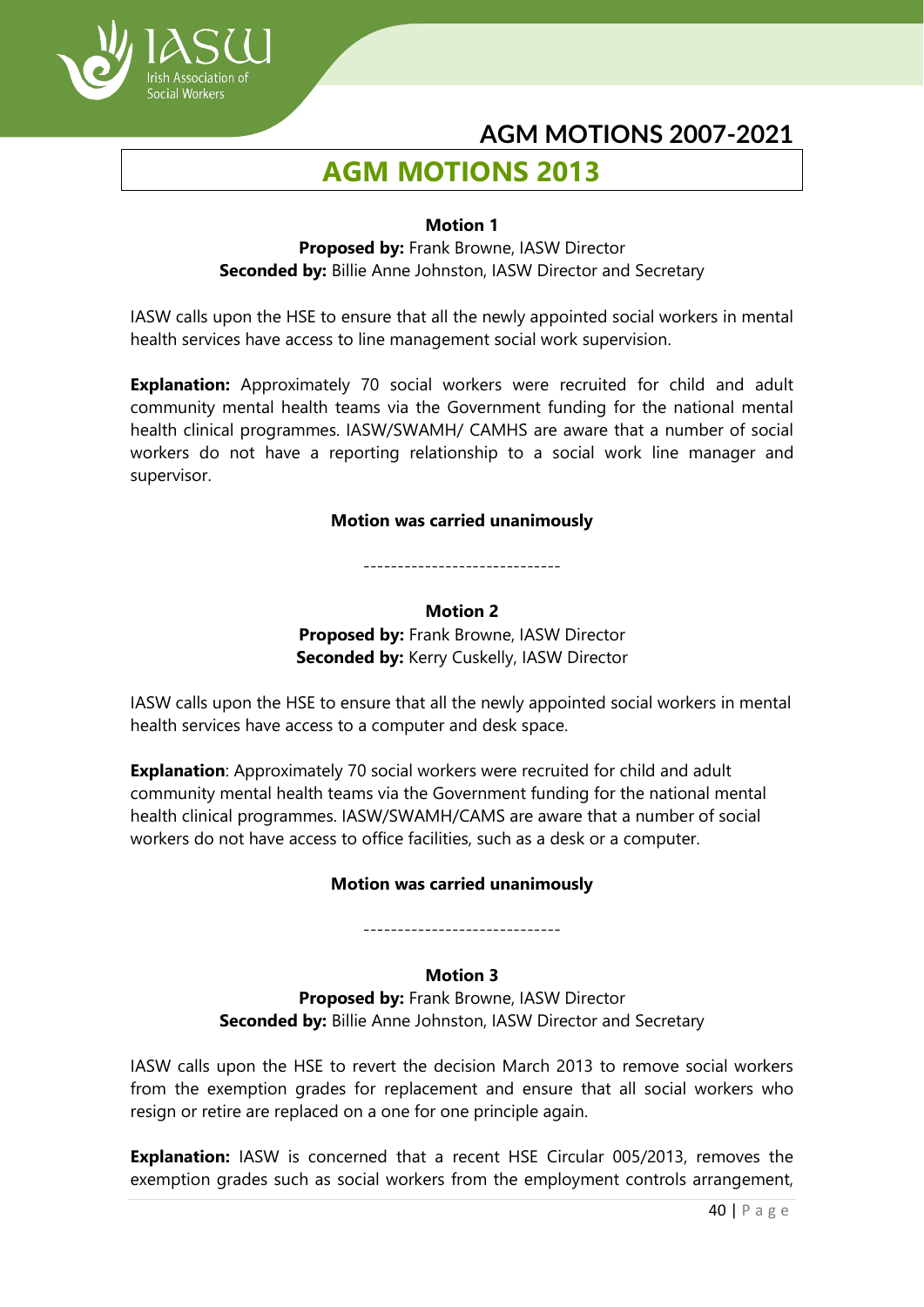

this means that in order to fill any post the 2 for 1 principle applies.

#### **Motion was carried unanimously**

-----------------------------

#### **Motion 4**

**Proposed by:** Kerry Cuskellly, IASW Director **Seconded by:** Frank Browne, IASW Director

The IASW calls upon the HSE, the Department of Environment and Local Government, all County Councils, all Housing Associations, and all other relevant stakeholders to implement the National Housing Strategy for People with a Disability 2011-2016 Implementation Framework.

**Explanation:** We are currently experiencing an increasing housing crisis across the country, in relation to the marginalised populations that social workers engage with. The National Housing Strategy for People with a Disability 2011-2016 Implementation Framework was published in July 2012. It's vision is to "facilitate access, for people with disabilities, to the appropriate range of housing and related support services, delivered in an integrated and sustainable manner, which promotes equality of opportunity, individual choice and independent living" (pg. 2). However, the IASW is aware that in certain areas of the country, local county councils are drafting housing policies that directly contravene the National Implementation Plan. In certain areas county councils are actively not building local authority houses or increasing their social housing provision due to "lack of interest". There are also no local cross-sectional committee's in some areas. These committees should be in place in every area to actively address the strategic aims of the Implementation Plan.

#### **Motion was carried unanimously**

-----------------------------

#### **Motion 5**

**Proposed by:** Kerry Cuskellly – IASW Director **Seconded by:** Frank Browne – IASW Director

Following on from the previous motion, The IASW calls upon the HSE, the Department of Environment and Local Government, all County Councils, all Housing Associations and all other relevant stakeholders to ensure that the core members of the local crosssectional committee's focused on implementing the National Housing Strategy for People with a Disability 2011-2016 Implementation Framework is made up of all relevant frontline staff and stakeholders.

**Explanation:** It is crucial that the membership of the cross-sectional committee's include frontline social workers in mental health and disability, service users (or their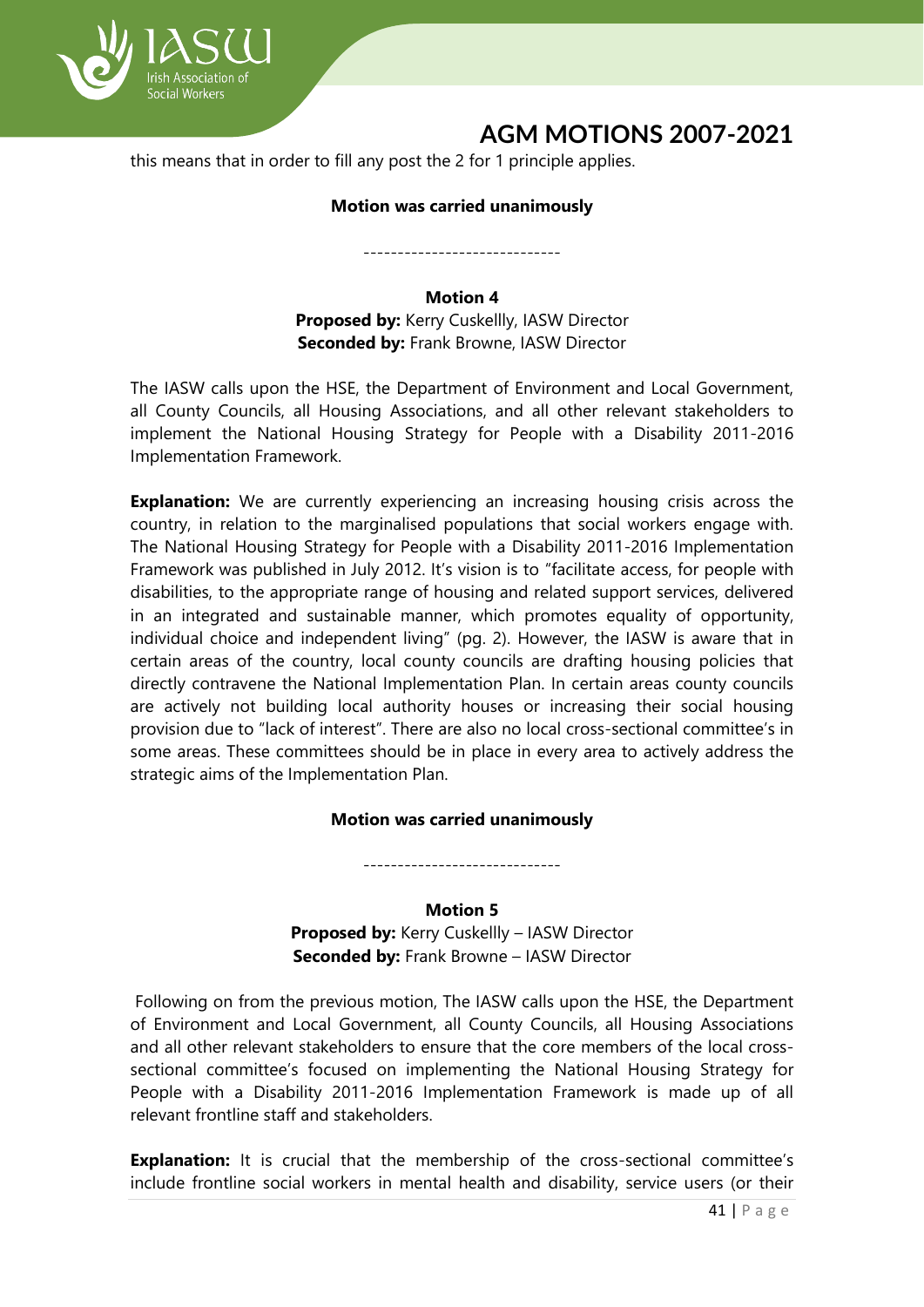

advocates) and other relevant stakeholders who work on the frontline. The IASW does not accept "lack of resources" as an excuse for not forming these committees or addressing the housing crisis to date.

**Motion was carried unanimously**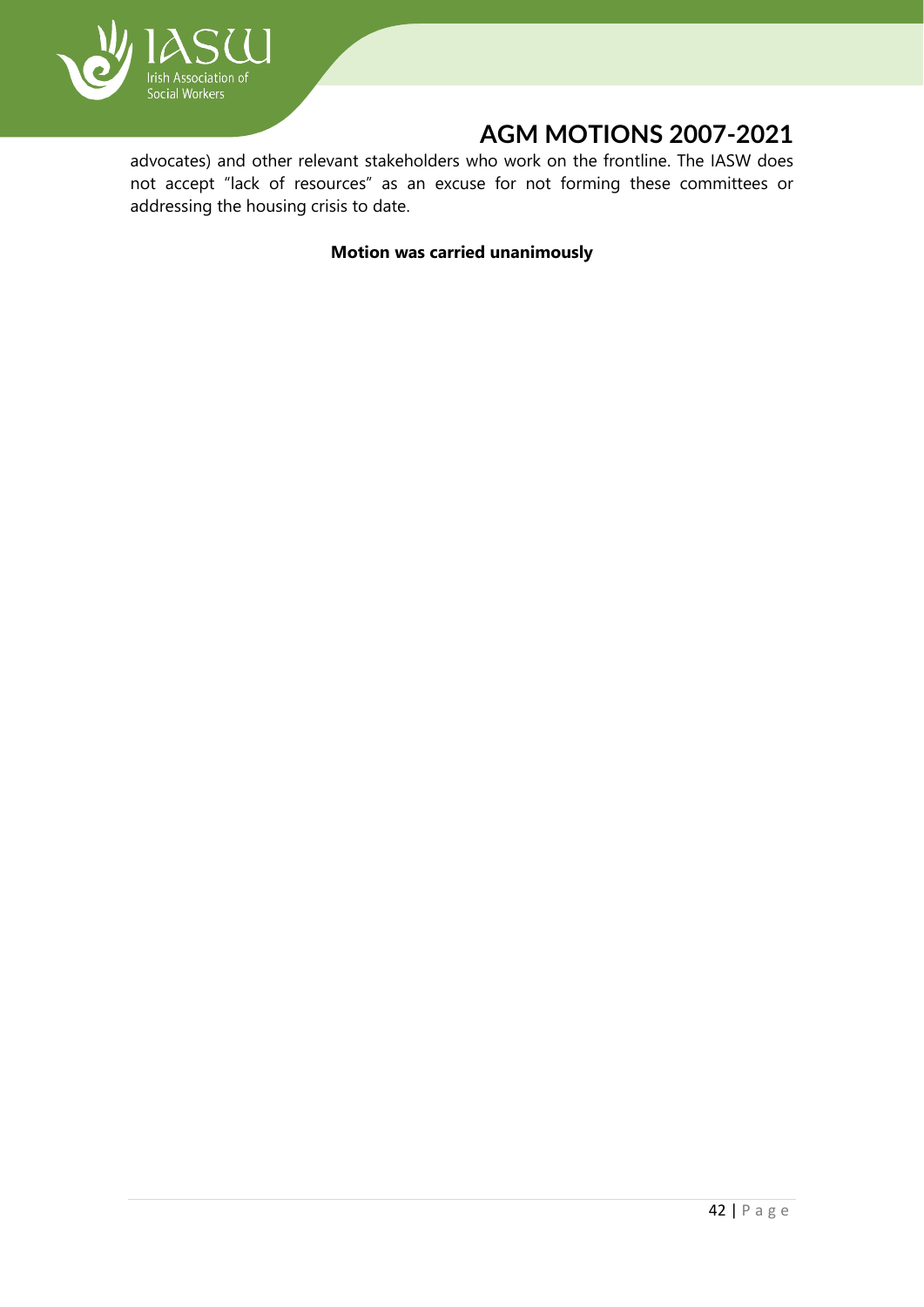

# **AGM MOTIONS 2012**

#### **Motion 1**

**Proposed by:** Jason Watson, IASW Executive Member **Seconded by:** Ineke Durville, President IASW

The IASW Executive request permission from the A.G.M to make an Application to become a Company Limited by Guarantee.

**Explanation:** as the current set up of the Association leaves its Executive Members open to personal Litigation, should a member decide to take Legal Action against the Association. The Executive wish to protect themselves now and any future members of the Executive, by becoming a Company Limited by Guarantee, under The Companies (Act) 1963/1990.

> **84 in favour 4 abstentions No-one against Motion was carried**

#### **Motion 2**

-----------------------------

**Proposed by:** Jason Watson, IASW Executive Member **Seconded by:** Ineke Durville, President IASW

If the Application to become a Company Limited by Guarantee is to be made then the IASW Constitution, as it stands has to be changed, in order to meet the requirements of the Act. The Executive requests permission from the AGM to adopt the Memorandum and Articles in place of the current Constitution.

**Explanation:** The Executive sent the proposed Memorandum and Articles to every member of the Association for their consideration. The current Constitution of the Association does not meet the requirements of the Companies Acts 1963/1990. The new Memo & Arts do meet the requirements of said Acts.

#### **Motion was carried unanimously**

-----------------------------

#### **Motion 3**

**Proposed by:** Frank Browne, Member of IASW **Seconded by:** Deirdre Jacob, Member of IASW

That this Association calls on the HSE to prioritise the implementation of the primary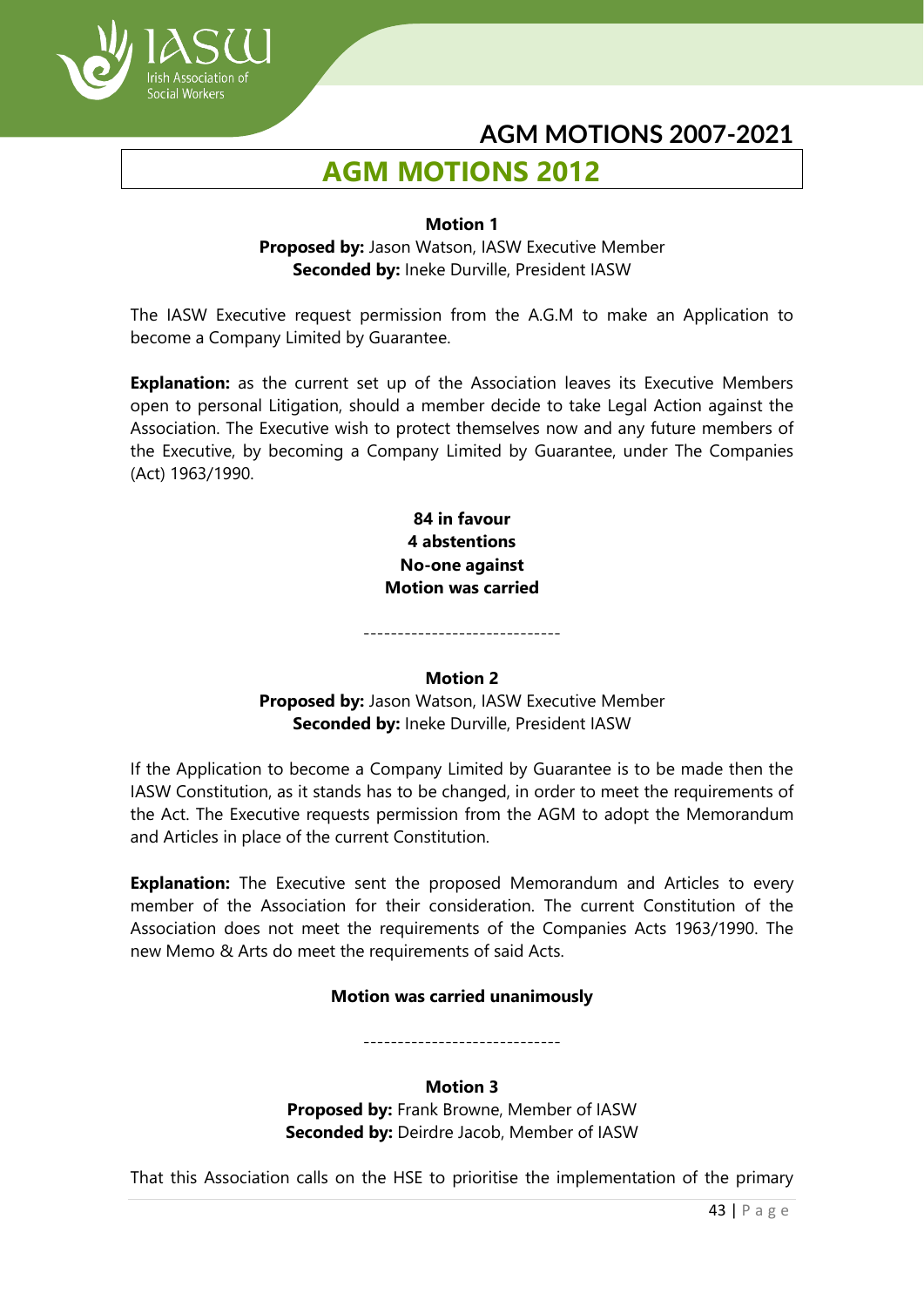

care strategy in regard to the requirement that every primary care team has a social worker as a core team member.

**Explanation:** For the first time in Ireland, since the development of the primary care strategy and the subsequent recruitment of primary care social workers, vulnerable adults who are not accessing specialist or secondary services have access to a social work service, however the primary care strategy that stated that each primary care team have at least .5 to 1 social work has not materialised, due to insufficient funding and also to some funding for social work posts being redirected to other uses.

#### **Motion was carried unanimously**

-----------------------------

#### **Motion 4**

**Proposed by:** Frank Browne, Member of IASW **Seconded by:** Ineke Durville, President IASW

That this Association calls on the Department of Children and other relevant Departments to ensure that Children and Families Services are adequately resourced, prior to the enactment of mandatory reporting (of children suspected of being abused or neglected).

**Explanation:** From the evidence of other jurisdictions mandatory reporting will inevitably lead to increased reporting of children at risk to children an d families services, so to ensure that services undertake quality assessments and interventions, there will need to be an adequate social work service so as to filter out and allocate social workers to work with the children that are at risk.

## **Motion was carried unanimously**

-----------------------------

#### **Motion 5**

**Proposed by:** Declan Carey, Member of IASW **Seconded by:** Donal O'Malley, Member of IASW

That this association calls on the Minister for Health and CORU to reduce the fees for registration for social workers immediately.

> **85 in favour 2 abstentions 1 against Motion was carried**

-----------------------------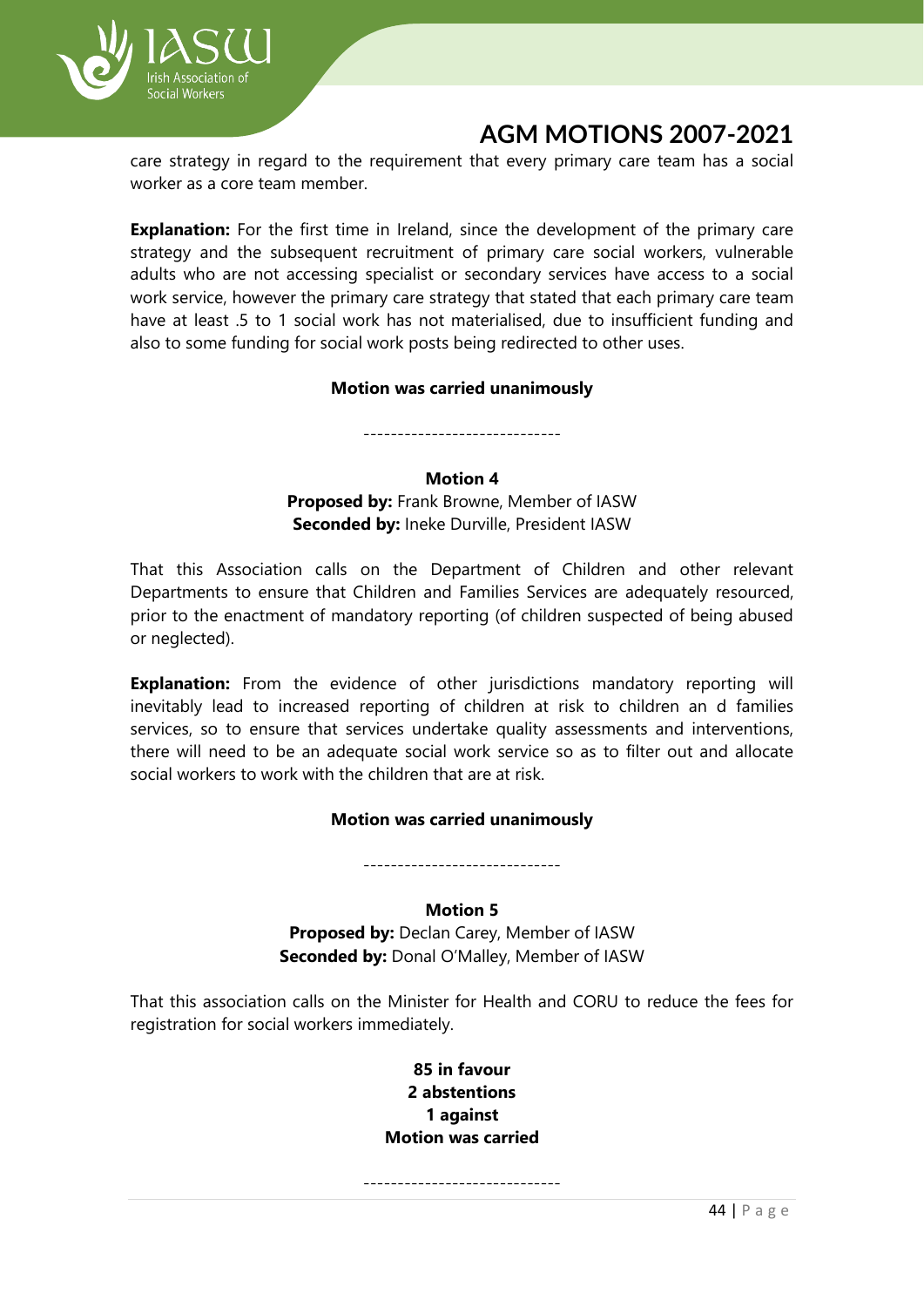

#### **Motion 6**

**Proposed by:** Declan Carey, Member of IASW **Seconded by:** Donal O'Malley, Member of IASW

That this association calls on the Minister for Finance to have a clothing tax allowance for social workers included in the Finance Acts, as all other allied health professionals are entitled to this allowance.

> **5 in favour 5 abstentions 78 against Motion NOT carried**

-----------------------------

#### **Motion 7**

**Proposed by:** Deirdre Jacob, Member of IASW **Seconded by:** Patrice Reilly, Member of IASW

That the association calls on the HSE to work alongside Primary Care Social Workers and management to develop an appropriate management structure to support the development of primary care social work services in the community.

**Explanation:** There has never been an established management structure for PCSW's, most management arrangement have come as a result of local agreements and goodwill from managers from 'other services'. If we are to develop an effective PCSW service, there must be appropriate management structures based within the context of other primary care services under the new primary care management structure. This will also help to clarify arrangements for those PCSW's who are currently managed within the changing children and family's structure.

**Motion was carried unanimously**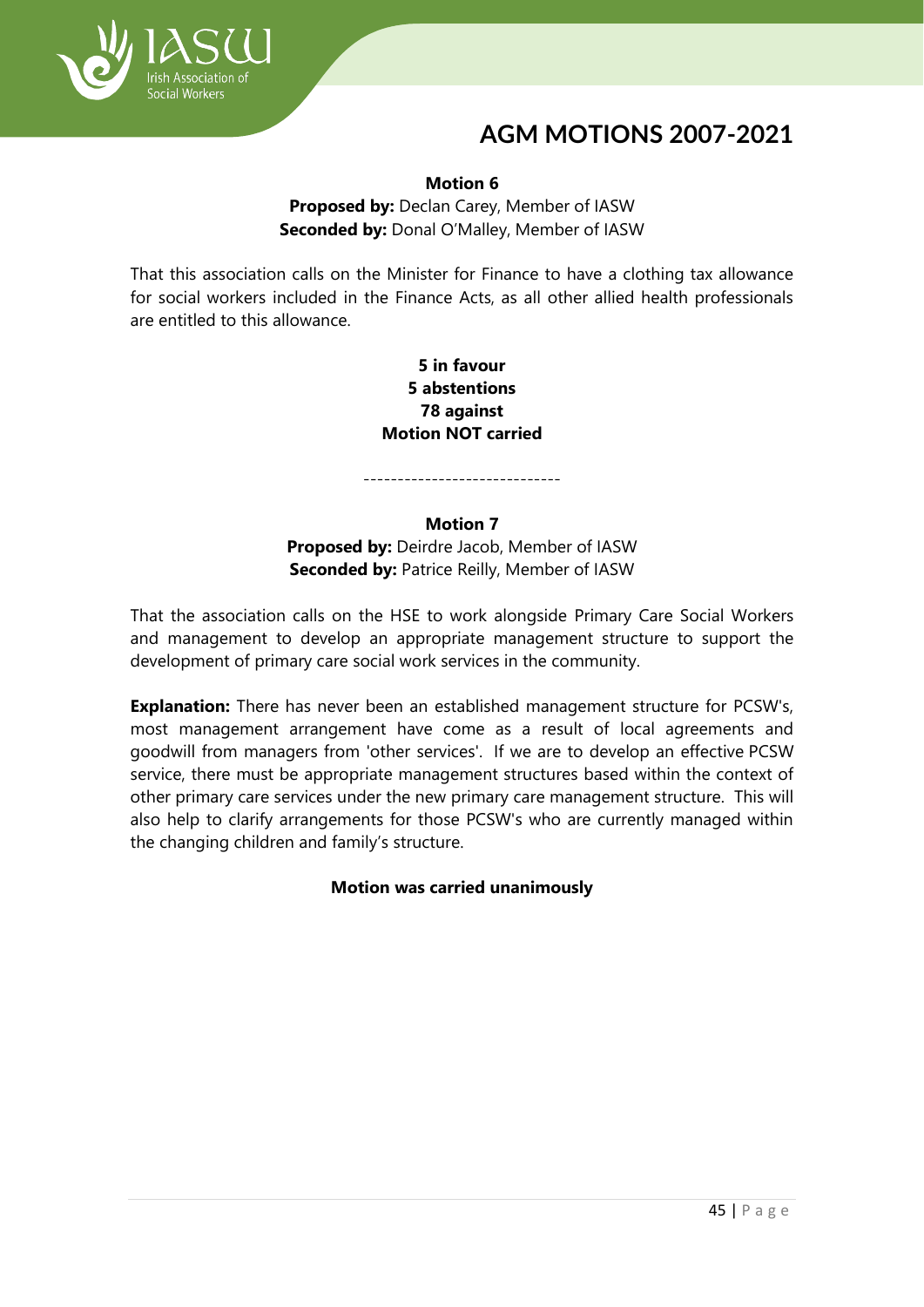

# **AGM MOTIONS 2011**

### **Motion 1 Proposed by; Donal O'Malley Seconded by:** Saragh McGarrigle

The IASW Executive request permission from the A.G.M to seek to make an Application to become a Company Limited by Guarantee.

**Explanation;** as the current set up of the Association leaves its Executive Members open to personal Litigation, should a member decide to take Legal Action against the Association. The Executive wish to protect themselves now and any future members of the Executive, by becoming a Company Limited by Guarantee, under The Companies (Act) 1963/1990.

#### **Motion was carried unanimously**

#### -----------------------------

## **Motion 2 Proposed by:** Donal O'Malley **Seconded by: Saragh McGarrigle**

If the Application to become a Company Limited by Guarantee is to be made then the IASW Constitution, as it stands will have to be changed, in order to meet the requirements of the Act.

**Explanation:** The Executive propose to call an extraordinary A.G.M in order to inform the Association of the Proposed changes to the Constitution, prior to them actually being made.

#### **Motion was carried unanimously**

-----------------------------

## **Motion 3**

**Proposed by:** Roberta Mulligan **Seconded by: Declan Coogan** On behalf of Social Workers in Child and Adolescent Mental Health (CAMHS)

We call on IASW to explore the possibility of employing a social worker to work on behalf of members. In addition, that the IASW designate a member of the executive to the task of tracking CORU.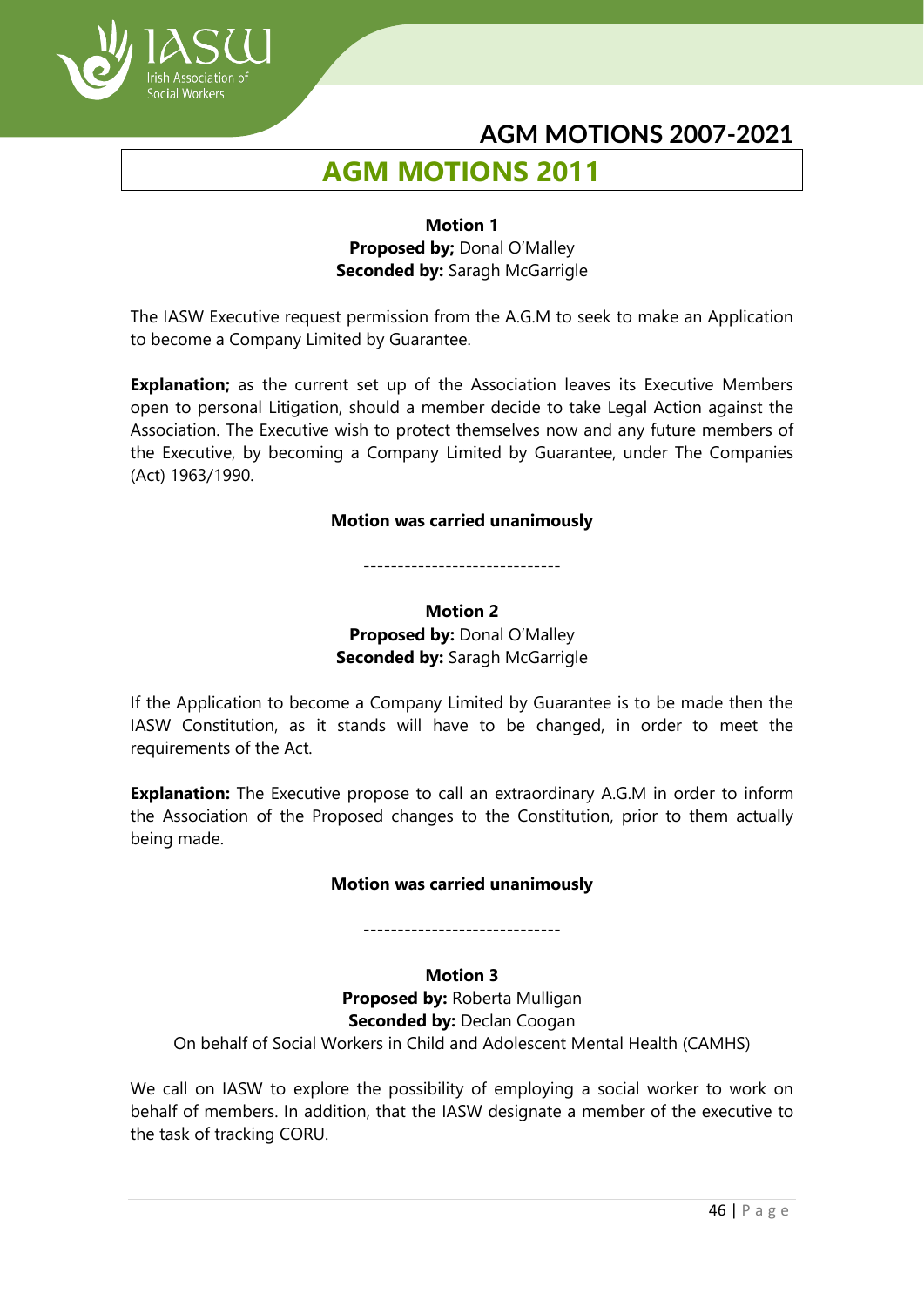

**Explanation:** In light of the newly enacted Code of Conduct for Social Workers and upcoming registration requirements, it is important that Social Workers have someone working for IASW to take on responsibility for actively pursuing information from and communication with CORU

1. To ensure IASW has sufficient time to become adequately familiar with progress and developments related to the registration process and

2. To ensure the implications of these are known in a timely manner and are adequately responded to.

> **- in favour 1 abstention 4 against Motion was carried**

-----------------------------

## **Motion 4 Proposed by: David Williamson Seconded by: Saragh McGarrigle** On behalf of Social Workers in Probation

Probation Officers are required to exercise the skills of Professional Social Workers and the working protocols of the Probation Service are founded on and incorporate social work skills and practices. Therefore, the Probation Special Interest Group requests that the IASW calls on the Department of Justice to recognise the NQSW/CQSW/Social Work Registration as the basic entry requirement into the service for the Probation Officer grade.

**Explanation:** While recognising that those currently working in probation who have alternate qualifications to the NQSW have made a valuable contribution to the service, it would be important, given the current times and with registration of social workers, that going forward there is a basic minimum entry requirement of the social work qualification in order to continue safe-guarding the professionalism of the Probation Service.

The probation service has committed considerable resources over a four-year period to up-skill 40 probation officers to the NQSW. Given this considerable resource commitment, it would make sense going forward to have NQSW as the minimum standard in order to free up such resources for development in other much need areas in the service.

Once the 40 Probation Officers have completed their NQSW course, the vast majority of Probation Officers will be Professionally Qualified Social Workers.

This motion is intended to further promote the development and professionalisation of social work in Ireland. The more we understand about the complexities of offending behaviours, the more apparent it becomes that the competencies and skills of professional social work are essential in dealing with these realities.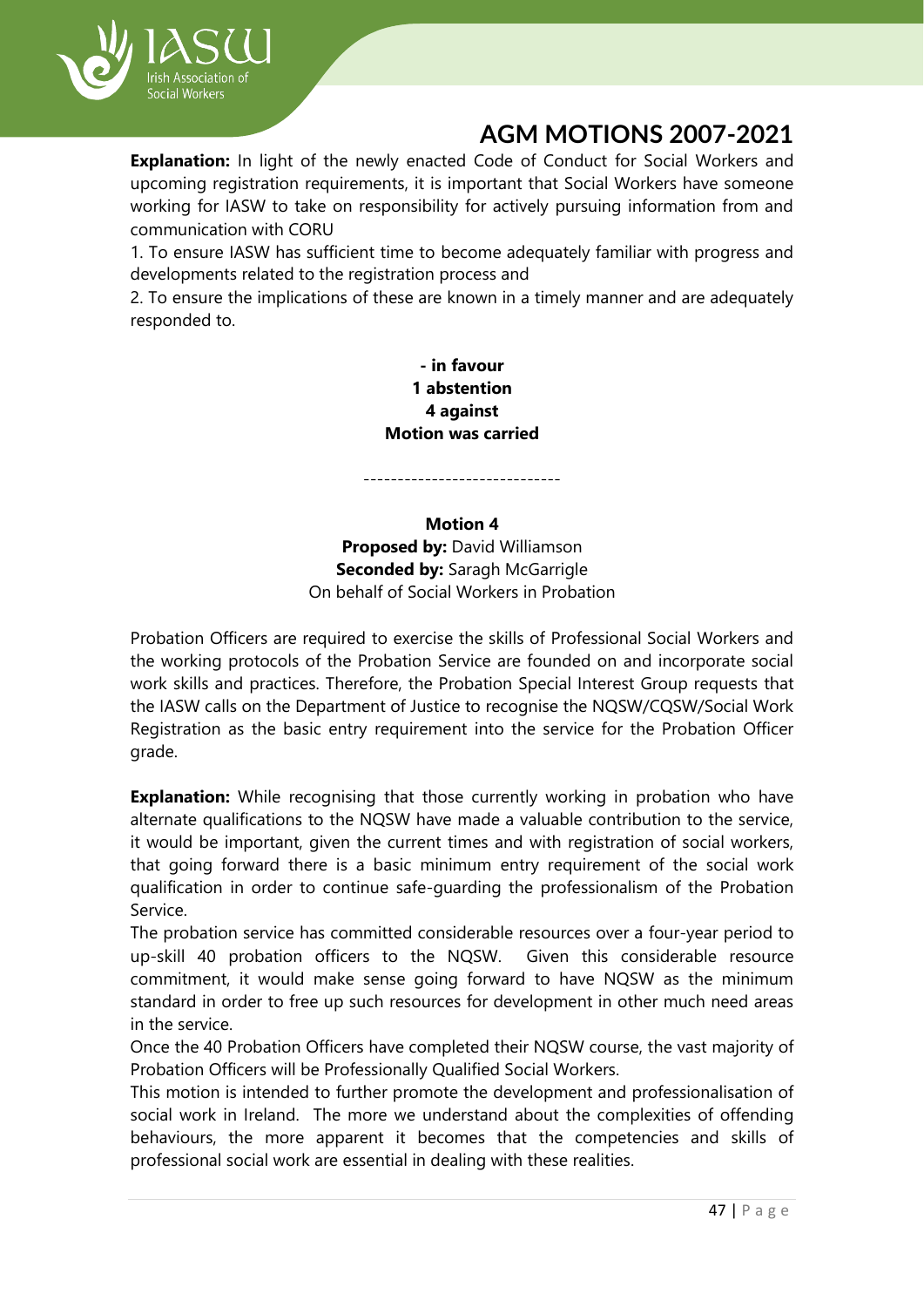

**- in favour 1 abstention 1 against Motion was carried**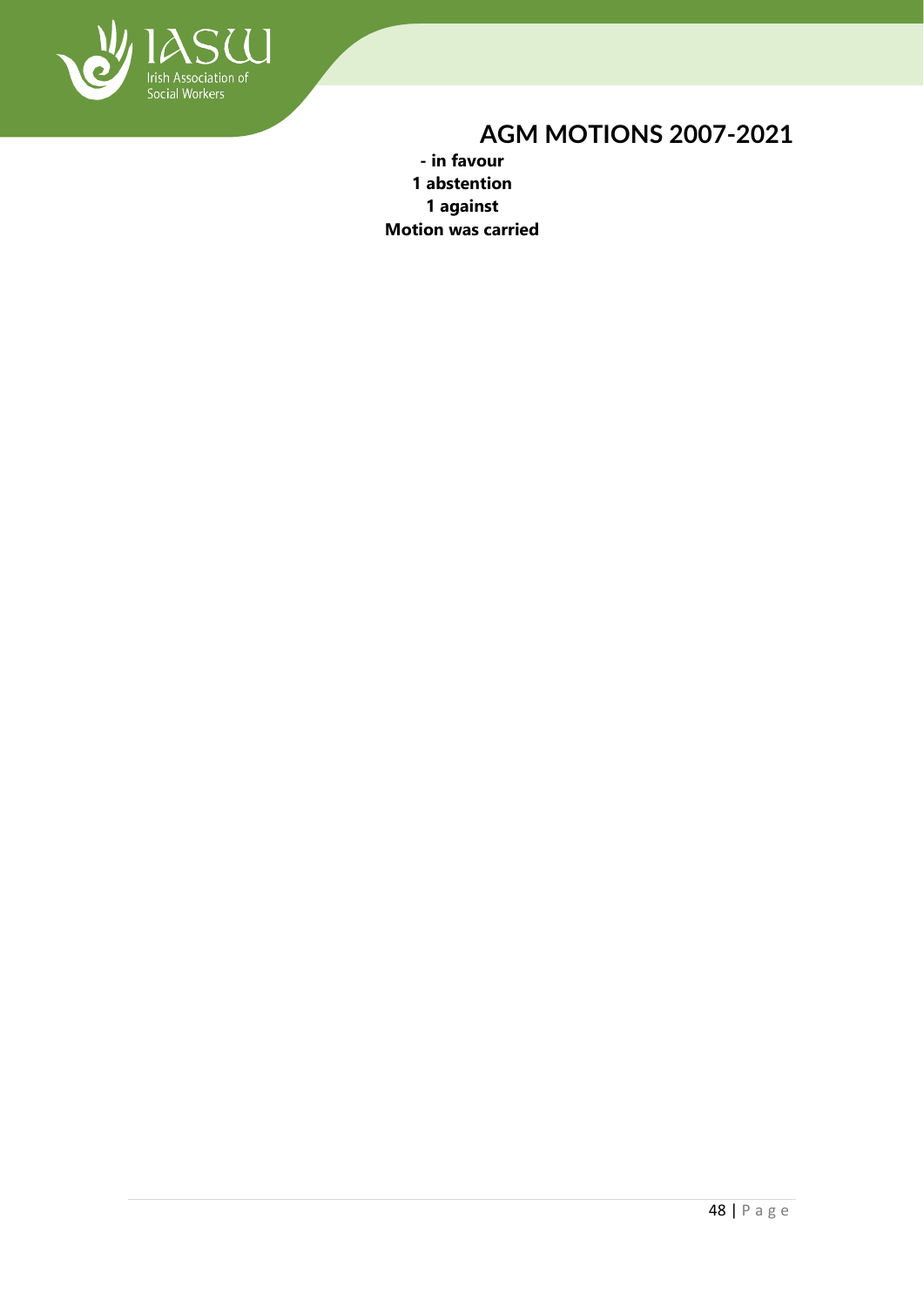

# **AGM MOTIONS 2010**

**Motion 1 Proposed by:** Sarah Houston **Seconded by:** Mary McNamara On behalf of Social Workers in Child and Adolescent Mental Health (CAMHS)

We call on the Mental Health Commission that all newly established "Approved Centres" for the in-patient treatment of Children and Adolescents with mental health difficulties, whether public or private, have full multidisciplinary teams including social workers, as per the regulations of the Mental Health Act 2001 and the recommendations of 'A Vision for Change'.

#### **Motion was carried unanimously**

-----------------------------

#### **Motion 2**

**Proposed by:** Mary McNamara **Seconded by:** Sarah Houston On behalf of Social Workers in Child and Adolescent Mental Health (CAMHS)

We call on the Health Service Executive, in their capacity as service providers & service funders, that all community based Child and Adolescent mental Health Service (CAMHS) teams, including in-patient teams, have their full complement of multi0disciplinary team members, including social workers as per the Mental Health Act 2001 and the recommendations of 'A Vision for Change'.

#### **Motion was carried unanimously**

-----------------------------

## **Motion 3**

**Proposed by:** Frank Browne **Seconded by: Donal O'Malley** On behalf of Social Workers in Adult Mental Health (SWAMH)

The IASW calls upon the HSE to ensure that all social workers working for the HSE or for agencies funded by the HSE have access to supervision from a professionally qualified social work line manager.

> **- in favour - abstention 3 against**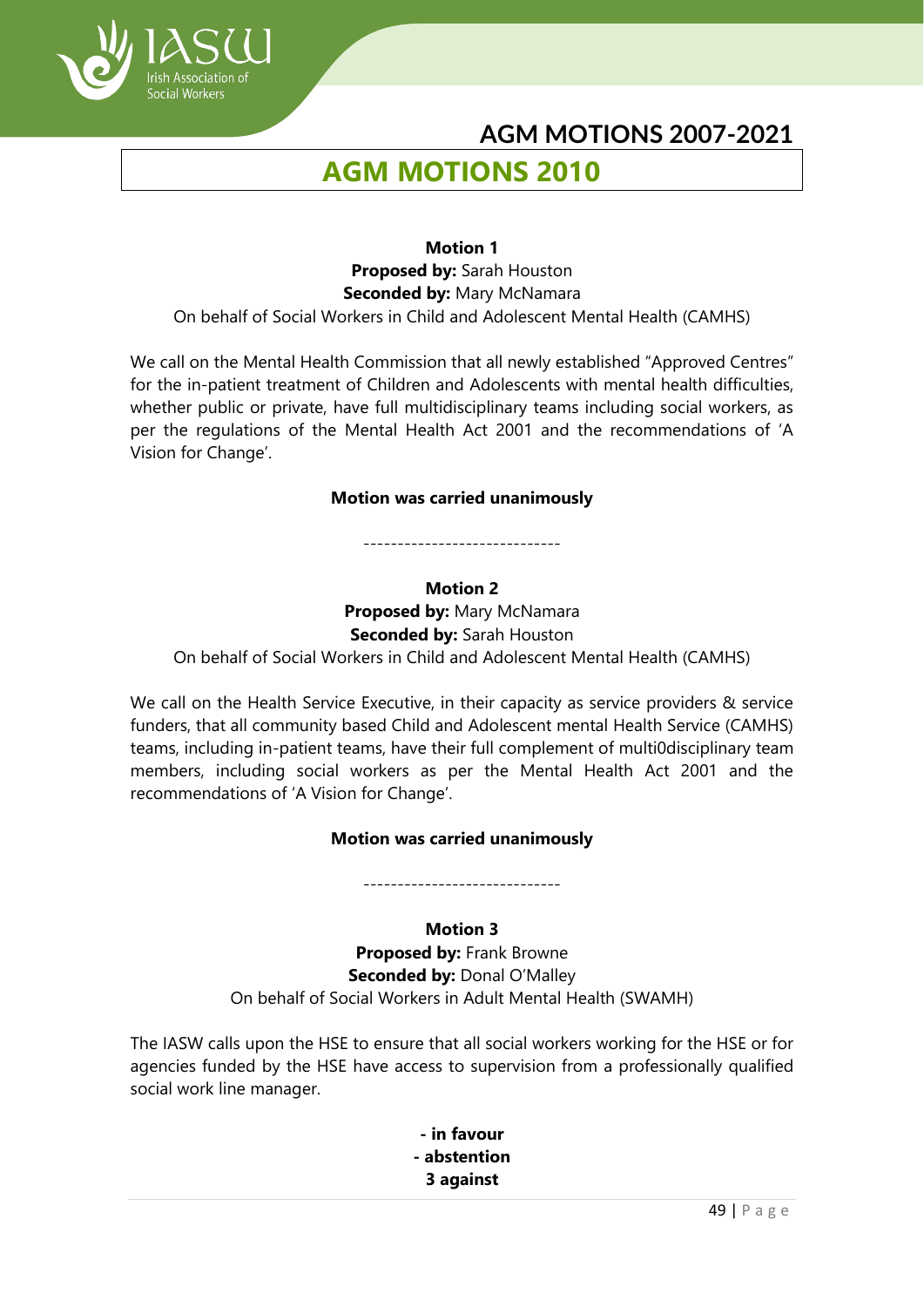

#### **Motion was carried**

-----------------------------

### **Motion 4 Proposed by: Patricia Daly Seconded by: Anne O'Loughlin** On behalf of Social Workers in Ageing (SIGA)

Advocacy for older people is complex and the IASW endorse this document as a discussion document and pursue the issues raised in it surrounding the new HSE NAPA volunteer scheme for older people in residential care scheme have raised including:

- Complexity of cases dealt with by volunteers.
- Risk management.
- The boundaries of the volunteer's role.
- Issues of confidentiality.
- The interplay and overlap of the volunteer's advocacy role and the professional social work advocacy role, especially the social worker's knowledge of the client history.
- The conflict in the concept of the volunteer advocate role being solely directed by the client and independent whereas the social worker is taking an overview, systemic, ecological and holistic view in the best interest of the client, frequently a client with cognitive and capacity issues.

## **- in favour 3 abstentions 1 against Motion was carried**

-----------------------------

## **Motion 5 Proposed by:** Frida Lowry **Seconded by: Anne O'Loughlin**

On behalf of Social Workers in Disability (SWID)

The SWID National Committee proposes that IASW draft a policy document regarding good practice for social workers in the recording /collection and protection of confidential client information in the multi-disciplinary team setting.

> **- in favour 2 abstentions - against Motion was carried**

-----------------------------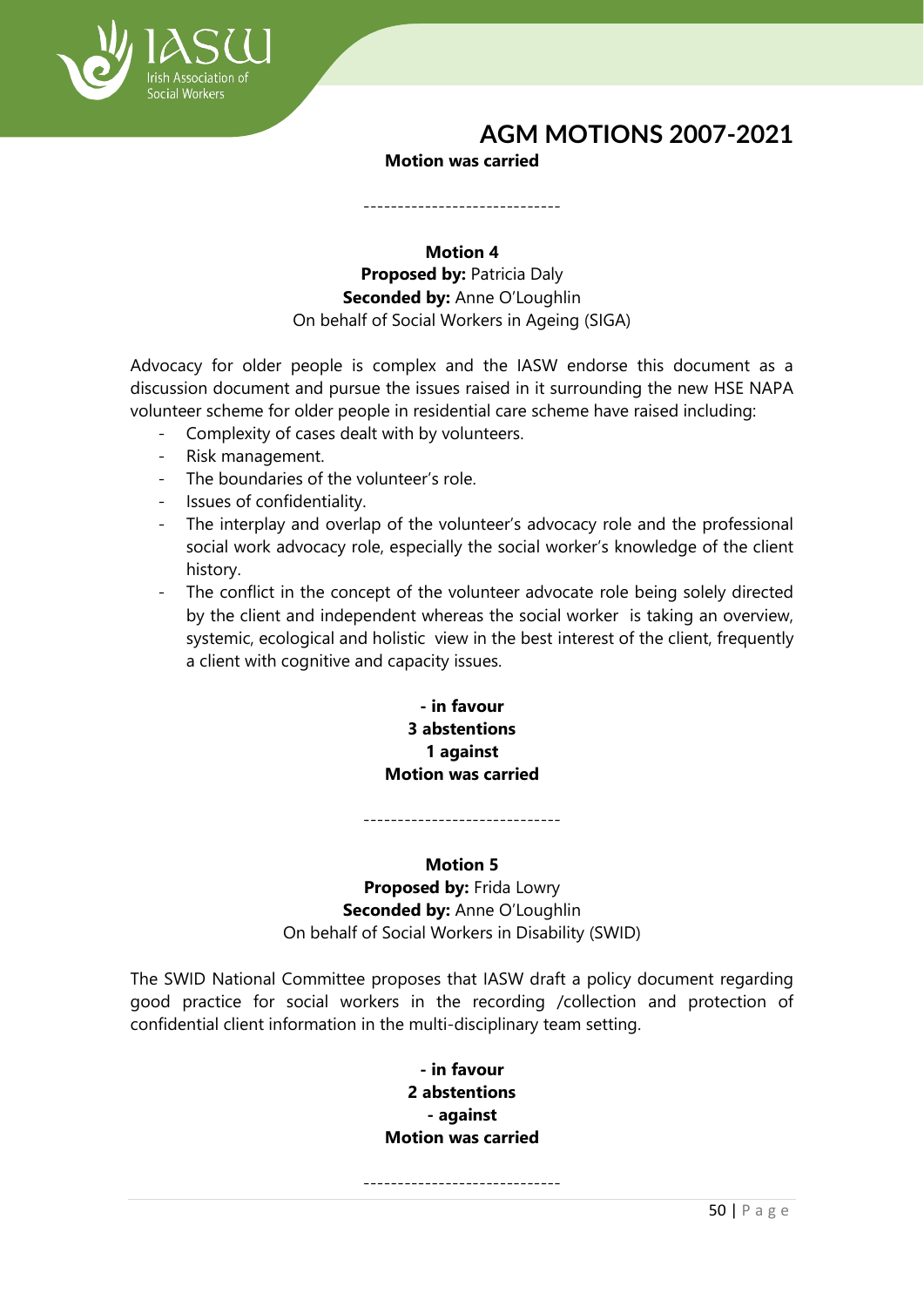

**Motion 6 Proposed by: Paul McCarthy Seconded by:** Kirsten Byrne On behalf of Social Workers working with Children & Families (C&F)

That the Children and Families SIG calls on the IASW to oppose the proposed implementation, by the HSE, of the National Child Care Information System (NCCIS), in particular the Standardised Business Process.

## **Motion was carried unanimously**

-----------------------------

**Motion7**

**Proposed by: Paul McCarthy Seconded by:** Kirsten Byrne On behalf of Social Workers working with Children & Families (C&F)

That the Children and Families SIG calls on the IASW to draw attention to the inequity in the care and aftercare provision for separated young people (unaccompanied minors) in Ireland.

## **Motion was carried unanimously**

-----------------------------

## **Motion 8**

**Proposed by: Paul McCarthy Seconded by:** Kirsten Byrne On behalf of Social Workers working with Children & Families (C&F)

That the Children and Families SIG calls on the IASW to contact the Assistant National Director of Children and Families to request that the IASW be represented on any future taskforce, committee or otherwise involved in any initiatives to do with children and family services, including the reconfiguration of children and family services.

## **Motion was carried unanimously**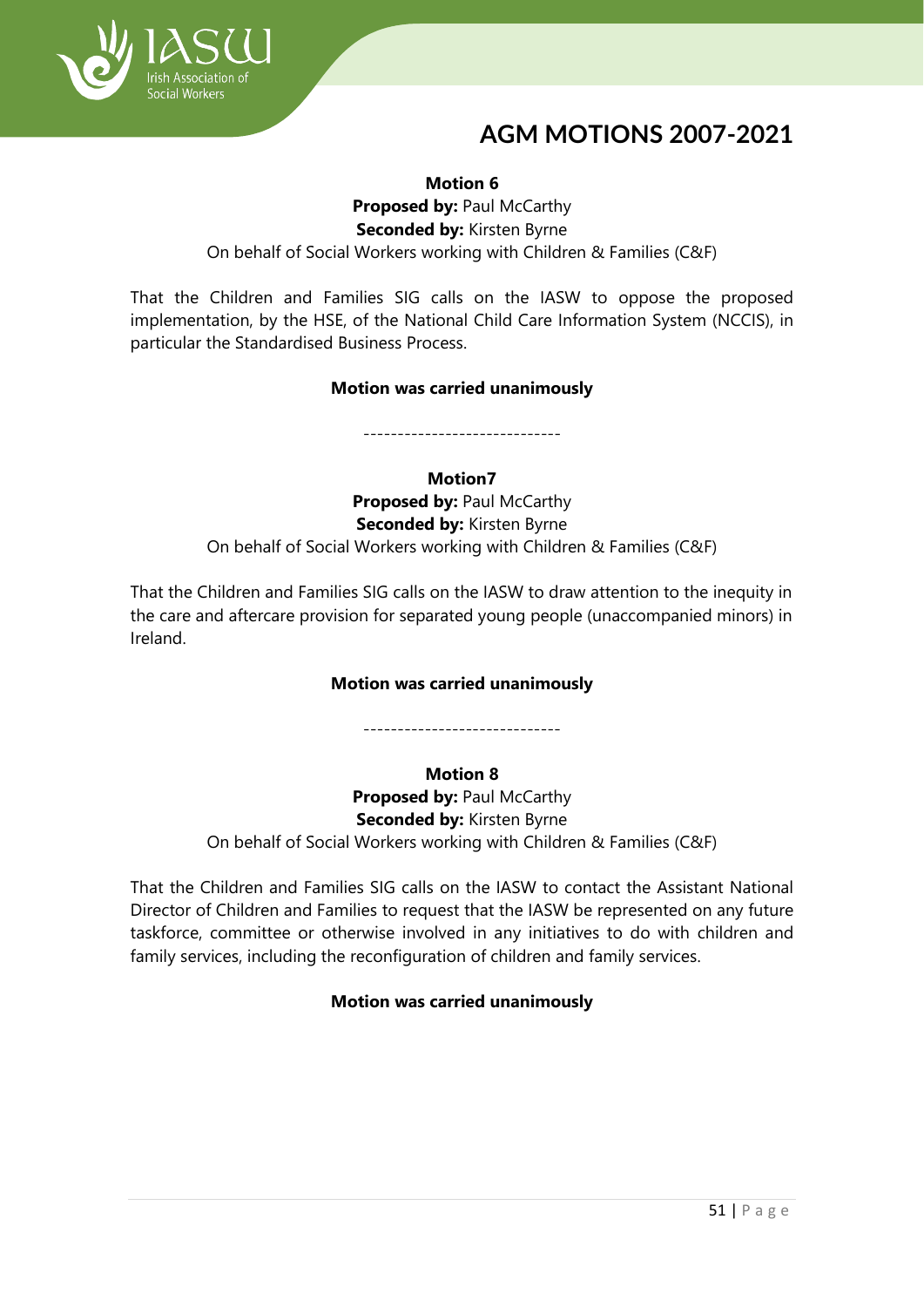

# **AGM MOTIONS 2009**

#### **Motion 1 Proposed by:** Aoife McGrath **Seconded by:** Steve Peet On behalf of Social Workers in the Southern Region

The Southern Branch calls on the IASW to express concerns with HSE management with regard to the current system of recruitment for basic grade Social Work, which involves national generic recruitment panels. The expression of such concern needs to be explored by the IASW in terms of professional policy recommendations for recruitment and should address the issue of the short form interview which does not take into account specialist knowledge and professional social work experience.

**Amendment:** The Southern Branch calls on the IASW to express concerns with HSE management with regard to the current system of recruitment for Social Workers which involved national generic recruitment panels. The expression of such concerns needs to be explored by the IASW in terms of professional policy recommendations for recruitment.

## **- in favour 1 abstention 3 against Amended Motion was carried**

-----------------------------

**Motion 2 Proposed by:** Kirsten Byrne **Seconded by:** Gavin Mulhall On behalf of Social Workers working with Children & Families (C&F)

This SIG calls on the IASW to monitor the progress of the Children's Rights Bill and in case of further delay write to the Minister for Justice to express our concern.

## **Motion was carried unanimously**

-----------------------------

## **Motion 3**

**Proposed by: Declan Coogan Seconded by:** Sheila McKenna On behalf of Social Workers in Child and Adolescent Mental Health (CAMHS)

We call on the IASW to call on the Minister for Health to extend the remit of the Mental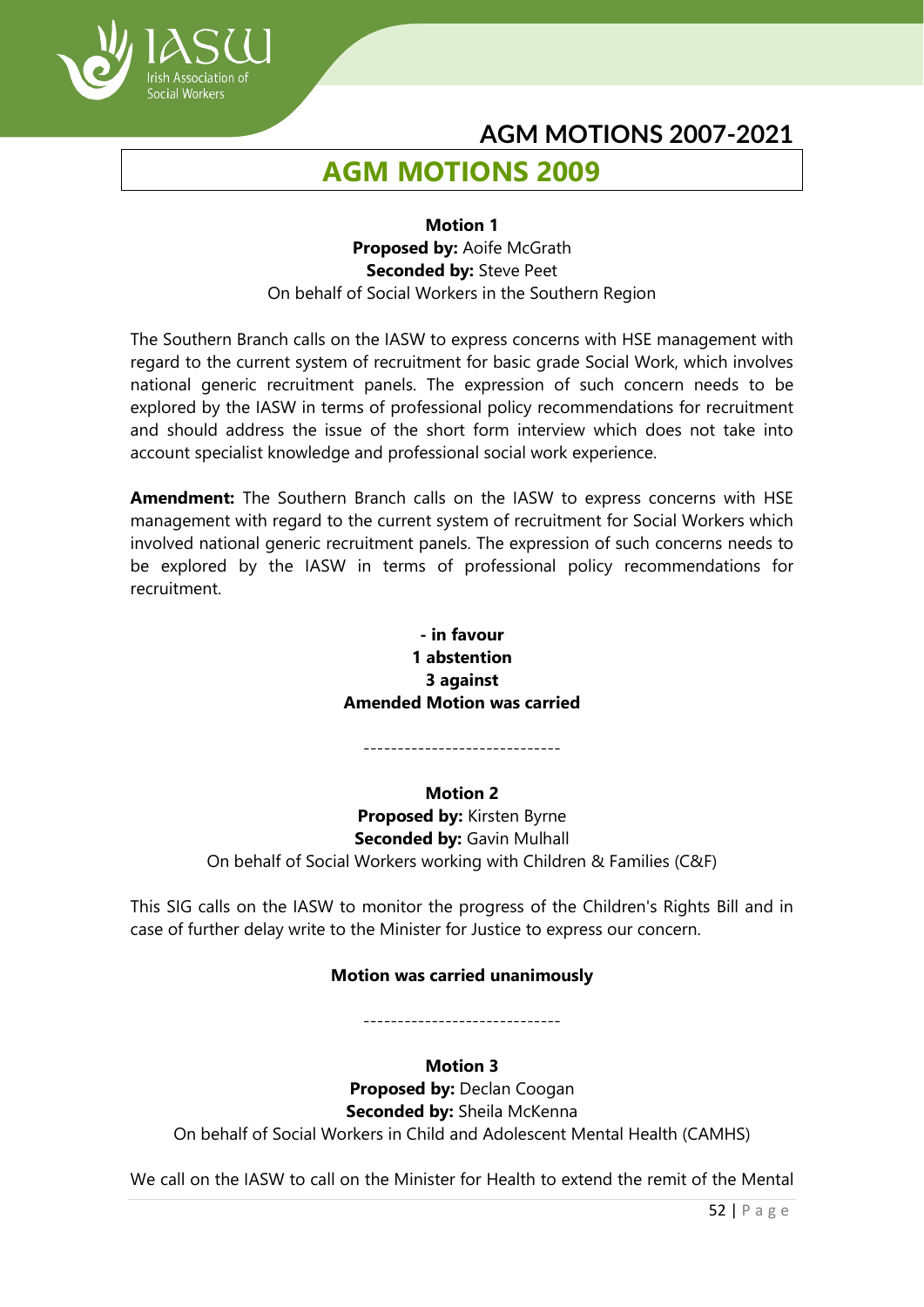

Health Commission to include the review of the involuntary detention at inpatient services of children and young people under the age of 18.

> **- in favour 5 abstentions - against Motion was carried**

-----------------------------

## **Motion 4 Proposed by: Declan Coogan Seconded by:** Sheila McKenna On behalf of Social Workers in Child and Adolescent Mental Health (CAMHS)

We call on the HSE to provide clear guidelines regarding the involuntary detention of children under the Mental Health Act 2001.

## **- in favour 4 abstentions - against Motion was carried**

-----------------------------

## **Motion 5**

**Proposed by:** Aoife Mc Grath **Seconded by: Declan Coogan** On behalf of Social Workers in Child and Adolescent Mental Health (CAMHS)

We call on the IASW to support social workers in CAMHS in developing a policy on best practice in relation to caseload management for social workers on CAMHS teams.

**Amendment:** We call on the IASW to support social workers in Special Interest Groups in developing a policy on best practice in relation to caseload management for social workers.

## **Amended Motion was carried unanimously**

-----------------------------

## **Motion 6**

**Proposed by:** Sheila McKenna **Seconded by: Declan Coogan** On behalf of Social Workers in Child and Adolescent Mental Health (CAMHS)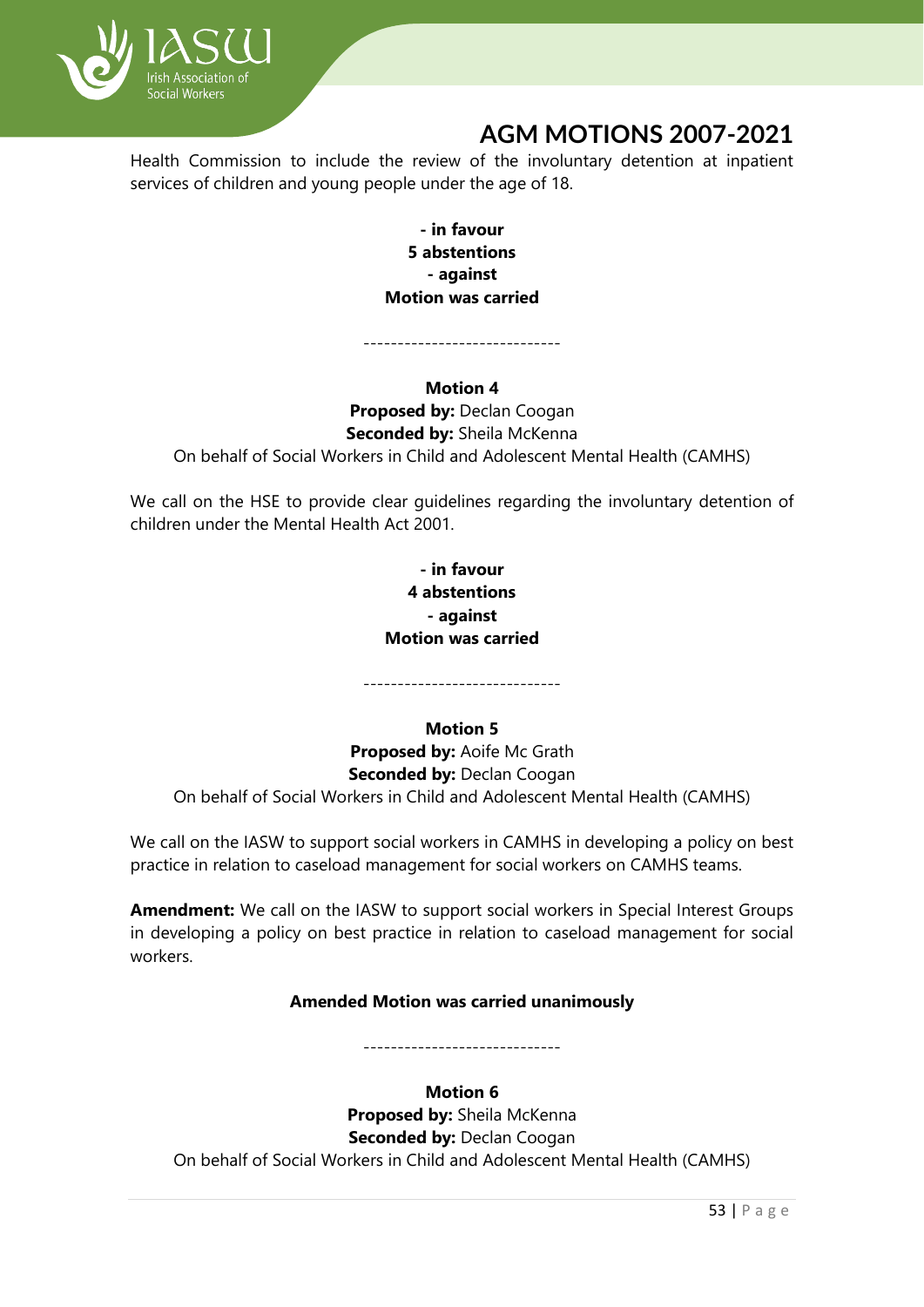

We call on the HSE to ensure that newly established in-patient mental health units for children and adolescents include social workers on their teams.

#### **Motion was carried unanimously**

-----------------------------

### **Motion 7**

**Proposed by:** Declan Coogan **Seconded by: Ineke Durville** On behalf of the IASW Executive

The Irish Association of Social Workers recognises that there is no empirical evidence supporting the use of reparative therapy, though there is evidence of mental health risks associated with reparative therapy interventions used with lesbian, gay or bisexual people. Therefore, the IASW discourages social workers from providing interventions designed to change sexual orientation and from referring to practitioners or programmes that claim to do so.

**Amendment:** The Irish Association of Social Workers recognises that there is no empirical evidence supporting the use of reparative therapy, though there is evidence of mental health risks associated with reparative therapy interventions used with lesbian, gay or bisexual people. The IASW is strongly opposed to use of reparative therapy and discourages social workers from providing interventions designed to change sexual orientation and from referring to practitioners or programmes that claim to do so.

> **- in favour 1 abstention - against Amended Motion was carried**

-----------------------------

**Motion 8 Proposed by:** Frank Browne **Seconded by:** Donal O'Malley **Amendment: Proposed by:** Billie Anne Johnston On behalf of Social Workers in Adult Mental Health (SWAMH)

HSE Patient Charges, IASW calls upon 1)The Minister for Health and Children to review the unjustified 28% increase in patient charges for all those living in HSE provided or funded accommodation and 2) The HSE to ensure the fair and consistent implementation of the financial assessment process with regard to patient charges.

**Amendment:** HSE Patient Charges, IASW calls upon 1)The Minister for Health and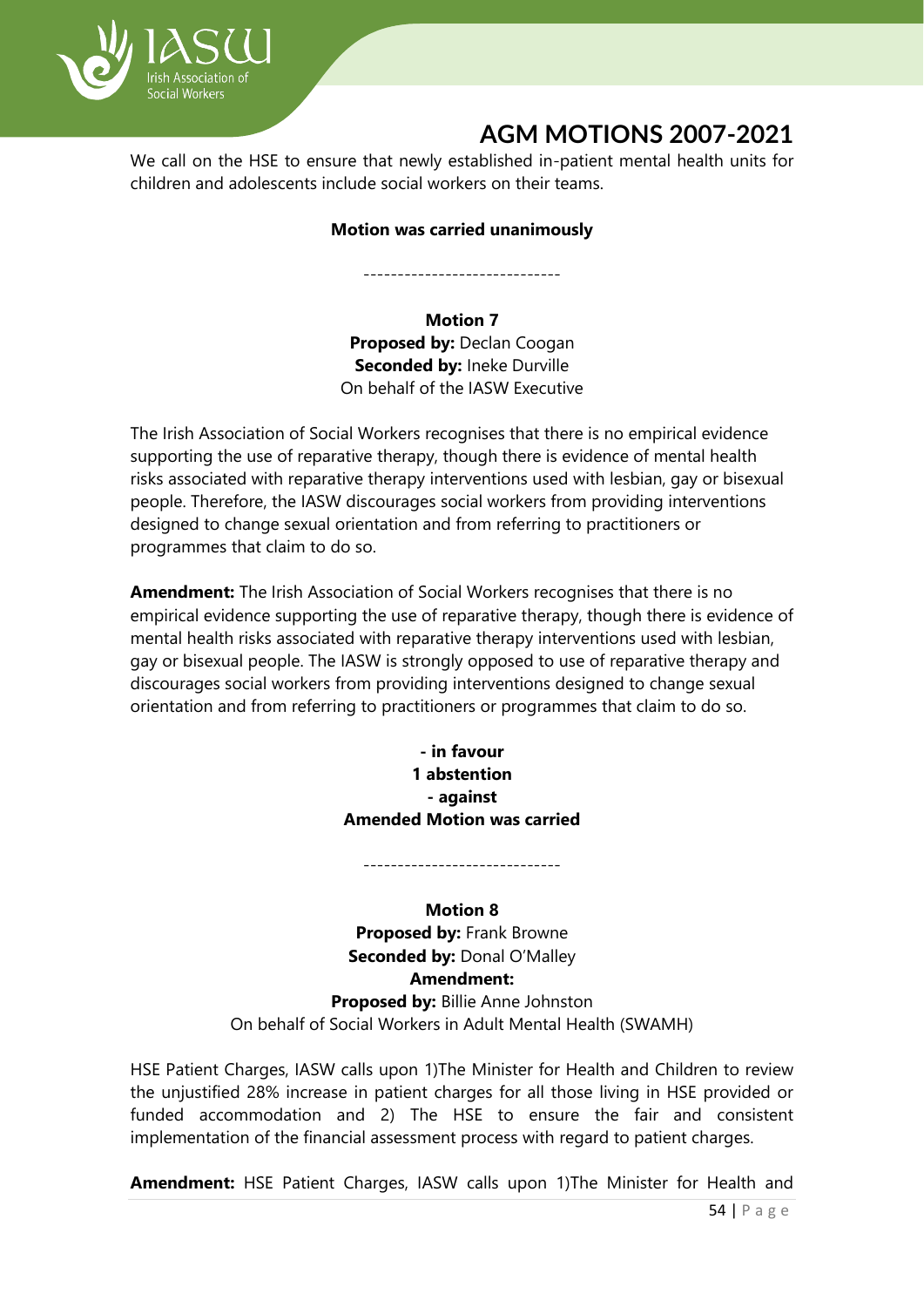

Children to review the 28% increase in patient charges for all those living in HSE provided or funded accommodation and 2) The HSE to ensure the fair and consistent implementation of the financial assessment process with regard to patient charges.

> **20 in favour 11 abstentions 13 against Amended Motion was carried**

-----------------------------

**Motion 9 Proposed by:** Frida Lowry **Seconded by:** Coleman Parker On behalf of Social Workers in Disability (SWID)

SWID propose that IASW, given the requirements of the Assessment of Need process (Disability Act 2005) adopt the recommended standard of good practice developed by SWID (Social Workers in Disability) for Social Workers undertaking assessments. This comprises the following documents:

- The Social Work Role (March '07).
- The Framework Documents (May'07).
- The Guidance Sheet (March '09).

**- in favour 7 abstentions 3 against Motion was carried**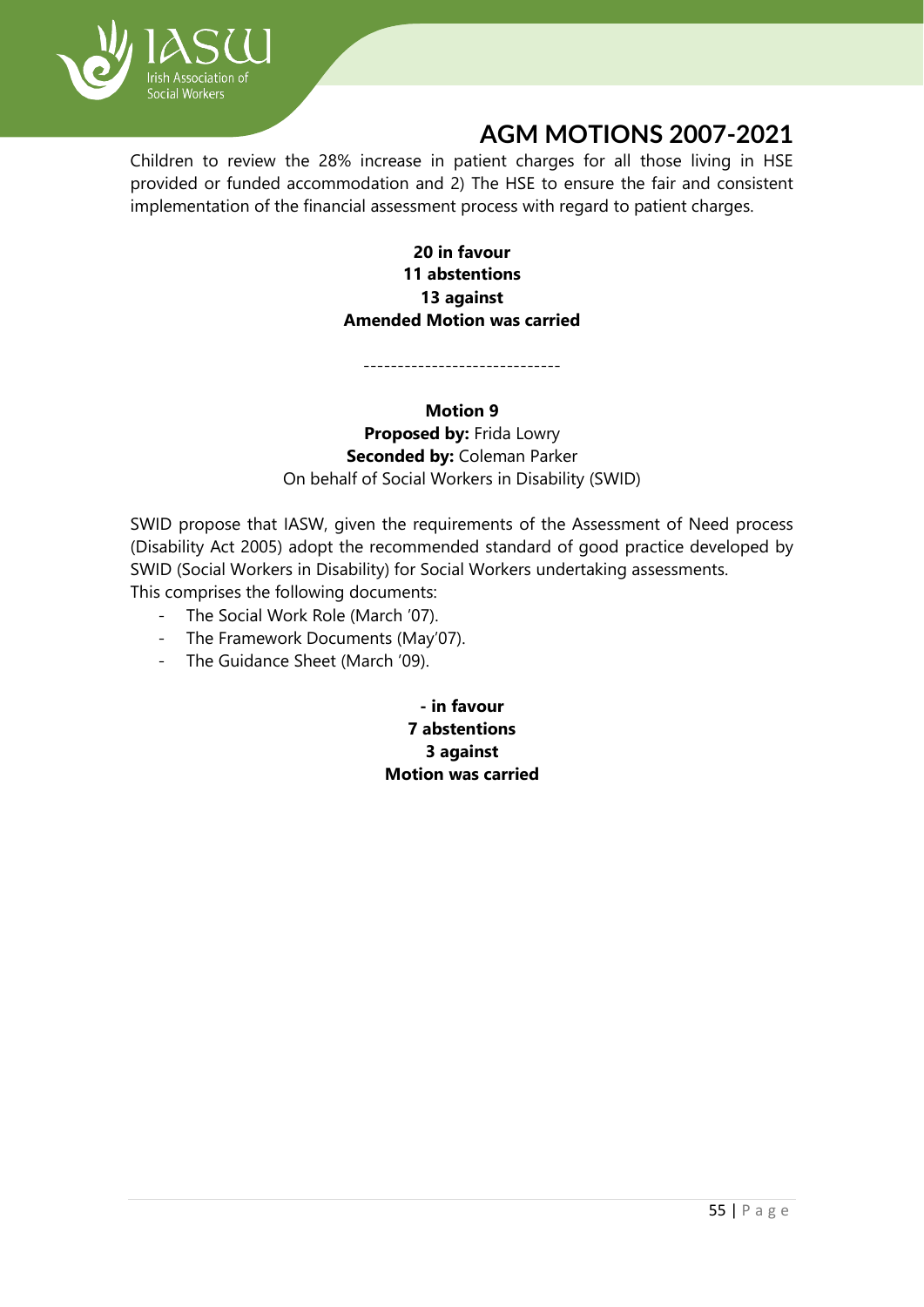

# **AGM MOTIONS 2008**

#### **Motion 1**

**Proposed by:** David Hughes

On behalf of Social Workers in Child and Adolescent Mental Health (CAMHS)

We call on the DOH&C and HSE to fully resource community mental health teams in line with the recommendations of 'Vision for Change' to ensure equality of access for children to multidisciplinary assessment and services across the country.

#### **Motion was carried unanimously**

-----------------------------

#### **Motion 2**

**Proposed by:** David Hughes

On behalf of Social Workers in Child and Adolescent Mental Health (CAMHS)

We call on the DOH&C and HSE to open, as a matter of urgency, inpatient services throughout the country for children and adolescents experiencing mental health crises in line with 'Vision for Change'.

## **Motion was carried unanimously**

-----------------------------

## **Motion 3**

**Proposed by:** Declan Coogan On behalf of Social Workers in Child and Adolescent Mental Health (CAMHS)

We call on the DOH&C and HSE to provide funding and study leave for the Continuing Professional Development of social workers as in line with best international practice.

#### **\*\* Withdrawn \*\***

**Amendment:** We call on the DOH&C and HSE to provide equity of access to funding and study leave for the Continuing Professional Development of social workers as in line with best international practice.

Declan asked for figures to back up this – in some areas more support than others when writing to Dept.

## **Amended Motion was carried unanimously**

-----------------------------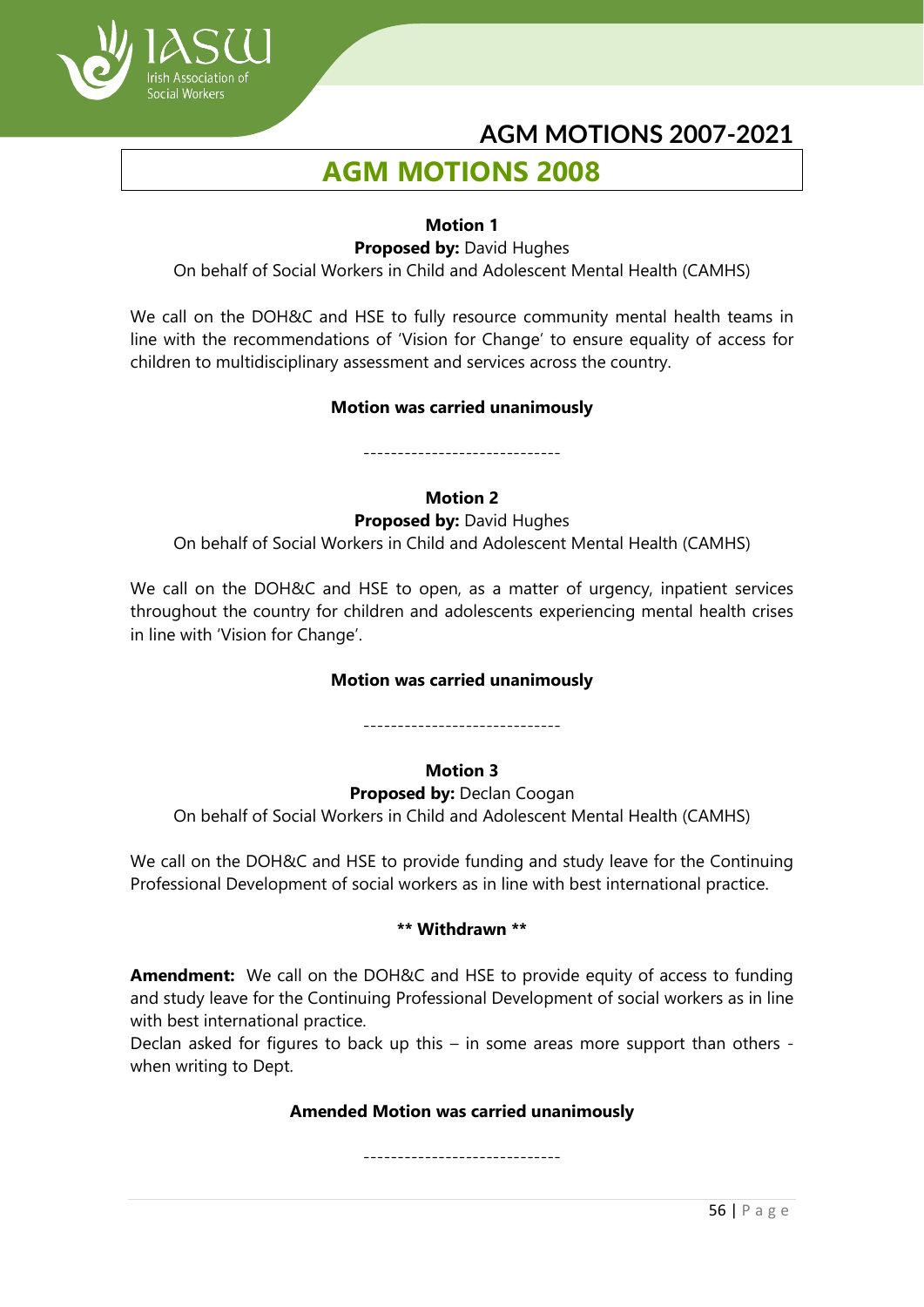

## **Motion 4**

#### **Proposed by:** Declan Coogan

On behalf of Social Workers in Child and Adolescent Mental Health (CAMHS)

We fully support the Government's commitment to recognising in legislation gay and lesbian relationships. We call on the Government to introduce legislation without delay, granting full equality to gay and lesbian relationships.

## **Motion NOT carried**

**Amendment:** We fully support the Government's commitment to recognising in legislation gay and lesbian relationships. We call on the Government to introduce legislation without delay that provides for full equality for gay and lesbian relationships.

#### **Amended Motion was carried unanimously**

-----------------------------

#### **Motion 5**

**Proposed by:** Margaret Groarke

On behalf of Social Workers in Adult Mental Health (SWAMH)

That the HSE take immediate steps to ensure that there is a Principal Social Worker in Adult Mental Health, in post, in every Catchment Area in order to act with due diligence regarding the provision of a safe service in line with policy and procedure for effective service development and management and the supervision of front line staff.

#### **Motion was carried unanimously**

-----------------------------

#### **Motion 6**

**Proposed by:** Margaret Groarke On behalf of Social Workers in Adult Mental Health (SWAMH)

That the HSE make arrangements to ensure that every Mental Health Social Worker is provided with professional clinical supervision by a qualified Social Worker

## **Motion was carried unanimously**

-----------------------------

## **Motion 7**

**Proposed by:** Frank Browne On behalf of Social Workers in Adult Mental Health (SWAMH)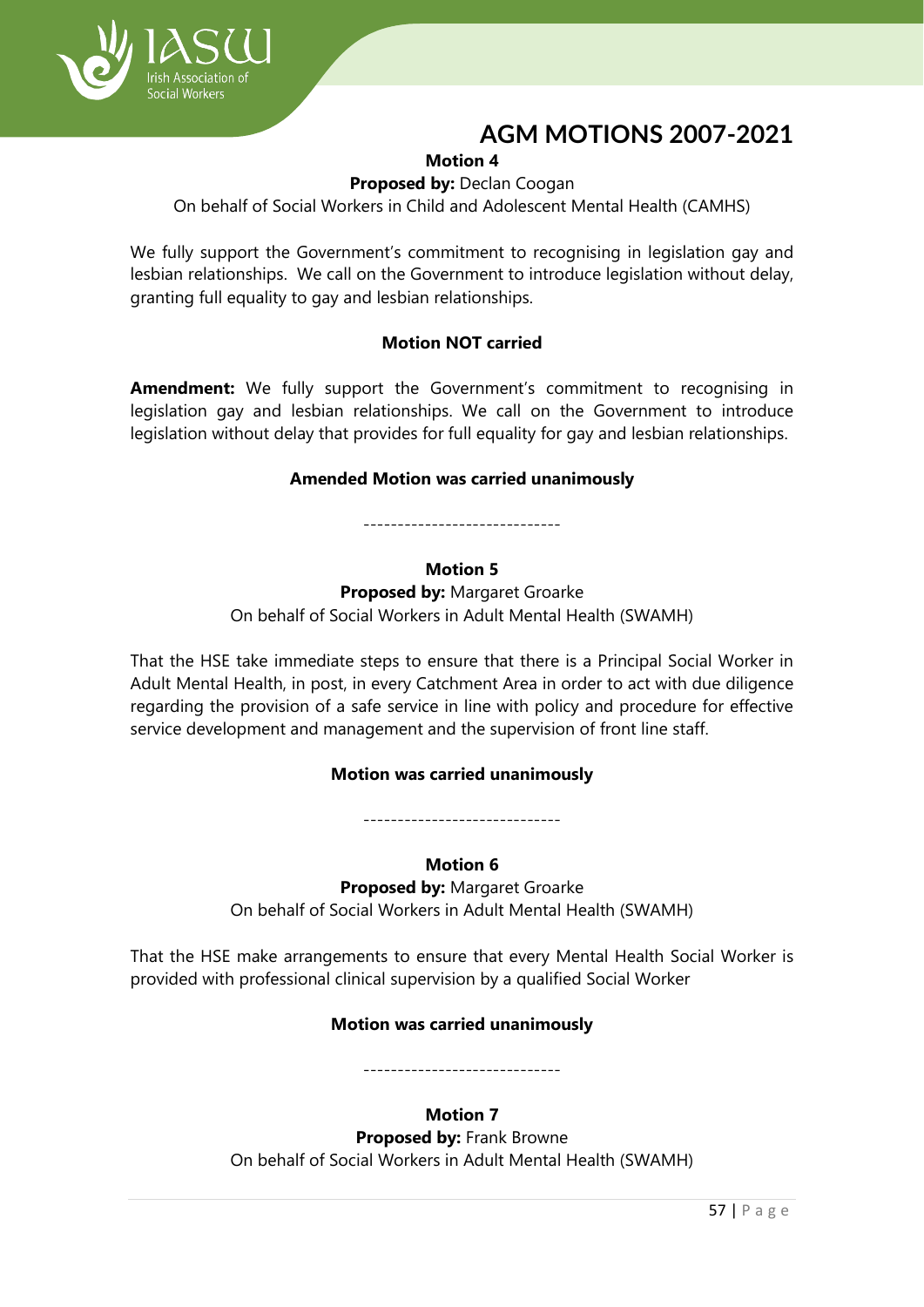

That the HSE fund at least one social work post per consultant led Adult Mental Health Multidisciplinary Team and the practice of one social worker covering several teams is ended.

## **Motion was carried unanimously**

-----------------------------

**Motion 8**

**Proposed by:** Aoife McGrath On behalf of Social Workers in the Southern Region

The Cork Branch calls for all Special Interest Groups of IASW to establish a policy document on case-load recommendations for Social Work in different areas of specialist practice.

## **Motion was carried unanimously**

-----------------------------

## **Motion 9**

**Proposed by:** Aoife McGrath On behalf of Social Workers in the Southern Region

The Cork Branch calls on IASW to write to the DOH&C requesting an urgent review of the assessment officer post, and the operation of this post, under the Disability Act. A number of issues discussed. It was decided to write to Dept. presenting motion and listing issues.

> **- in favour 2 abstentions - against Motion was carried**

-----------------------------

## **Motion 10**

**Proposed by:** Aoife McGrath On behalf of Social Workers in the Southern Region

The Cork Branch calls on IASW to adopt a policy on social work supervision.

## **Motion was carried unanimously**

-----------------------------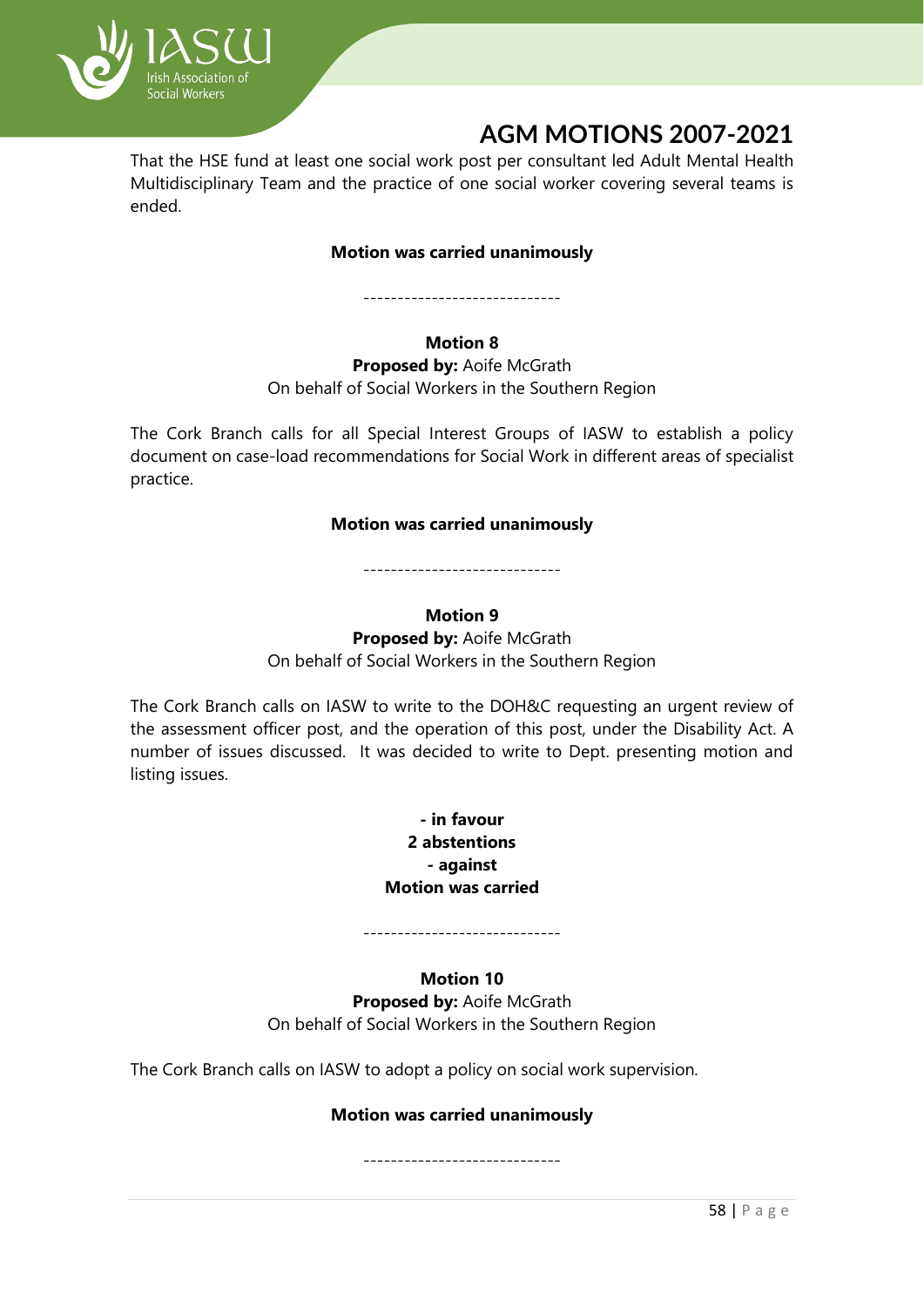

**Motion 11**

**Proposed by:** Aoife McGrath On behalf of Social Workers in the Southern Region

The Cork Branch calls on the IASW to recommend to the DOH&C and State Services that they would consider appropriate training for translators.

## **\*\* Withdrawn \*\***

-----------------------------

## **Motion 12**

**Proposed by:** G. Mulhall

On behalf of Social Workers working with Children & Families (C&F)

Children & Families SIG calls on IASW to write to the Minister for Health and Children and the Minister for Health outlining social work concerns on the impact of cutbacks and on-going employment controls on the delivery of services to Children and Families.

## **Motion was carried unanimously**

-----------------------------

## **Motion 13**

On behalf of the IASW Executive

The Executive seeks a mandate to spend capital to address the administrative crises within the office.

## **Motion was carried unanimously**

-----------------------------

## **Emergency Motion 1**

**Proposed by:** Bernadette Casey On behalf of Dublin/Mid-Leinster Elder Abuse Social Workers

IASW urges that in the future all vacant social work posts for Elder Abuse (known currently as Senior Caseworker for Elder Abuse) should be open to professionally qualified Social Workers with three year's post qualification experience of working with any care group, and that the HSE amend the eligibility criteria accordingly.

> **- in favour 2 abstentions 3 against**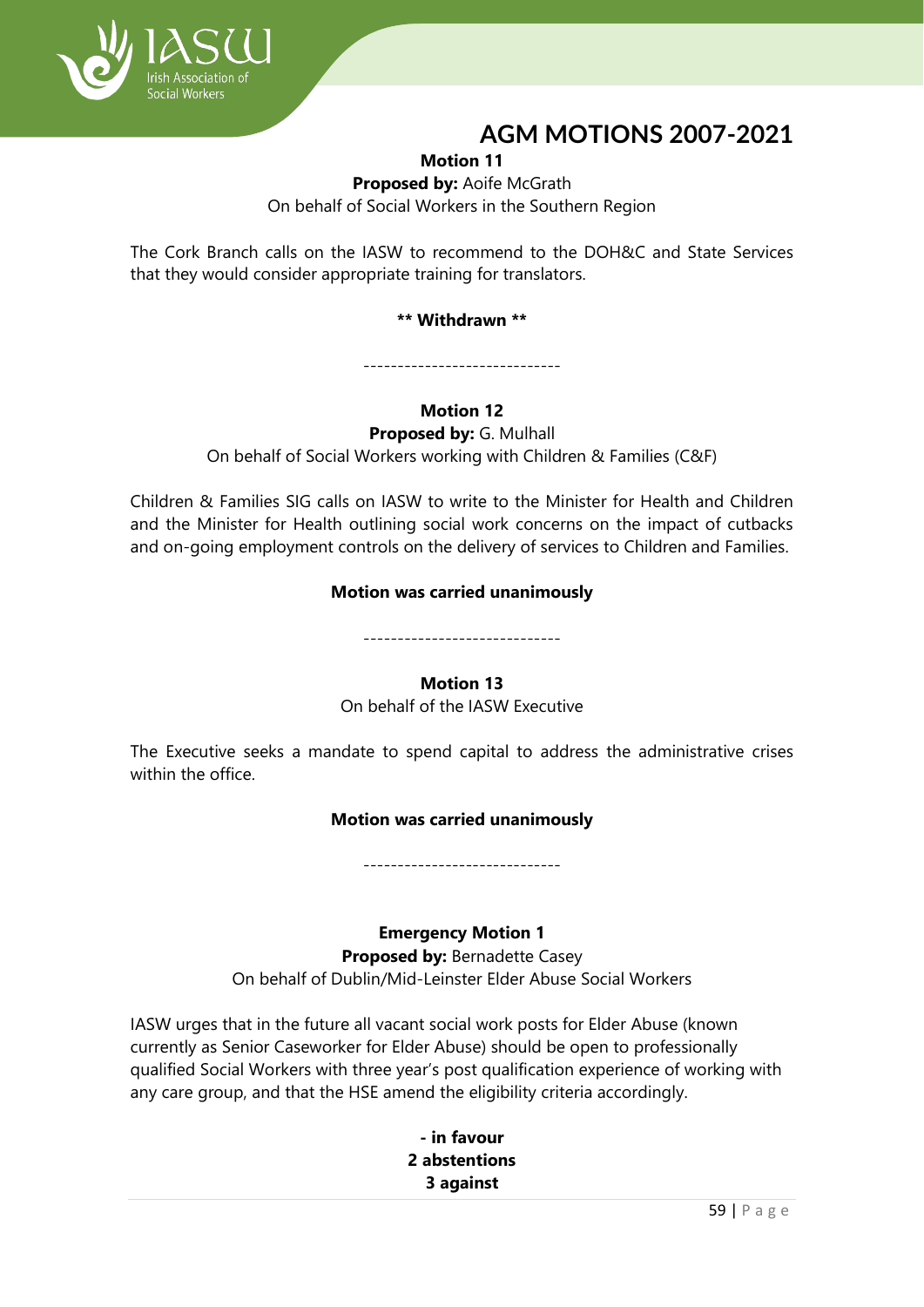

#### **Motion was carried**

-----------------------------

## **Emergency Motion 2 Proposed by:** Bernadette Casey On behalf of Dublin/Mid-Leinster Elder Abuse Social Workers

That the post of Senior Case Worker for Elder Abuse has the title changed to Senior Social Worker for the Protection of Older Persons to reflect the job description, the eligibility criteria, the qualification and the profession of the holders of the posts.

> **- in favour - abstentions 1 against Motion was carried**

-----------------------------

**Emergency Motion 3 Proposed by:** John Brennan Social Workers in Ageing (SIGA)

This AGM calls on the Government and Health Service Executive to stop the severe cutbacks and reinstate community, respite, and residential care services because of the detrimental effect on vulnerable older persons and their careers.

## **Motion was carried unanimously**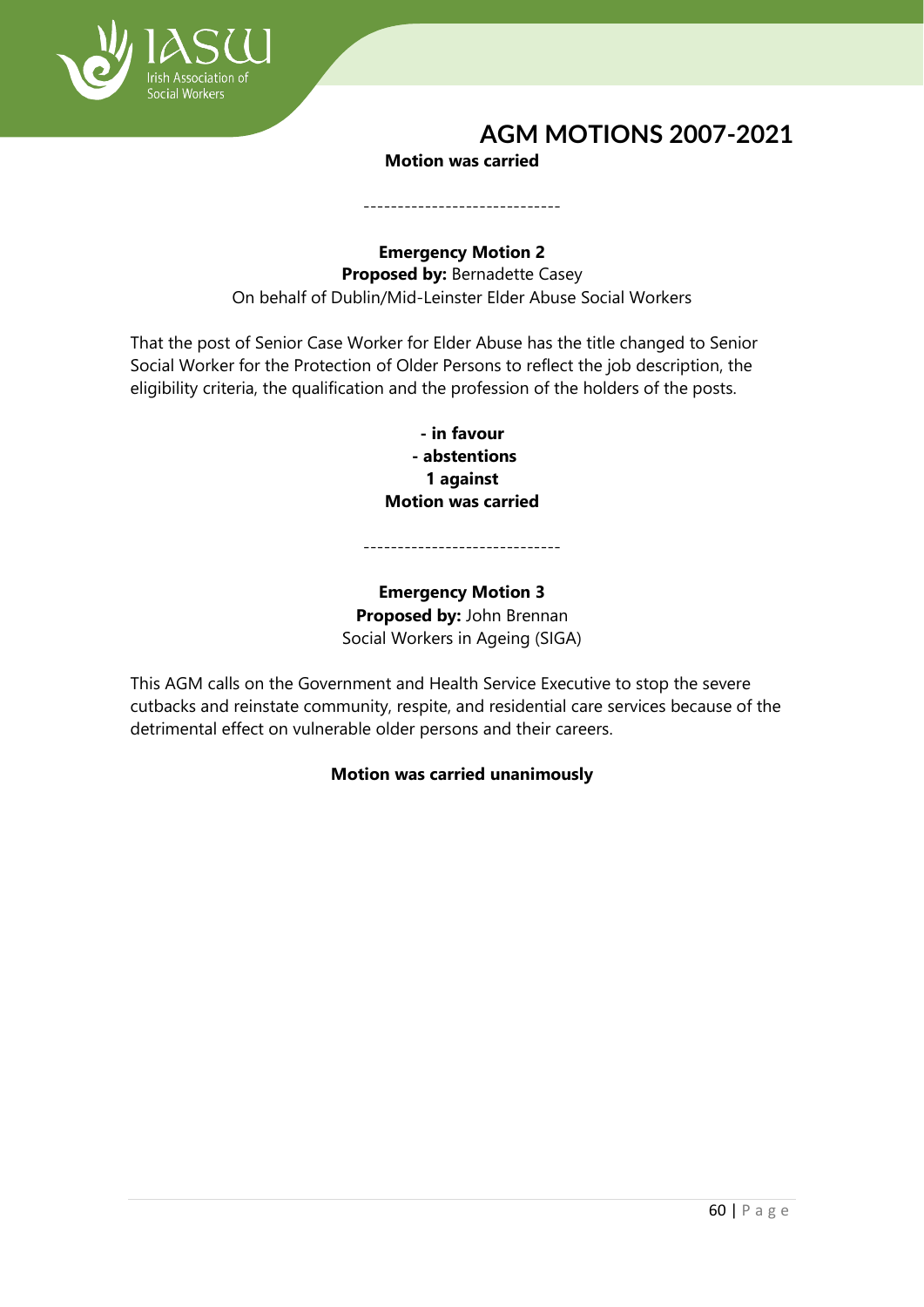

# **AGM MOTIONS 2007**

## **Motion 1 Proposed by:** Marie Therese Mulholland **Seconded by:** Miriam Mooney On behalf of the IASW Council/Executive

The IASW Executive/ Council proposes the following changes to the Constitution and General Rules:

A- We propose that article 2.5.2:"The Honorary Treasurer shall furnish the Annual General Meeting with an audited statement of the accounts of the Association" be amended to read" The Honorary Treasurer shall furnish the Annual General Meeting with a statement of the accounts of the Association prepared by a firm of accountants" B- The IASW Executive/ Council proposes that anyone whose subscription is 2 months

or more in arrears shall be served with a notice to this effect in writing to the last address registered with the Association.

## **Motion was carried unanimously**

-----------------------------

#### **Motion 2**

**Proposed by:** Marie Therese Mulholland **Seconded by:** Miriam Mooney On behalf of the IASW Council/Executive

The IASW Executive proposes that Gabriel Kiely and Monica Egan be made honorary members of the IASW.

#### **Motion was carried unanimously**

#### **Motion 3**

-----------------------------

**Proposed by:** Jean Lyons **Seconded by:** Lizzie White On behalf of Social Workers in Foster Care (SWIFC)

That the SWIFC Group explore the extent to which the necessary dedicated team structures have been put in place for the delivery of foster care services across the country in line with the government's Working Group Report on Foster Care and request IASW to make representation to the Department of Health and Children highlighting the discrepancies nationwide.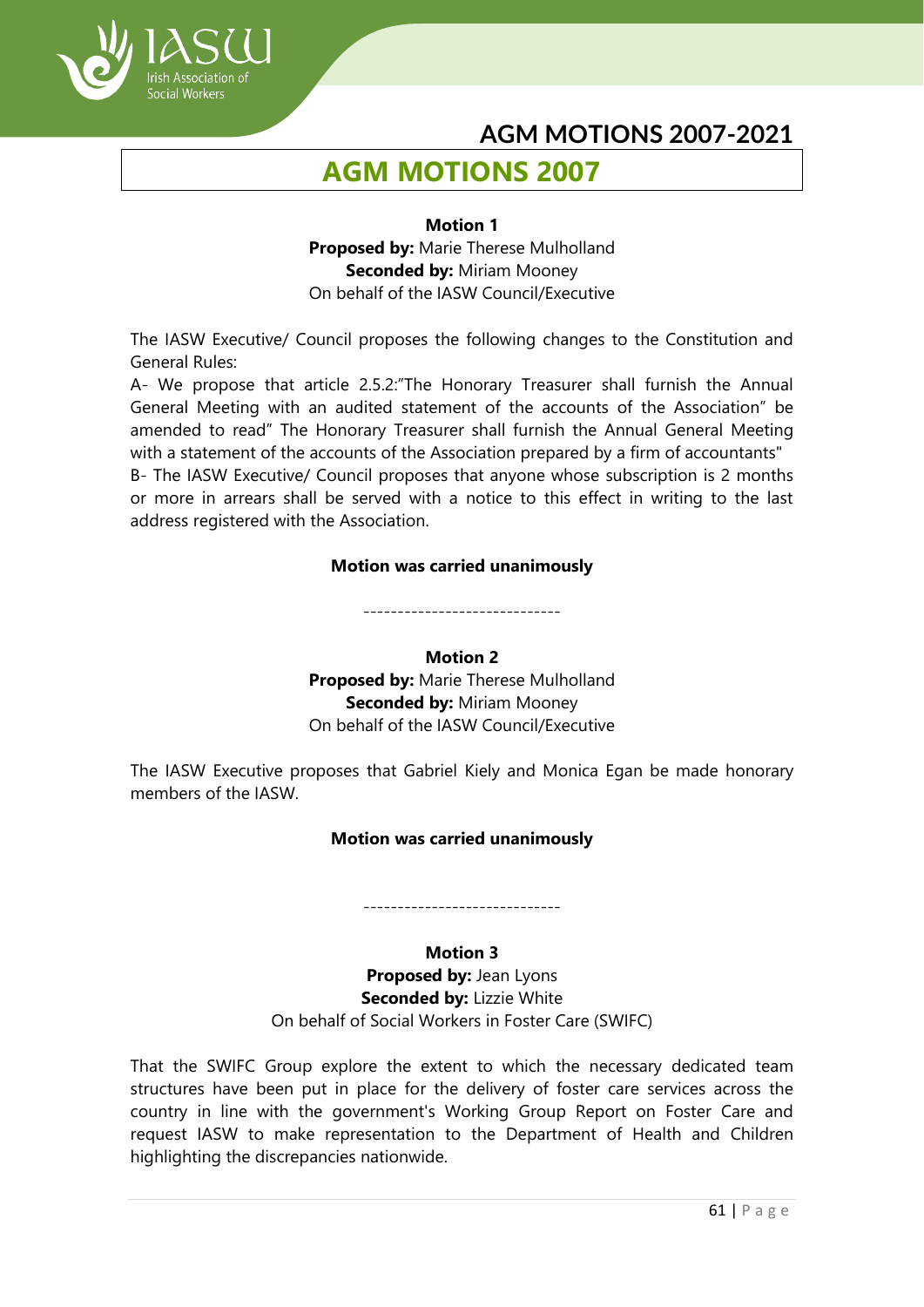

**Explanation:** There are no fostering team structures in place despite the Working Group Report from the Department of Health and Children stating that there should be)

> **- in favour 2 abstentions - against Motion was carried**

**Motion 4 Proposed by:** Frank Browne **Seconded by:** Len Amory **Amendment: Proposed by:** Frank Browne **Seconded by:** Len Amory On behalf of Social Workers in Adult Mental Health (SWAMH)

We call upon social work training colleges to be more pro-active and flexible in attracting males on to the relevant courses.

**Explanation: According to NSWQB" Social Work Posts in Ireland" (2005): in 2001 the percentage of male students enrolling to professional social training courses was 16%; in 2004 this had reduced to 13%.**

**The arguments for a balanced gender mix are numerous, both in individual therapeutic work and in teamwork. Both genders bring a range of qualities, experiences, and perspectives. The absence of males on social work training courses and in the workplace is arguably going to impact on the ability of future social workers to engage with male service users in particular. Most post-graduate social work training courses in the Republic require a social science degree. Males are under-represented on these courses and hence males are then not accessing social work training. The option of diploma courses without the requirement of a social science degree as in other jurisdictions might be one way of addressing the gender imbalance.**

## **10 in favour No abstentions 18 against Motion NOT carried**

**Amendment:** Mary Allen agreed in principal but requested clarification on what was meant by being 'pro-active and flexible in attracting males'. Other concerns over 'dumbing-down' were voiced and it was also argued that colleges and universities did plenty to attract people of both sexes. Marie Therese Mulholland (President Elect) suggested amendment be made and that the word 'flexible' be scored out.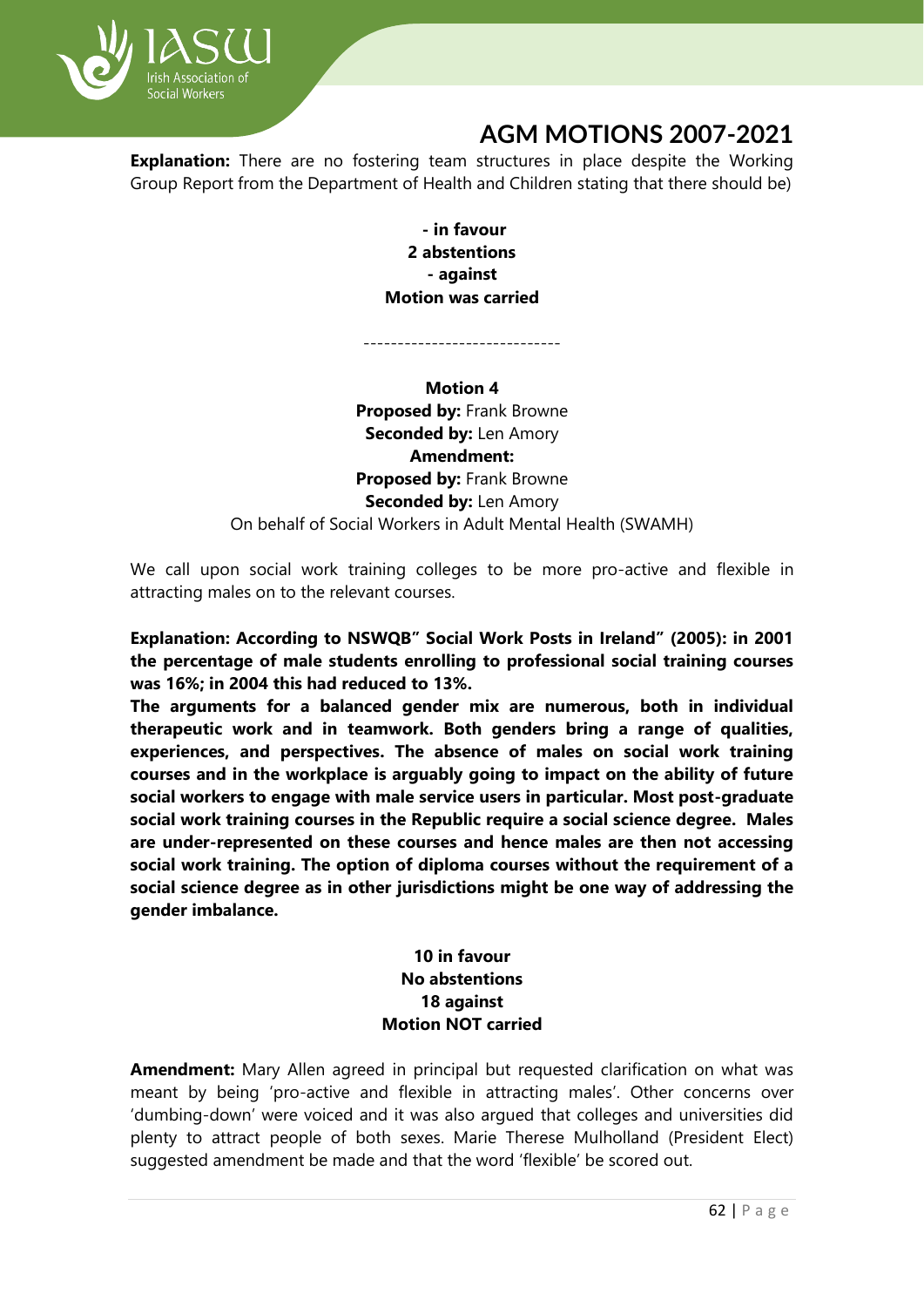

**15 in favour No abstentions 17 against Amended Motion NOT carried**

-----------------------------

**Motion 5 Proposed by:** Terry Bradshaw **Seconded by: Aoife McGrath** On behalf of Social Workers in the Southern Region

We would like to call on the IASW to seek clarification on the employment embargo issue with the Department of Health and Children. We would like to have the above concerns addressed in relation to why this embargo continues to be in place, when there is a significant need to increase staff in all areas. Should the Department of Health need further evidence of staffing issues, we call on the HSE to investigate service delivery to be carried out. We call on the IASW to demand that this embargo be lifted.

**Explanation:** There have been recent aspirational moves forward in terms of legislative practice (i.e. the revision of Children First, Child Protection legislation in respect of grooming, & the Children's Constitution), yet there continues to be significant resource/staffing difficulties on the ground. This is the result of the HSE employment embargo on increasing staff in Social Work. This is of concern as it will impinge on the effective implementation on such Acts and also on the standard of Social Work Practice. This is evident in the Southern region by the number of unemployed Social Work graduates (while college places were doubled, there has been no increasing work placements to meet the demand). The consequence of ignoring staffing issues is that social workers in practice, in the Southern Region, are carrying unmanageable caseloads which result in unsafe crisis response from Social Work teams. Social Work in the Southern Region is experiencing excessive wait listing in all Social Work specialist areas- (i.e. Child Protection, Medical, Fostering, CAMH). This not only impacts on the mental health of social workers in the field, but also on service provision for families who are most in need.)

## **Motion was carried unanimously**

-----------------------------

#### **Motion 6 Proposed by: Declan Coogan**

On behalf of Social Workers in Child and Adolescent Mental Health (CAMHS)

The IASW calls on the HSE, voluntary agencies, the Mental Health Commission, and IMPACT to meet with the IASW to both discuss the implementation of the Mental Health Act 2001 and to resolve the lack of clarity about the roles of social workers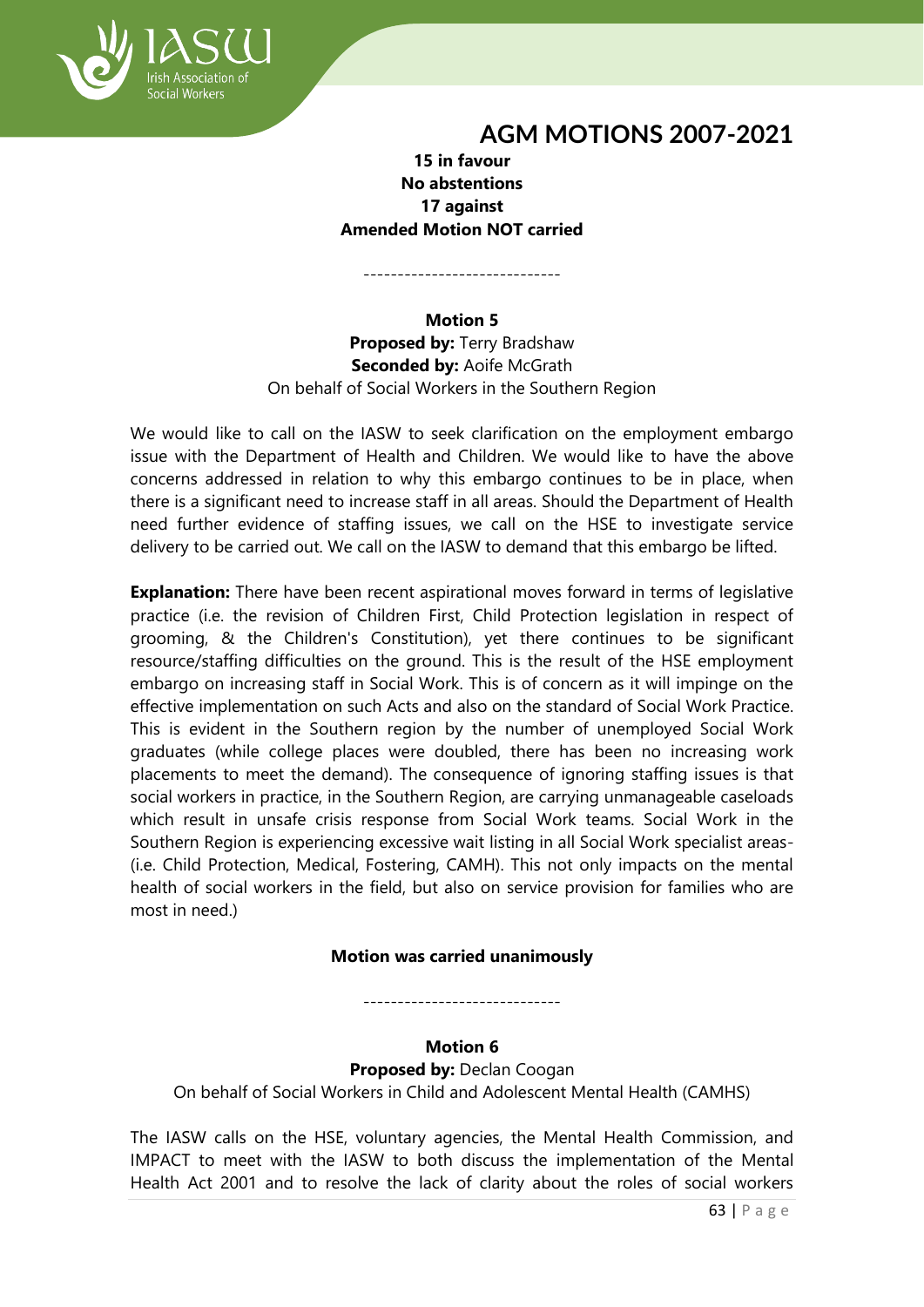

working in mental health and learning disability in the HSE and voluntary services in the new regulations.

#### **\*\* Withdrawn \*\***

-----------------------------

## **Motion 7**

**Proposed by: Declan Coogan** On behalf of Social Workers in Child and Adolescent Mental Health (CAMHS)

The IASW calls on the HSE to provide an Out-of-Hours Child Protection Service on a national basis to meet the needs of children and young people living in crisis situations outside of regular office hours and to support the role of social workers in mental health and learning disability under the new regulations under the Mental Health Act 2001.

**Amendment:** Out-of-Hours community care teams.

## **22 in favour - abstentions 3 against Amended Motion was carried**

-----------------------------

## **Motion 8**

**Proposed by: Declan Coogan** On behalf of Social Workers in Child and Adolescent Mental Health (CAMHS)

The IASW calls on the HSE to urgently address the issue of the unacceptably long waiting lists for the assessment and treatment of children and young people throughout the country referred to social workers working in mental health and learning disability with concerns about mental health, emotional and behavioural difficulties, ADHD and autistic spectrum disorders.

### **25 in favour 4 abstentions - against Motion was carried**

**Motion 9 Proposed by: Declan Coogan** On behalf of Social Workers in Child and Adolescent Mental Health (CAMHS)

-----------------------------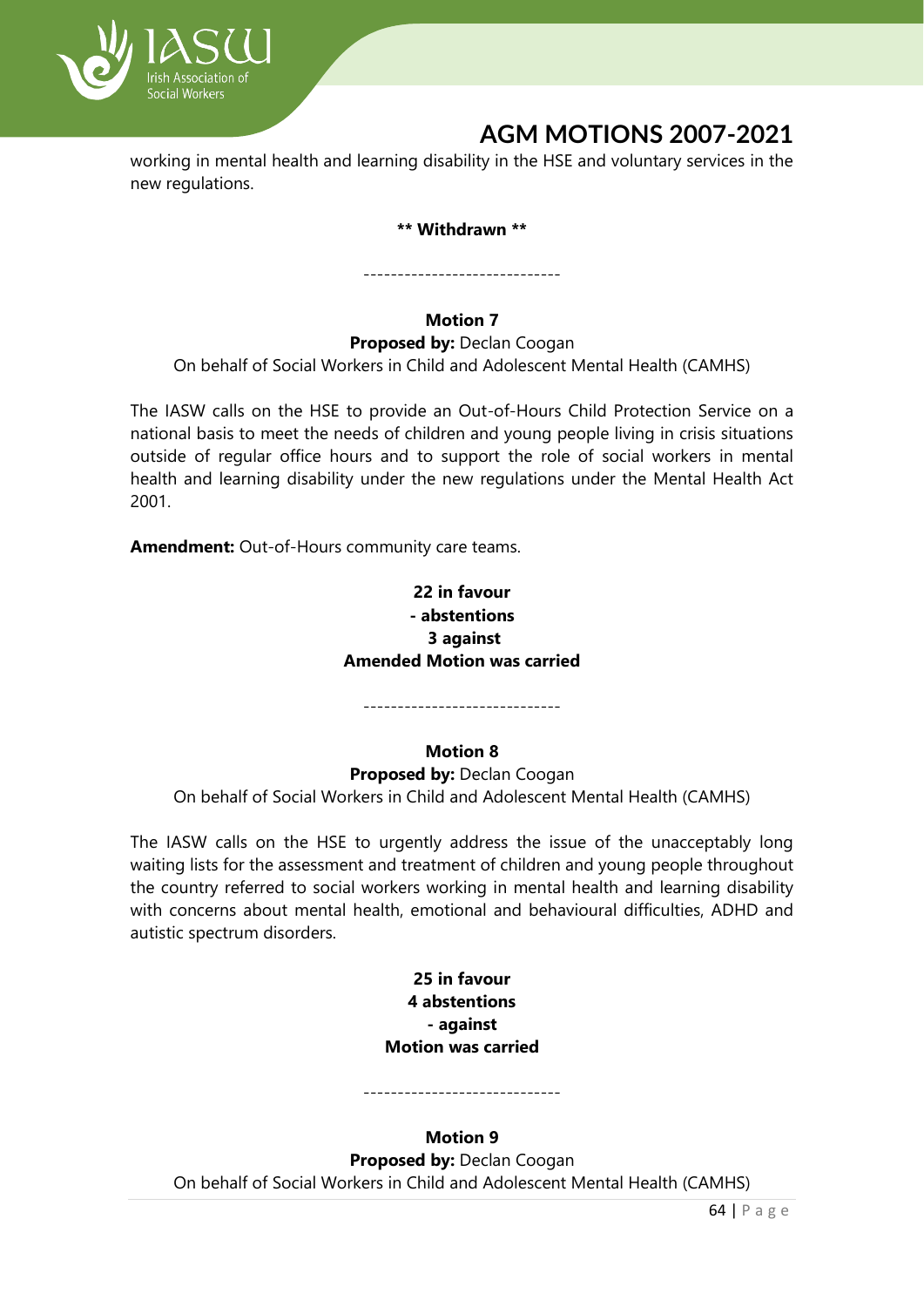

The IASW calls on the HSE to establish multi-disciplinary therapeutic residential placements to which social work teams in mental health and learning disability can refer children and young people with complex emotional, behavioural and mental health difficulties. CAMHS call on the IASW in partnership with unions to promote the recognition and remuneration of additional training.

#### **Motion was carried unanimously**

## **Motion 10**

-----------------------------

**Proposed by: Declan Coogan** 

On behalf of Social Workers in Child and Adolescent Mental Health (CAMHS)

The IASW calls for the full resourcing of NEPS (the National Educational Psychological Service) to facilitate effective inter-agency work involving NEPS and SWA, improved educational and mental health services to children and young people and appropriate referrals to the two distinct services.

## **9 in favour 13 abstentions 6 against Motion NOT carried**

-----------------------------

## **Motion 11**

**Proposed by: Declan Coogan Seconded by:** Billie Anne Johnston On behalf of Social Workers in Child and Adolescent Mental Health (CAMHS)

The IASW calls on the HSE to immediately lift the embargo on the recruitment of new staff to Learning Disability, Mental Health and Community Care teams.

> **4 in favour 11 abstentions 9 against Motion NOT carried**

# -----------------------------

## **Motion 12**

**Proposed by: Declan Coogan** On behalf of Social Workers in Child and Adolescent Mental Health (CAMHS)

The IASW calls on the HSE and employing agencies to recognise the additional training